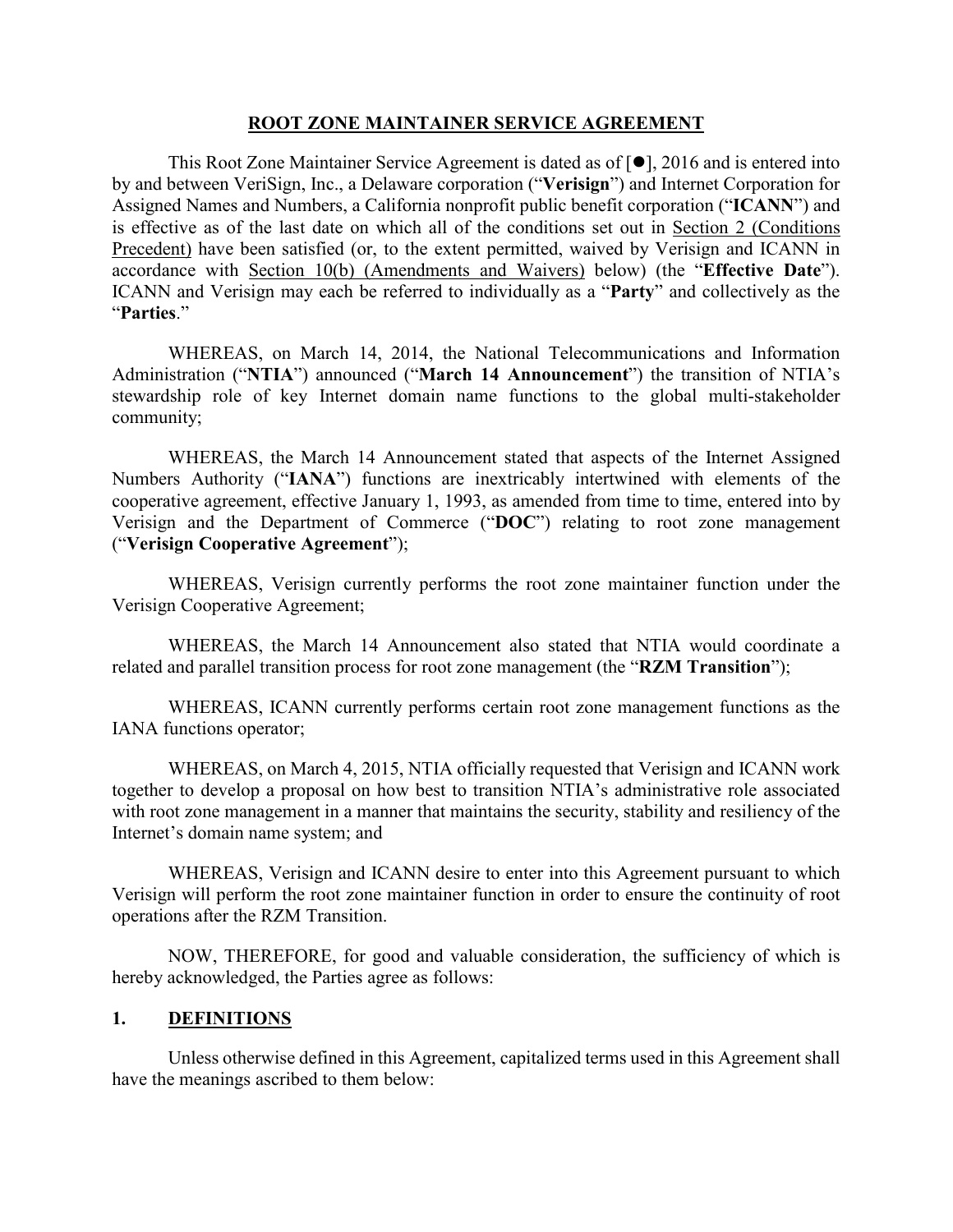"**Additional Services**" means any projects, services, functions, or responsibilities other than the Services that Verisign will provide as set out in a Change Statement of Work (as defined in Section 10(f) (Change Control Process)) agreed upon by the Parties in accordance with the Change Control Process.

"**Additional Services Fees**" means the amount payable by ICANN with respect to Additional Services as set out in a Change Statement of Work agreed upon by the Parties in accordance with the Change Control Process.

"**Affiliate**" means, with respect to each Party, any entity that directly or indirectly controls, is controlled by, or is under common control with, such Party, including control as a result of being the sole member of such entity.

"**Agreement**" means this Root Zone Maintainer Service Agreement and any and all statements of work, schedules, exhibits, other attachments hereto and other plans as agreed pursuant to this Agreement, each as may be amended from time to time in accordance with this Agreement.

"**Authorization**" means any notice, consent, license or authorization from any Governmental Authority necessary or required for a Party to perform its obligations under this Agreement.

"**Change Control Process**" means the change control process in Schedule 4 (Change Control Process).

"**Change Statement of Work**" has the meaning set forth in Schedule 4 (Change Control Process) a form of which is set forth as Exhibit 2 (Form of Change Statement of Work) to Schedule 4 (Change Control Process).

"**Claim**" or "**Claims**" means any and all actual actions, arbitrations, suits, mediations, litigations, proceedings, garnishment or similar proceedings, hearings, investigations, charges, complaints, claims or demands.

"**Community Transition Plan**" means a plan for transitioning each of the Services and Additional Services to ICANN or an Awardee providing such Services and Additional Services on behalf of ICANN upon issuance of a Community Transition Preparation Notice in a manner that provides for the operation of the Verisign System in parallel operation with ICANN or an Awardee and provides for the orderly transfer of the Root Zone File to ICANN or the Awardee, as applicable.

"**Community Transition Preparation Notice**" means written notice by one Party to the other pursuant to Section 8(b)(i)(A)-(F) (Termination) initiating the Community Transition Plan in accordance with the transition process set forth in Section  $8(b)(ii)$  (Transition Process) that will result in termination of this Agreement.

"**Confidential Information**" means material, data, systems and other information concerning the operation, business, projections, market goals, financial affairs, products, services,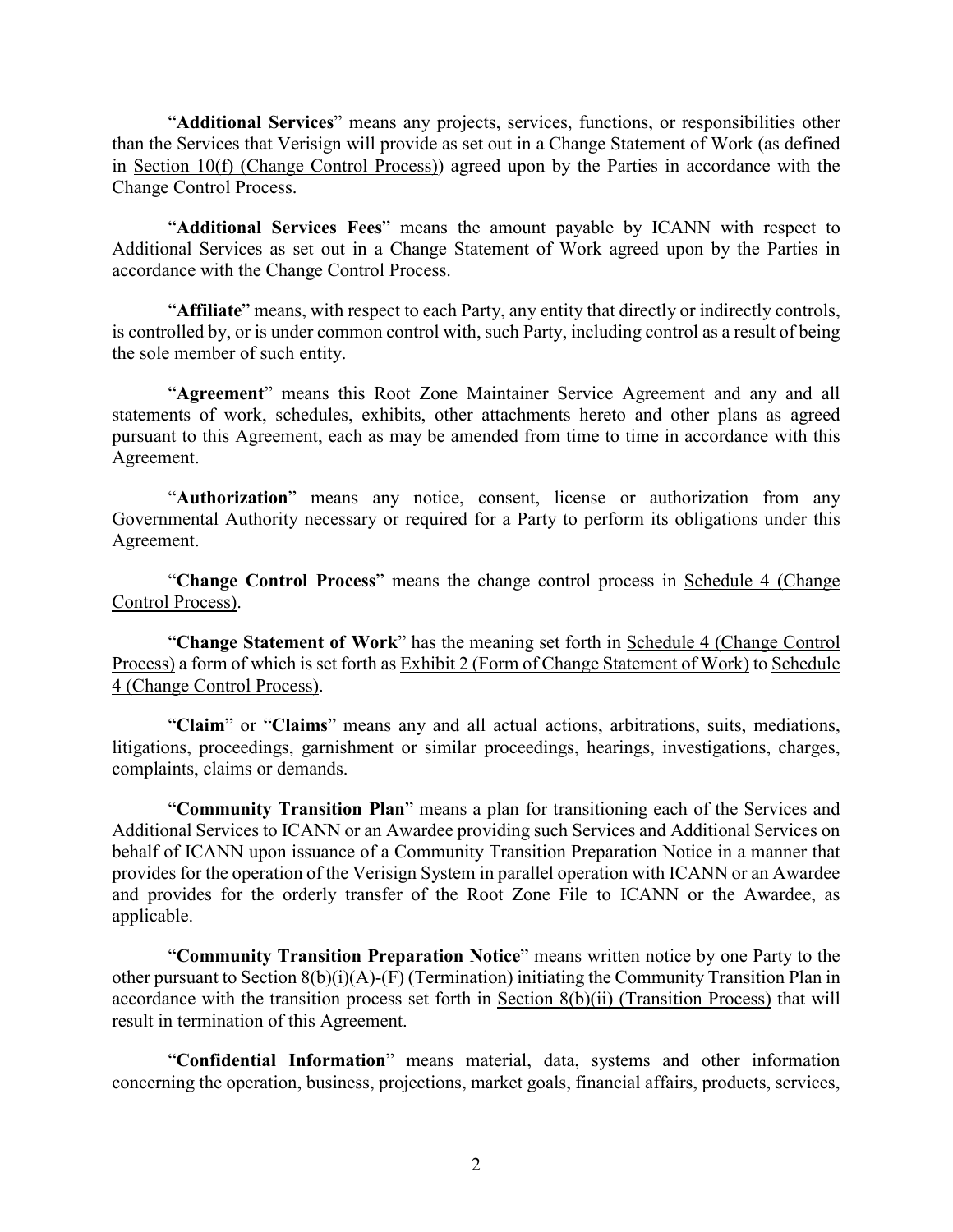customers and Intellectual Property Rights of the other Party that is not accessible or known to the general public and is explicitly marked as "Confidential."

"**DNS**" means domain name system.

"**DNS Notify**" means a protocol where a master server notifies slave servers of the availability of an update to the zone data.

"**DNSSEC**" means domain name system security extensions.

"**DNSSEC Practice Statement for the Root Zone KSK Operator**" means that certain DNSSEC Practice Statement for the Root Zone KSK Operator published October 21, 2010, as may be amended, updated or replaced in accordance with Section 3(c)(i).

"**DNSSEC Practice Statement for Root Zone ZSK Operator**" means that certain DNSSEC Practice Statement for the Root Zone ZSK Operator published May 11, 2016, as may be amended, updated or replaced in accordance with Section 3(c)(i).

"**Emergency ICANN Transition Plan**" means a plan for transitioning each of the Services and Additional Services to ICANN upon issuance of an Emergency RZM Transition Preparation Notice for the operational transfer of the Root Zone File to ICANN.

"**Emergency RZM Transition Preparation Notice**" means a written notice by ICANN to Verisign pursuant to Section 8(b)(i)(G) (Termination) initiating the Emergency ICANN Transition Plan in accordance with the transition process set forth in Section 8(b)(ii) (Transition Process).

"**FTP** Server" means the server(s) referenced in Section  $3(b)(i)(D)$ , as operated by Verisign.

"**Governmental Authority**" or "**Governmental Authorities**" means any and all (a) national, state, local, municipal, foreign or other governments, (b) governmental or quasi-governmental authorities of any nature (including any governmental agency, commission branch, department or other entity and any court, arbitrator, or other tribunal), (c) multinational organizations exercising judicial, legislative, or regulatory power, (d) bodies exercising, or entitled to exercise, any administrative, executive, judicial, legislative, police, regulatory, or taxing authority or power of any nature of any federal, state, local, municipal, foreign or other government, (e) regulatory organizations that has jurisdiction, over the obligations of any Party or (f) decisions, consents or licenses required in order for such Party to fulfill its obligations in accordance with and pursuant to this Agreement.

"**ICANN RZMS**" means the (a) ICANN root zone management system that accepts TLD Operator Change Requests and Root Server Operator Change Requests and interfaces with the Verisign RZMS; and (b) ICANN systems through which ICANN submits Root Zone Change Submissions to the Verisign RZMS.

"**Intellectual Property Right or Intellectual Property Rights**" means any and all (a) patents, reissues of and, re-examined patents, and patent applications (wherever filed and wherever issued, including continuations, continuations-in-part, substitutes, and divisions of such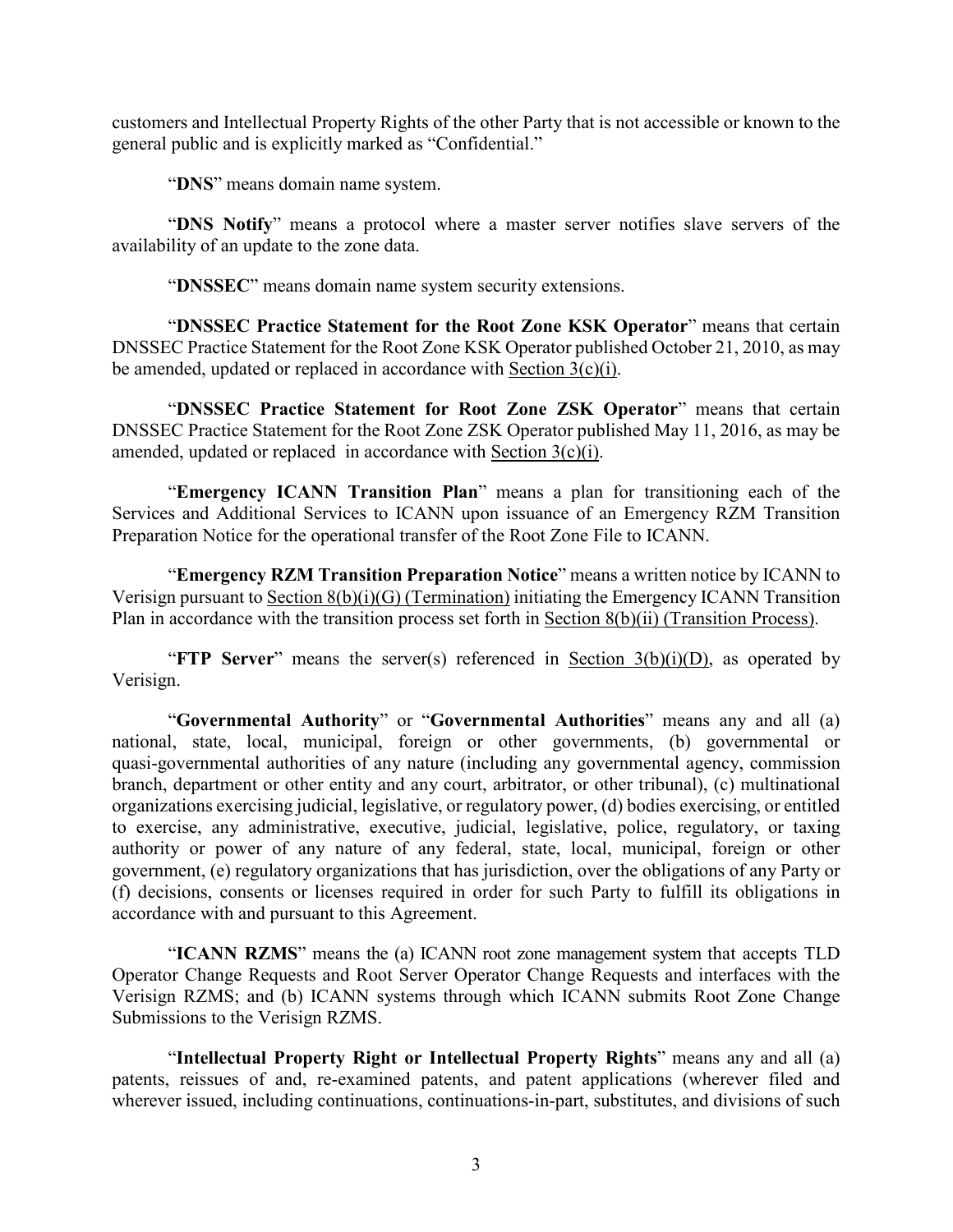applications and all priority rights resulting from such applications) now existing and hereafter filed, issued or acquired; and rights to inventions, (b) rights associated with works of authorship, including copyrights, moral rights, copyright applications, copyright registrations, synchronization rights, mask work rights, mask work applications and mask work registrations, (c) trademarks, service marks, trade names, domain names, logos, trade dress, and the applications for registration and the registrations thereof and rights in goodwill, (d) rights in undisclosed or confidential information (such as know-how, trade secrets and inventions (whether patentable or not)), and other similar or equivalent rights or forms of protection (whether registered or unregistered); and (e) any and all other proprietary rights arising under Law, contract, or otherwise, and whether or not perfected and all applications (or rights to apply) for, and for renewals and extensions of, such rights as may now or in the future exist anywhere in the world, in all media, for all versions and elements, in all languages, and for the entire duration of such rights.

"**Interface**" means the client-to-server communications protocol(s) used as of the Effective Date solely for communications between the ICANN RZMS and the Verisign RZMS as such protocols may be modified pursuant to Section  $4(c)(ii)$ .

"**Law or Laws**" means any and all laws, legislation, rules, regulations, directives, common laws, ordinances, and policies, interpretations, and guidelines of, and orders entered by, any Governmental Authority and other provisions having the force or effect of law. Reference to any and all Laws is to such Law as amended, modified, or replaced from time to time and to any Law replacing or made under any of them.

"**Loss or Losses**" means any and all losses, liabilities, damages awards, judgments, settlement amounts, assessments, deficiencies, fines, and penalties, and all related costs, charges and expenses of whatever kind (including reasonable professional legal fees and disbursements), in each case, including taxes and interest thereon.

"**Root Hints File**" means a file containing mapping between the names of the root name servers and their IP addresses.

"**Root Server Operator**" means an organization that serves as a root server operator for the roots currently designated as A through M for the unique public DNS root as identified by organizational control of the IP addresses contained within the Root Hints File.

"**Root Server Operator Change Request**" means a request from a Root Server Operator to ICANN to add, modify or delete Service Data applicable to its root server.

"**Root Zone Change Submission**" means an Emergency Root Zone Change Submission, Emergency Root Zone File Regeneration, Scheduled Root Zone Change Submission or Standard Root Zone Change Submission, each defined as follows:

"**Emergency Root Zone Change Submission**" means the addition, modification, or deletion of Service Data submitted by ICANN to Verisign that is required to restore service to a TLD that has become unavailable due to: (a) an earthquake, flood, fire, storm, natural disaster, "act of God," war, terrorism, armed conflict, cyberattack, labor strike or failure of public utilities or any similar event beyond the reasonable control of such Party that takes a material number of the applicable TLD's name servers offline such that there is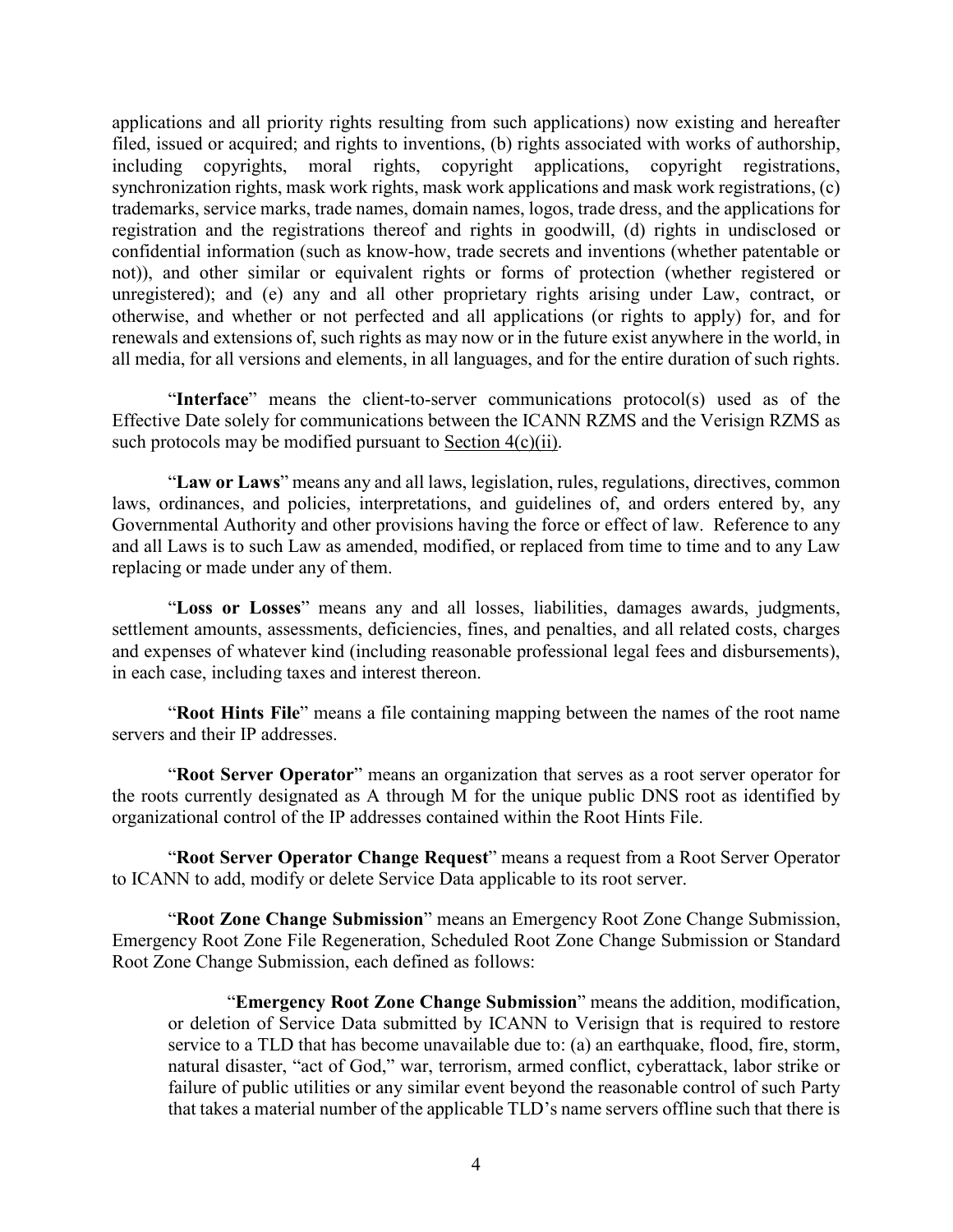a material impact on the operation of the TLD; (b) ICANN's appointment of an emergency interim registry operator for the applicable TLD; or (c) an event that is mutually agreed by the Parties to require time-critical action by the Parties, for which ICANN has requested Verisign to publish the updated Root Zone File within a certain period of time.

"**Emergency Root Zone File Regeneration**" means the edit and generation of a Root Zone File required due to the corruption of a previous Root Zone File or compromise or loss of the in-use KSK or ZSK.

"**Scheduled Root Zone Change Submission**" means the addition, modification, or deletion of Service Data submitted by ICANN to Verisign for which ICANN has requested Verisign to publish the update in the Root Zone File as of a certain date.

"**Standard Root Zone Change Submission**" means the addition, modification, or deletion of Service Data submitted by ICANN to Verisign in the normal course of business.

"**Root Zone File**" means the authoritative file containing Service Data that is (a) edited, generated and published and (b) formatted in accordance with relevant IETF-approved standards.

"**Root Zone File Distribution Server**" means one or more servers to which Verisign publishes the Root Zone File and root-servers.net zone file.

"**Service Credit**" means the dollar amount, if any, to which ICANN is entitled to receive pursuant to Schedule 2 (Service Levels) for the failure of Verisign to meet the Service Levels.

"**Service Data**" means the following root zone data submitted by ICANN to Verisign: (a) authoritative DNS data, DNSSEC resource records and delegation data for TLDs, (b) data for the mapping between the names of the root name servers and their IP addresses (contained in the Root Hints File), (c) the authoritative DNS resource records for the "root-servers.net" zone, and/or (d) such other data as the Parties may agree pursuant to the Change Control Process.

"**Services**" means the root zone maintainer services as described in Section 3(b).

"**Service Fees**" means the fees for Services as set forth in Schedule 3 (Fees), as may be modified from time to time pursuant to one or more Change Statements of Work.

"**Service Levels**" has the meaning set forth in Schedule 2 (Service Levels).

"**Tax**" means net income, alternative or add-on minimum tax, gross income, gross receipts, sales, use, ad valorem, value added, transfer, franchise, profits, license, withholding, payroll, employment, excise, severance, stamp, occupation, premium, unemployment, capital stock, net worth, privilege, intangible, real or personal property, environmental or windfall profit tax, custom, duty or other tax, governmental fee or other like assessment or charge, together with any interest, penalty, addition to tax or additional amount imposed by any Law or Governmental Authority.

"**Template-based Root Zone Change Submission**" means a Standard Root Zone Change Submission or a Scheduled Root Zone Change Submission that is limited to (a) any change related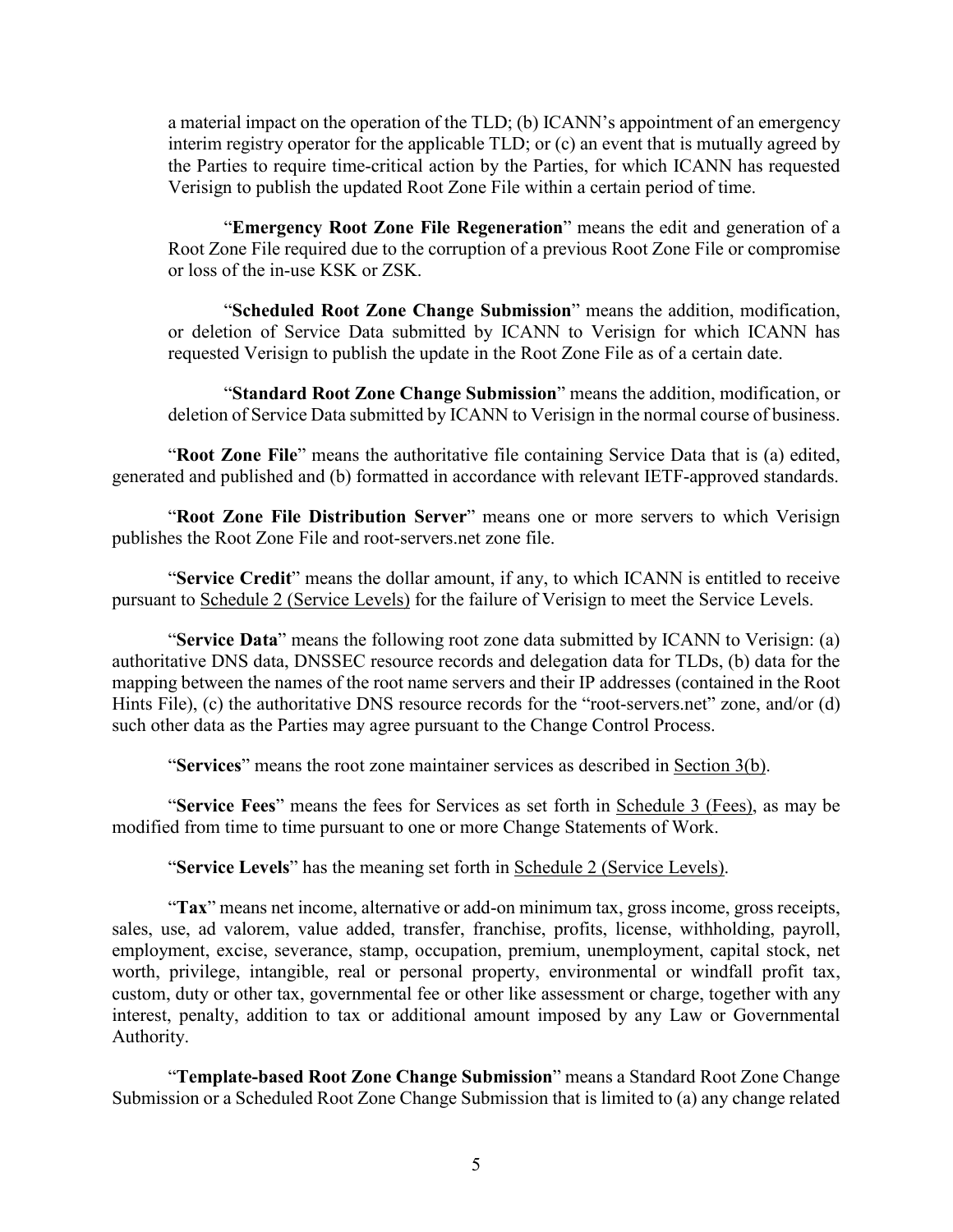to root servers and/or (b) deletions related to TLDs.

"**TLD**" means top level domain.

"**TLD Operator Change Request**" means an authorized request from a TLD registry operator to ICANN to add, modify or delete Service Data for its applicable TLD.

"**Transition Plans**" means the Community Transition Plan and the Emergency ICANN Transition Plan.

"**Transition Services**" means those Services to be performed by Verisign pursuant to the Emergency ICANN Transition Plan or Community Transition Plan, as applicable.

"**Verisign RZMS**" means the Verisign root zone maintainer system(s) that receives and processes Root Zone Change Submissions from ICANN.

"**Verisign System**" means the Verisign RZMS, the Root Zone File Distribution Server, and the FTP Server (until otherwise agreed by the Parties as set forth in Section 3(b)(i)(D)).

"**Verisign Usage Policies**" means testing procedures, usage guidelines, and other policies that relate to the Verisign RZMS, set forth in Section 1 (Verisign Usage Policies) of Schedule 1, as the Parties may mutually agree to revise from time to time.

### **2. CONDITIONS PRECEDENT**

This Agreement and the obligations of Verisign and ICANN are subject to the satisfaction of each of the following conditions:

(a) ICANN has accepted the responsibility for coordination of root zone management as currently performed by the DOC, as may be added to or modified by the DOC and ICANN; and

(b) The DOC has discharged Verisign from any and all obligations under the Verisign Cooperative Agreement related to the root zone maintainer function.

### **3. SERVICES**

(a) *ICANN's General Responsibilities*. ICANN shall:

(i) for each TLD Operator Change Request and Root Server Operator Change Request:

(A) authenticate the TLD Operator Change Request or Root Server Operator Change Request;

(B) verify the requested change in Service Data meets publicly documented technical criteria posted by ICANN;

(C) submit Scheduled Root Zone Change Submissions and Standard Root Zone Change Submissions to the Verisign RZMS; submit the Emergency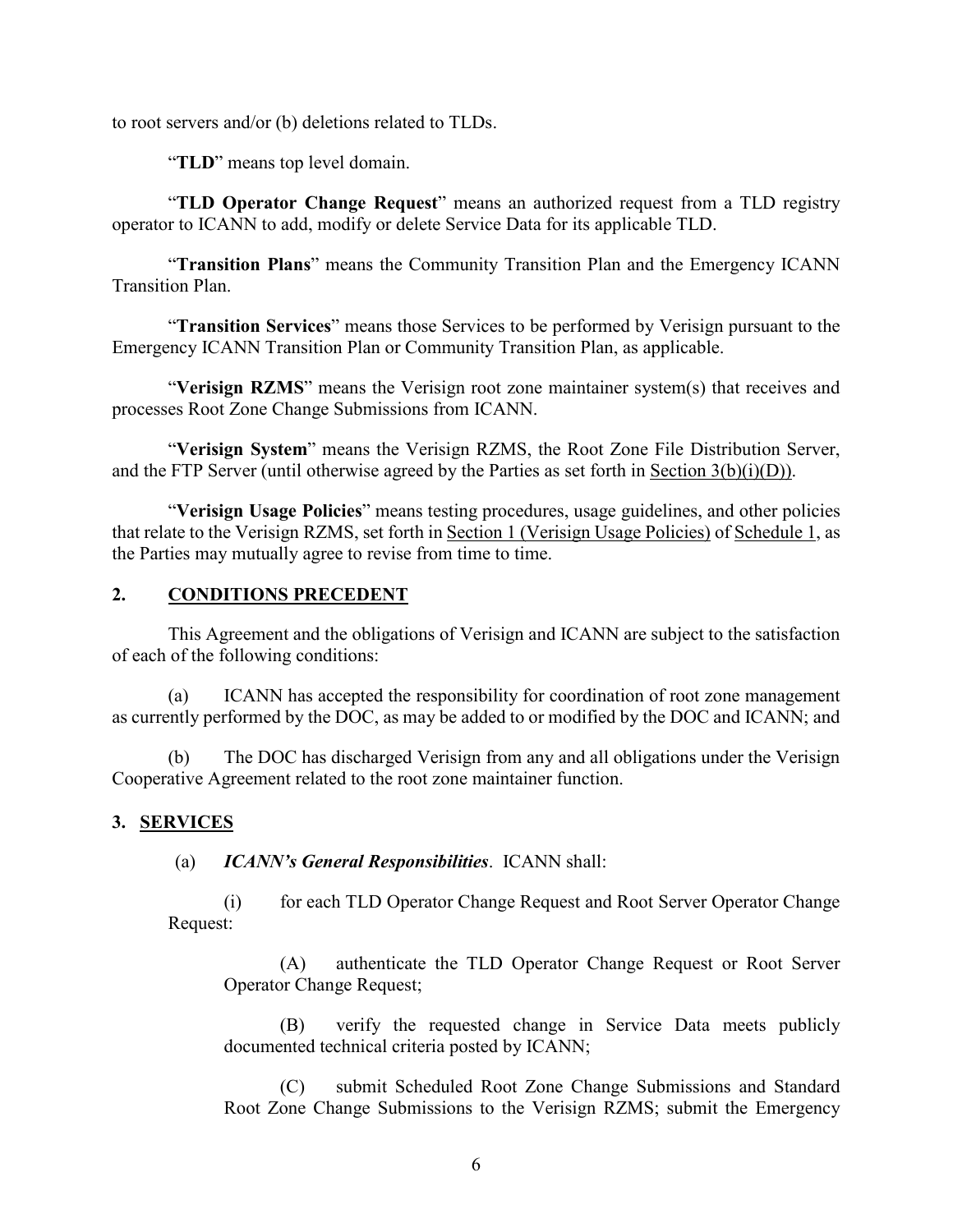Root Zone File Regeneration to Verisign via email (to such address as may be provided by Verisign from time to time); and submit the Template-based Root Zone Change Submissions to Verisign via email (to such address as may be provided by Verisign from time to time) using the template agreed to by the Parties until completion of ICANN's obligations under Section  $3(a)(v)$  after which point ICANN shall submit all Root Zone Change Submissions (other than Emergency Root Zone File Regeneration) through the Verisign RZMS) that contain the necessary Service Data for Verisign to perform the functions set forth in Section 3(b) below;

(D) notify Verisign via email (to such address as Verisign may provide from time to time) that ICANN will submit an Emergency Root Zone File Regeneration or an Emergency Root Zone Change Submission within two (2) hours of ICANN's receipt of such request; and

(E) inform the TLD registry operator or Root Server Operator of the completion of the requested change upon notification (which shall be some form of electronic communication, including via email or computer system-to-computer system communication) by Verisign of that fact;

(ii) adhere to the Verisign Usage Policies;

(iii) serve as the root key signing key ("**KSK**") operator and publish on its website a DNSSEC Practice Statement for the root KSK operator that describes the management, security and technical specifications for the KSK function, as it may be updated by ICANN pursuant to Section  $3(c)(i)$  from time to time;

(iv) in a secure, transparent, and accountable manner in accordance with the DNSSEC Practice Statement for the Root Zone KSK Operator: (A) generate and store root KSKs; (B) use a generated KSK to sign the root zone signing key set supplied by Verisign; (C) return the signed zone signing key set along with the signature to Verisign; (D) securely publish the public portion of the KSK used to sign the root key set on the IANA website as the Root Trust Anchor; and (E) issue an emergency KSK key roll-over in accordance with the emergency key roll-over plan agreed upon by the Parties ("**Emergency Key Roll-Over Plan**") if any KSK component is lost or confirmed by the Parties to be compromised and re-sign all of the ZSKs; and

(v) shall use commercially reasonable efforts, within twelve (12) months from the Effective Date, to solely use the Interface for all Root Zone Change Submissions (other than Emergency Root Zone File Regeneration), including Template-based Root Zone Change Submissions submitted pursuant to Section  $3(a)(i)(C)$  above.

### (b) *Verisign's Services*.

Verisign shall perform the following Services in accordance with applicable Service Levels: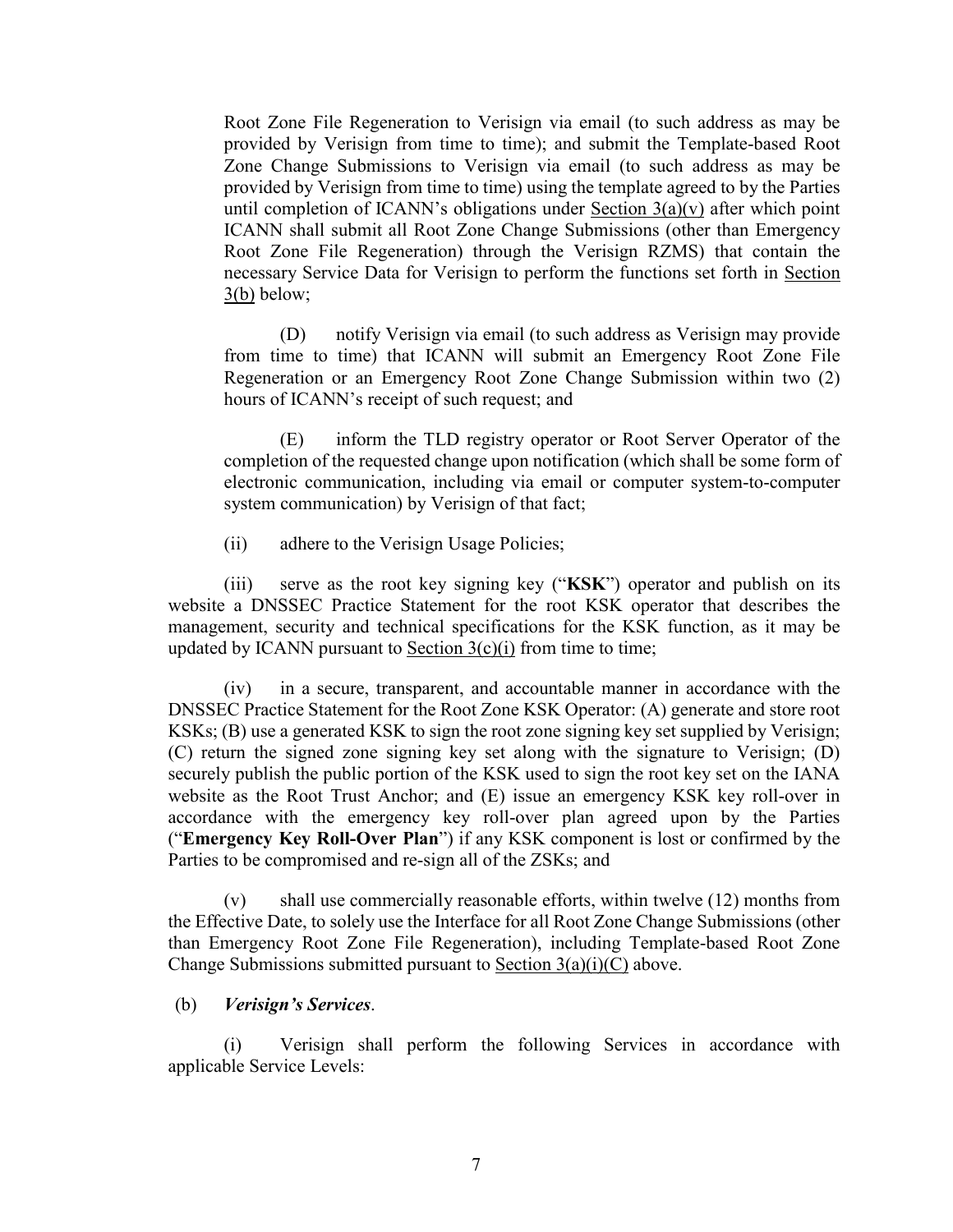(A) (1) perform, at Verisign's option, a technical validation of Service Data provided by ICANN pursuant to a Root Zone Change Submission (based upon the list of technical validation checks provided by Verisign to ICANN and updated by Verisign in its discretion from time to time), and (2) notify ICANN via email (to such address as may be provided by ICANN from time to time) of the results of each such technical validation prior to posting the Root Zone File. ICANN may report the results of the technical validation to the TLD registry operator or the Root Server Operator, as applicable. ICANN may publicly publish such lists of technical validations performed by Verisign pursuant to this clause (A). If Verisign notifies ICANN of a discrepancy found during Verisign's technical validation, ICANN shall consult with the applicable TLD registry operator or Root Server Operator and then determine whether the Root Zone Change Submission should proceed. If ICANN determines that the Root Zone Change Submission should proceed, ICANN will notify Verisign via email (to such address as may be provided by Verisign from time to time) (each an "**ICANN Confirmed Submission**") and Verisign shall process such Root Zone Change Submission in accordance with the Service Levels;

(B) edit, generate and sign (using the root zone signing key for which valid KSK-generated signatures exist ("**ZSK**")) the Root Zone File;

(C) publish the Root Zone File and root-servers.net zone file to a Root Zone File Distribution Server;

(D) publish the Root Hints File and the Root Zone File to an FTP Server operated by Verisign, until otherwise agreed by the Parties;

(E) subsequent to publishing the Root Zone File and root-servers.net zone file to the Root Zone File Distribution Server, promptly notify the Root Server Operators of the availability of the Root Zone File and root-servers.net zone file via DNS Notify or other announcement mechanism as determined by the Parties pursuant to the Change Control Process;

(F) promptly respond to requests from Root Server Operators to transfer the Root Zone File and root-servers.net zone file from a Verisign Root Zone File Distribution Server; and

(G) serve as the ZSK operator and publish on its website the DNSSEC Practice Statement for the Root ZSK Operator that describes the management, security and technical specifications for the ZSK function, as it may be updated by Verisign from time to time pursuant to Section  $3(c)(i)$ , and in a secure, transparent and accountable manner as described in the DNSSEC Practice Statement for the Root ZSK Operator Verisign shall: (1) generate and store the root ZSK; (2) provide the public portion of the ZSK to ICANN for signing with the KSK; (3) use the KSK-signed ZSK to sign the Root Zone File; (4) include the KSK-signed key set in the root zone; and (5) issue an emergency ZSK key roll-over in accordance with the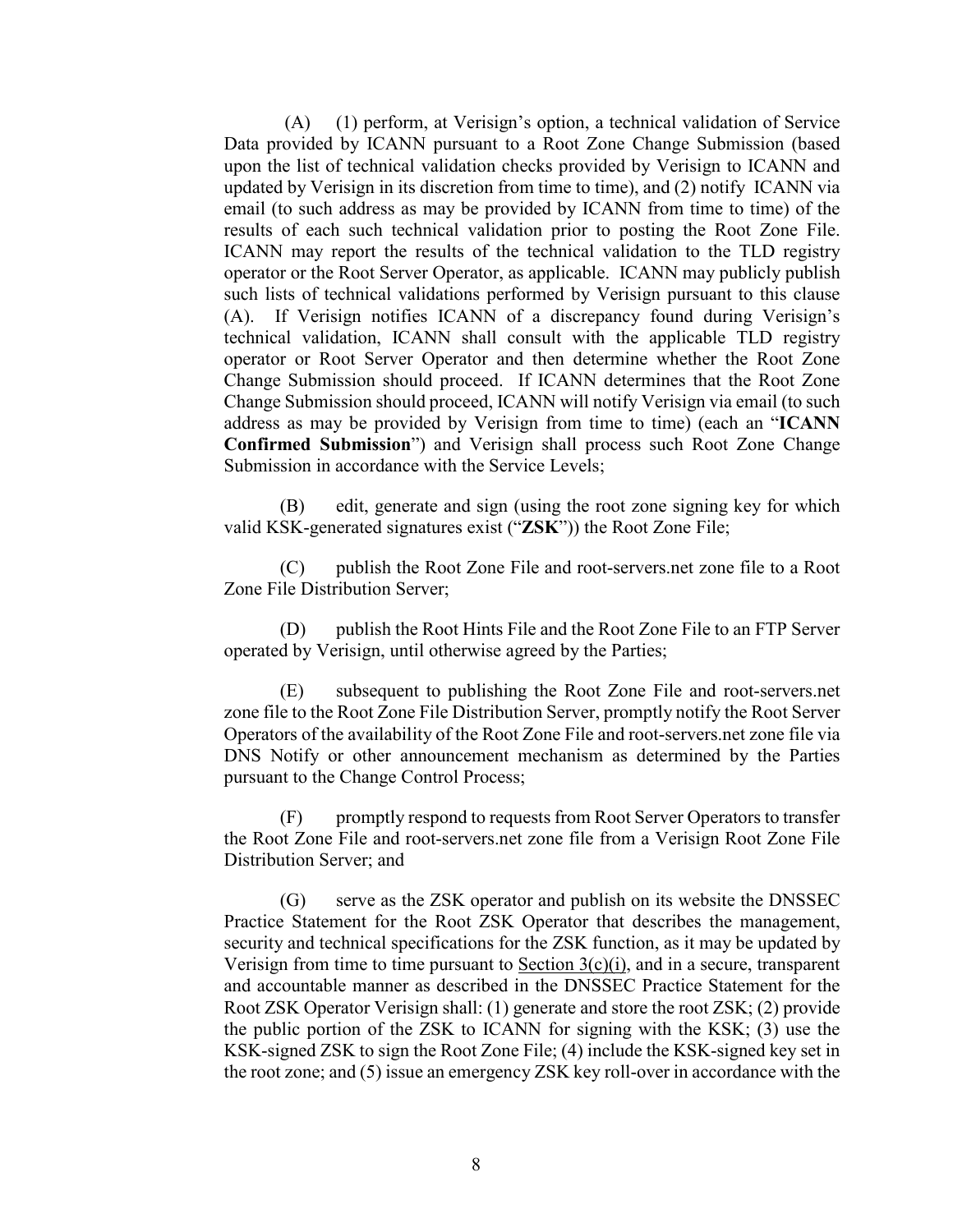Emergency Key-Rollover Plan if any ZSK component is lost or confirmed by the Parties to be compromised.

(ii) Other than Standard Root Zone Change Submissions, Verisign shall:

(A) With respect to Scheduled Root Zone Change Submissions, use commercially reasonable efforts to publish a Root Zone File based upon a Scheduled Root Zone Change Submissions on the date specified by ICANN;

(B) Following (x) ICANN's notice via email (to such address as may be provided by Verisign from time to time) to Verisign of a forthcoming request for an Emergency Root Zone File Regeneration or submission to Verisign of an Emergency Root Zone Change Submission and (y) ICANN's delivery of a request to Verisign via email for an Emergency Root Zone File Regeneration or the submission to Verisign of an Emergency Root Zone Change Submission, publish a Root Zone File based upon the Emergency Root Zone File Regeneration or Emergency Root Zone Change Submission in accordance with the applicable Service Level.

(iii) Verisign will use commercially reasonable efforts to participate to the extent required by, and in accordance with, the DNSSEC Practice Statement for Root Zone KSK Operator (A) in scheduled key management ceremonies for the signing of the ZSK with a KSK and (B) in other activities associated with key management as mutually agreed upon by the Parties; *provided*, *however*, that if Verisign fails to participate to the extent required by, and in accordance with, the DNSSEC Practice Statement for Root Zone KSK Operator, in three consecutive scheduled key management ceremonies for the signing of the ZSK with a KSK then ICANN may terminate this Agreement pursuant to Section  $8(b)(i)(B)(5)$ .

(iv) Verisign shall develop and maintain the Transition Plans and no later than the first anniversary of the Effective Date, Verisign shall: (A) submit to ICANN a high-level version of the Transition Plans, which shall be reviewed and updated by Verisign as appropriate following discussions amongst the RZMA Coordination Committee (as defined in Section 3(c)(iii)); and (B) make the full Transition Plans available for ICANN to view at Verisign's offices upon ICANN's reasonable prior written notice to Verisign. The Transition Plans shall be mutually and reasonably acceptable to the Parties. Verisign shall use commercially reasonable efforts to provide the Transition Services contemplated by the applicable Transition Plan and ICANN shall use its commercially reasonable efforts to perform the activities set forth in the applicable Transition Plan and to cooperate with Verisign. Verisign shall use commercially reasonable efforts to provide or make available to ICANN a copy of any updated Transition Plan in the manner set forth herein. ICANN may publicly post: (i) the high-level version of the Community Transition Plan only and may do so at any time; and (ii) the full Community Transition Plan and/or the Emergency ICANN Transition Plan upon either Party's initiation of the Transition Preparation Start Date (as defined in Section 8(b)(ii)(A) (Transition Process)).

(v) Verisign shall appoint a representative who has knowledge and technical expertise as it relates to the Services and Root Zone File management to be a member, or a regular participant of, the root zone evolution review committee contemplated by the IANA Stewardship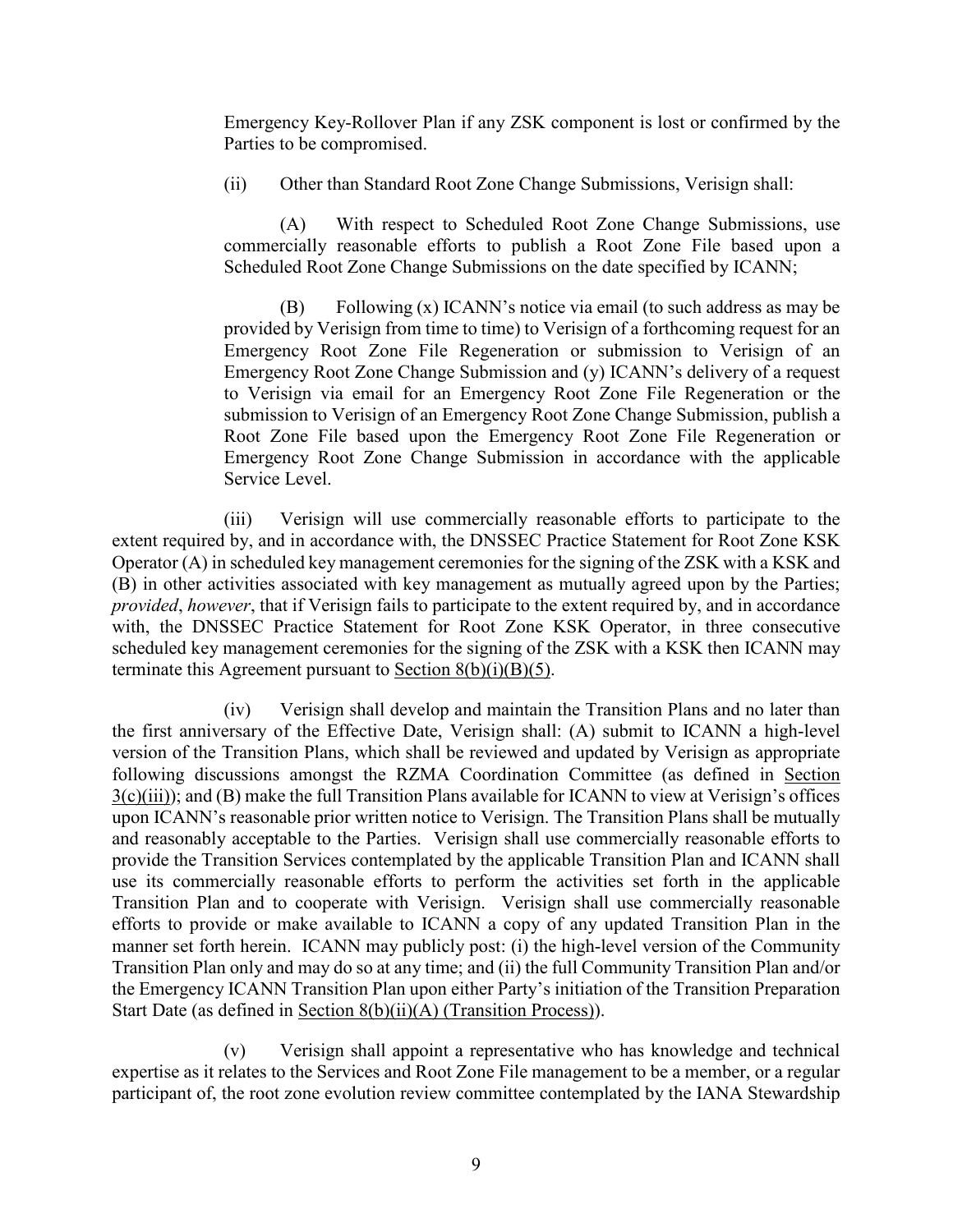Transition Coordination Group's October 2015 proposal ("**RZERC**"), who shall use commercially reasonable efforts to attend and participate in meetings of the RZERC, if and to the extent that the RZERC has been formed.

(vi) Verisign shall develop and maintain a business continuity plan for the Services, and implement such plan in the event of a Force Majeure Event affecting the Services. Verisign shall maintain a business continuity plan for: (a) the Verisign System at the same product support level as the .com shared registration system; and (b) the integrity of Service Data in the Root Zone File at the same product support level as the .com DNS resolution service. Verisign shall periodically test and update its plan as necessary, but no less than annually. Verisign shall provide ICANN with a copy of the business continuity plan within sixty (60) days of the Effective Date and shall use commercially reasonable efforts to provide ICANN with any updates thereto within fourteen (14) business days following the update.

(vii) Verisign shall obtain ICANN's written approval, which shall not be unreasonably withheld, delayed or conditioned, prior to re-locating the Verisign RZMS to a country other than the country where it is currently located.

## (c) *Mutual Responsibilities*.

(i) DNSSEC Practice Statements. The Parties will work together to agree upon updates to the DNSSEC Practice Statement for Root Zone KSK Operator and the DNSSEC Practice Statement for Root Zone ZSK Operator via the Change Control Process in accordance with technical and operational requirements specified by ICANN pursuant to the Change Control Process as may be necessary from time to time; *provided*, that until ICANN updates the DNSSEC Practice Statement for Root Zone KSK Operator or Verisign updates the DNSSEC Practice Statement for Root Zone ZSK Operator, the Parties will comply with the then-current version of the DNSSEC Practice Statement for Root Zone KSK Operator and DNSSEC Practice Statement for Root Zone ZSK Operator, as applicable.

(ii) Cooperation. Verisign and ICANN shall work together in good faith to preserve the security, stability and resiliency of the root zone and the root zone management system consistent with the security and stability of the Internet.

(iii) RZMA Coordination Committee*.* Promptly following the Effective Date, the Parties shall form a coordination committee consisting of at least three employees of each Party, two of which must be senior executives of such Party (the "**RZMA Coordination Committee**")*.* The RZMA Coordination Committee shall meet at least quarterly (or at such other times as it may determine). Meetings may be conducted in person or by telephone or video conference. The RZMA Coordination Committee shall review the Parties' overall relationship under this Agreement, attempt to resolve any outstanding issues (including any disputes relating to this Agreement pursuant to Section 7(g) (Dispute Resolution)), and consider such other issues as either Party may from time to time desire, including potential Additional Services, such as improvements or enhancements.

(d) *Additional Services*. Either Party may initiate a request for Additional Services pursuant to the Change Control Process. Verisign shall perform Additional Services in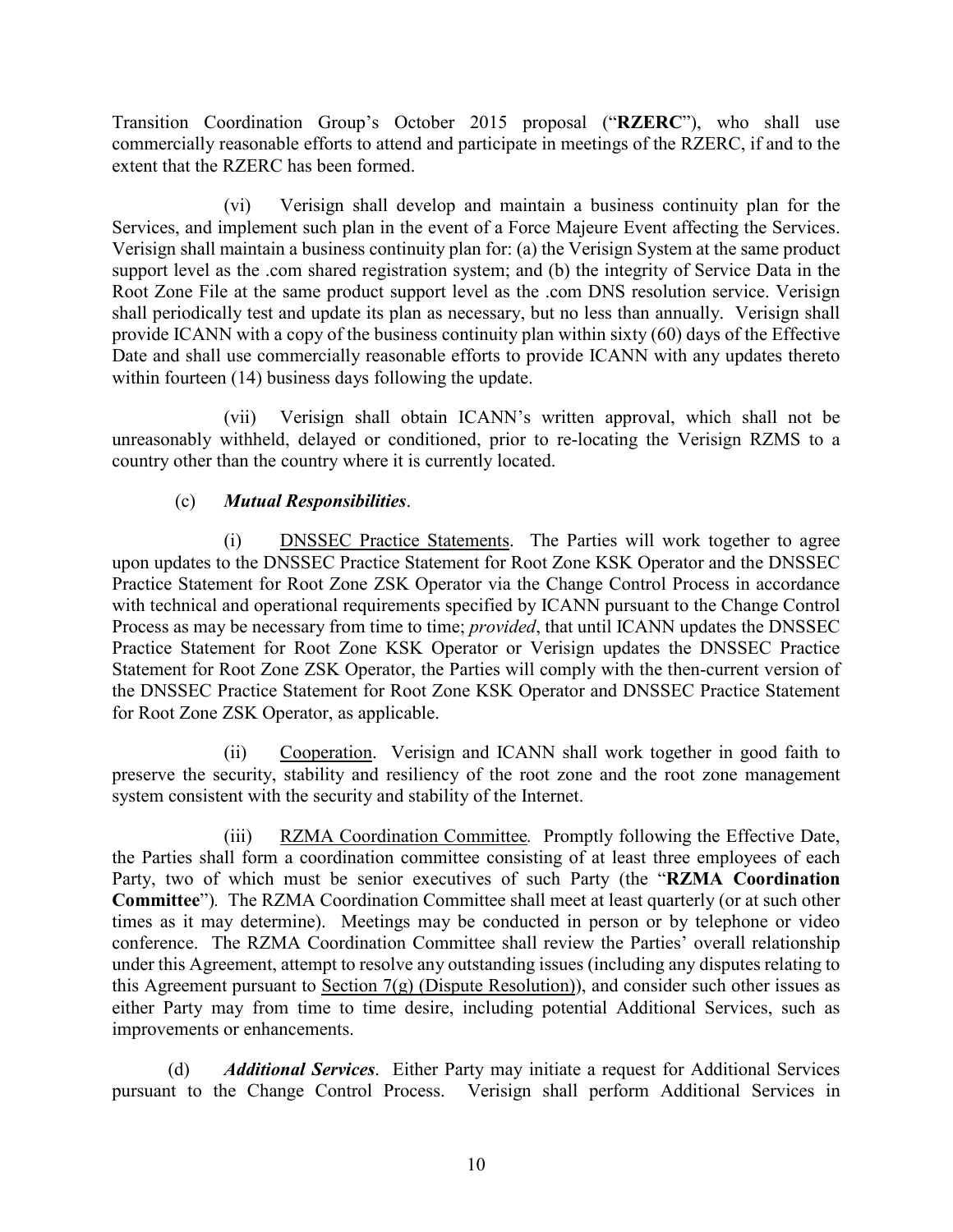consideration of the Additional Services Fees and any additional Service Fees set forth in the applicable Change Statement of Work.

## **4. DATA AND SYSTEMS**

(a) *License to Service Data*. As between the Parties, to the extent applicable, ICANN hereby grants Verisign a non-exclusive, non-sublicensable, non-transferable, worldwide, royalty-free right and license to edit the Service Data based on the data in each Root Zone Change Submission for purposes of performing the Services and Additional Services, and to adapt, publish, transmit, reproduce, create derivative works from, distribute, perform, display, and otherwise use Service Data solely in connection with the provision of the Services and/or Additional Services. In addition, ICANN grants Verisign a perpetual, non-exclusive, worldwide, irrevocable, fully paid-up, royalty-free right and license to use, reproduce, store, distribute, display, modify, translate, create derivative works from, and otherwise use the Service Data to (i) compile reports and statistics about the Services and/or Additional Services; (ii) make such reports and statistics about the Services and/or Additional Services publicly available following the receipt of ICANN's advance written consent or ICANN's public disclosure of the monthly reports prepared by Verisign pursuant to Section 2(b) of Schedule 2 (Service Levels) that contain the data used for such reports and statistics; (iii) improve the Services and/or Additional Services; and/or (iv) protect the integrity, security and/or stability of the Services and/or Additional Services.

(b) *License to Verisign RZMS*. Subject to the terms and conditions of this Agreement, Verisign hereby grants ICANN a non-exclusive, non-sublicensable (except to one Affiliate to whom ICANN has subcontracted all or any portion of its rights and obligations pursuant to Section  $10(g)(ii)$  below), non-transferable (except pursuant to an Assignment permitted pursuant to Section  $10(g)(i)$  below), worldwide, royalty-free right and license to access the Verisign RZMS in compliance with the terms of this Agreement to transmit Service Data and thereby authorize Root Zone Change Submissions. Except as expressly set forth in this Agreement, ICANN shall not: (i) permit access to the Verisign RZMS by more than one static network identifier unless otherwise approved by Verisign pursuant to a Change agreed upon by the Parties pursuant to the Change Control Process; (ii) sublicense or otherwise permit either direct or indirect access to or use of the Verisign RZMS by, or for the benefit of, any person or entity other than ICANN; (iii) modify, disassemble, decompile, reverse engineer, create derivative works of, or make any other attempt to: (A) discover or obtain the source code of any component of the Verisign RZMS; or (B) attempt to, or gain unauthorized access to, or disrupt, the integrity or performance of, any of the Verisign System; or (iv) enable high volume, automated, electronic processes that send queries or data to the systems of Verisign, expect as permitted under this Agreement.

## (c) *Interface*.

(i) To the extent of Verisign's rights, if any, in and to the Interface, upon the expiration or termination of this Agreement, Verisign hereby grants ICANN a non-exclusive, non-sublicensable (except to a third party performing the root zone maintainer function on behalf of ICANN and sublicensable to such third party solely during the period of such performance), non-transferable, worldwide, royalty-free right and license to use the Interface solely to perform the root zone maintainer function.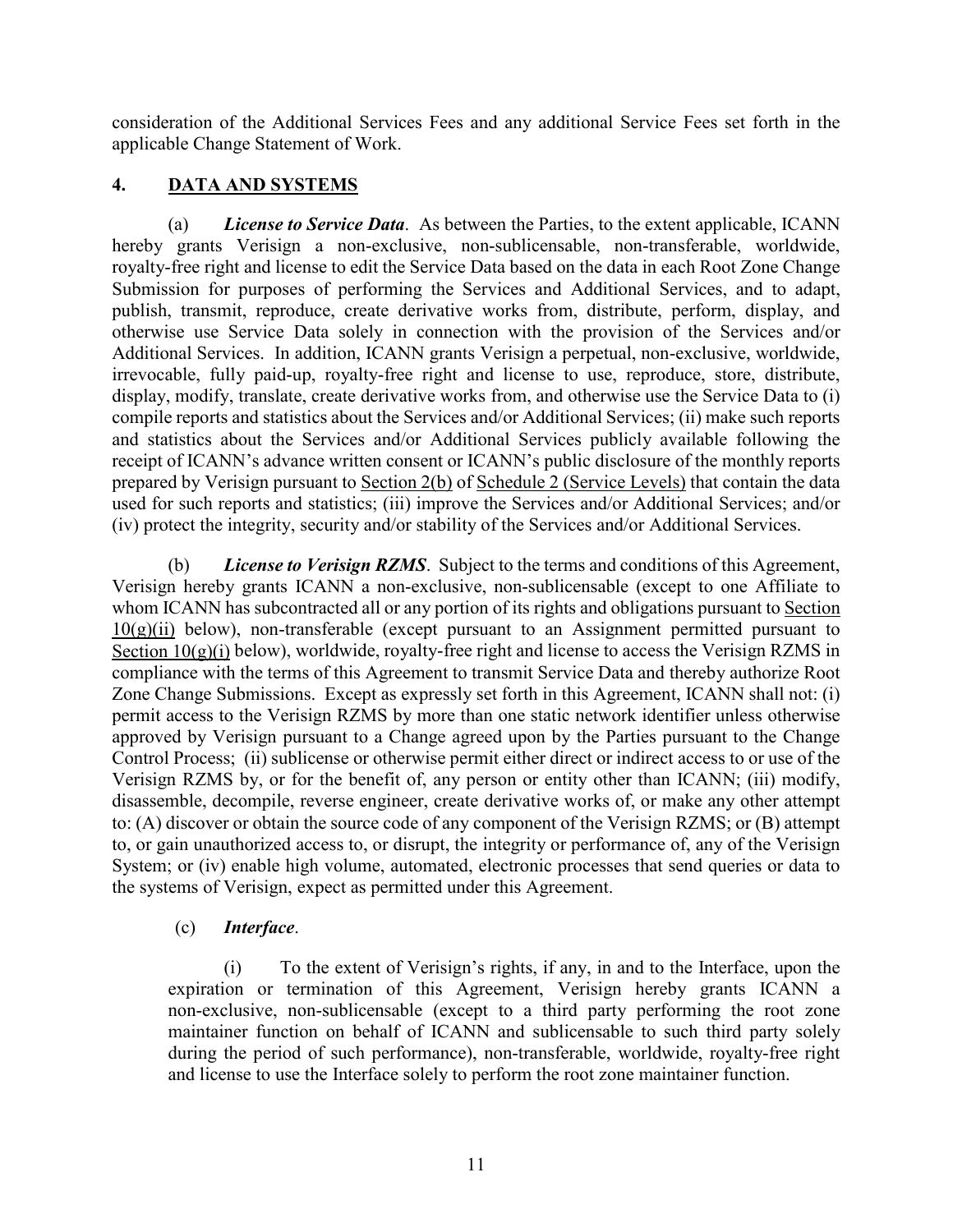(ii) The Parties agree that the Interface is unique to this Agreement and the Services and the Parties shall develop and implement modifications to, or a replacement of, such Interface in accordance with a Change agreed upon by the Parties pursuant to the Change Control Process. Notwithstanding the foregoing, the Parties agree that the consideration and discussion of proposed modifications to, or replacements of, the Interface shall not constitute a Change requiring initiation of a Change Control Process.

### (d) *Reservation of Rights*.

(i) Except for the limited rights specifically set forth in this Section 4 (Data and Systems), as between the Parties, each Party shall retain the exclusive right, title and interest (whether preexisting or otherwise) in and to any and all Intellectual Property Rights that it has or may create, and any and all derivatives of the foregoing. For the avoidance of doubt, Verisign retains all right, title and interest in and to (A) Verisign's Intellectual Property Rights used, created, developed, modified or practiced in the performance of the Services and (B) the Verisign System, including Verisign's internal processes (which shall include, but not be limited to, the methodology used by Verisign to perform the technical validation of Service Data), and ICANN retains all right, title and interest in and to the ICANN RZMS. To the extent ICANN acquires any right, title or interest in any portion or derivative work of (1) Verisign's Intellectual Property Rights used, created, developed, modified or practiced in the performance of the Services and/or (2) the Verisign System, it hereby irrevocably assigns, transfers and conveys to Verisign all of its right title and interest, including but not limited to, all Intellectual Property Rights, in such portion or derivative work. To the extent Verisign acquires any right, title or interest in any portion or derivative work of the ICANN RZMS, it hereby irrevocably assigns, transfers and conveys to ICANN all of its right title and interest, including but not limited to, all Intellectual Property Rights, in such portion or derivative work.

(ii) ICANN and Verisign each acknowledge and agree that it does not possess any rights in the Root Zone File or Service Data. Except for the limited rights specifically set forth in this Section 4 (Data and Systems), nothing in this Agreement shall be deemed to (A) disclaim any right of Verisign, or to grant any right to any third party by Verisign, in and to any portion of (1) Verisign's Intellectual Property Rights used, created, developed, modified or practiced in the performance of the Services or Additional Services, (2) the Verisign System, or (3) any other Intellectual Property Right or proprietary right of Verisign; or (B) disclaim any right of ICANN, or to grant any right to any third party by ICANN, in and to any portion of the ICANN RZMS or any other Intellectual Property Right or proprietary right of ICANN . Notwithstanding anything to the contrary, nothing herein shall limit any right of Verisign as a Root Server Operator.

(iii) In connection with the development of a Change Statement of Work for an Additional Services, the Parties shall discuss, and provide for the treatment of, any Intellectual Property Rights in any Additional Service in the applicable Change Statement of Work.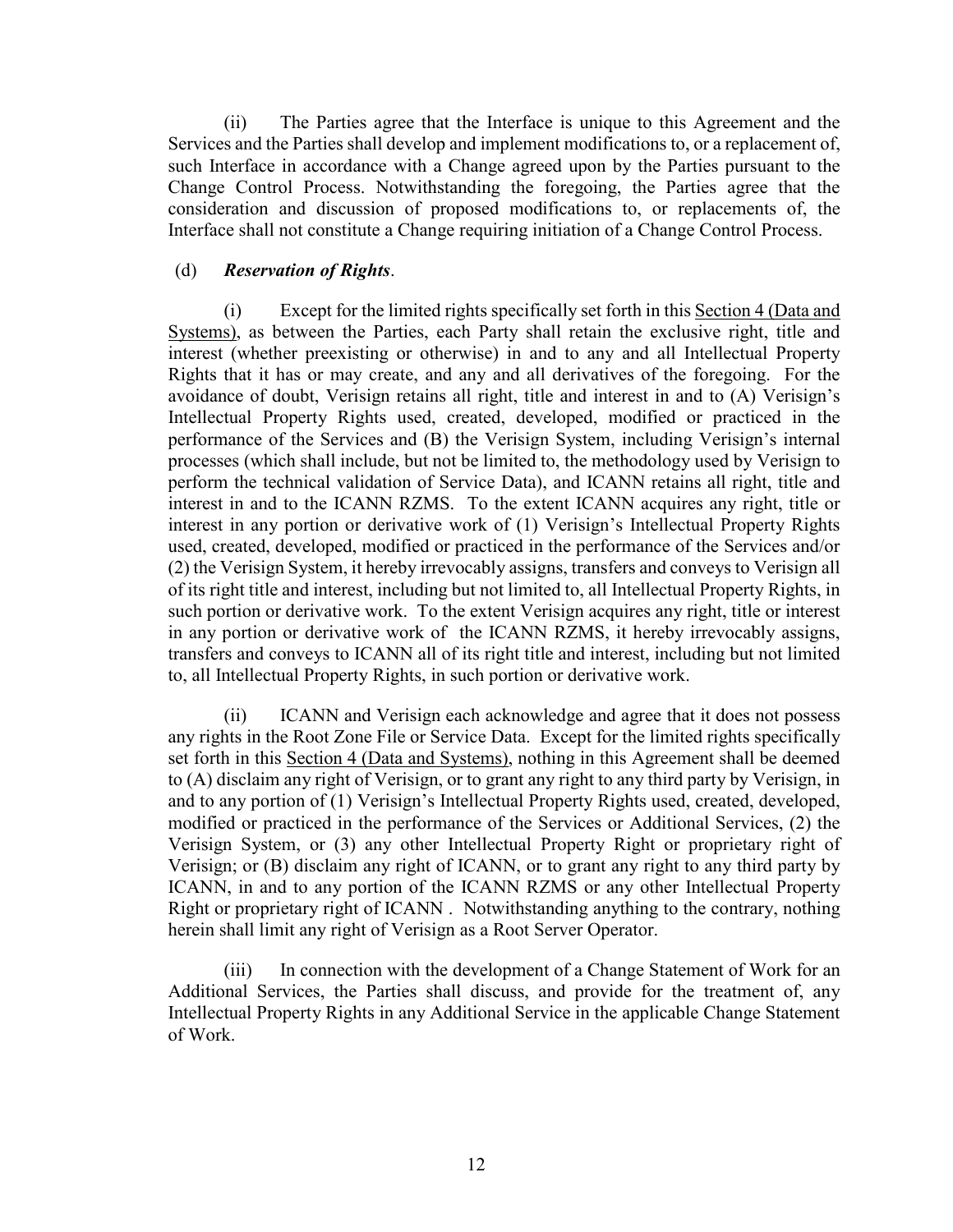#### **5. FEES AND PAYMENT TERMS**

(a) *Fees*. ICANN shall pay Verisign the Service Fees and all Additional Services Fees.

(b) *Expenses*. ICANN shall fully reimburse Verisign, for all fees, expenses, duties, or other charges imposed by a Governmental Authority on Verisign and actually paid by Verisign as a result of Verisign's performance of the Services and Additional Services (collectively, "**Reimbursable Expenses**"). ICANN shall reimburse Verisign for such Reimbursable Expenses in accordance with the payment terms set forth below. For the avoidance of doubt, such Reimbursable Expenses shall not include any Taxes except Transfer Taxes as set forth in Section 5(d) (Taxes).

(c) *Payment Terms*. ICANN shall pay all Service Fees, Additional Services Fees, Reimbursable Expenses and Transfer Taxes as itemized in an applicable invoice and shall make all payments in U.S. Dollars in accordance with the remittance instructions set forth in the applicable invoice. Invoices shall be due and payable by ICANN within thirty (30) calendar days of the date ICANN receives the applicable invoice, unless any amount(s) thereon are contested in good faith by ICANN. If ICANN in good faith disputes any portion of an invoice it must pay the undisputed amount of the invoice on or before its due date and provide written notice to Verisign of the billing dispute at or before the time of such payment. All Service Fees, Additional Services Fees, Reimbursable Expenses and Transfer Taxes are non-refundable and each invoice is payable without deduction from or an offset against any other invoices. Beginning the day after the due date of payment, interest shall be due and payable by ICANN at the rate of one and one-half percent (1.5%) per month or the highest rate allowed by Law, whichever is less, on any portion of the payment that has not been paid when due, other than amounts contested by ICANN in good faith.

(d) *Taxes*. The Service Fees and Additional Services Fees are exclusive of Tax. All sales, use, value-added tax and similar Taxes related to ICANN's consumption of Services and Additional Services ("**Transfer Taxes**") that are imposed by or under the authority of any Governmental Authority for any or all of the Services and Additional Services shall be paid by ICANN as a separate payment and shall not be considered a part of, a deduction from, or an offset against such Service Fees or Additional Services Fees. For the avoidance of doubt, ICANN shall not pay any Taxes other than Transfer Taxes, including without limitation, any employment and payroll Taxes and Taxes imposed on or measured by (i) income or gains, (ii) net worth or (iii) business activity. All payments due to Verisign shall be made without any deduction or withholding on account of any Transfer Tax except as required by Law, in which case the sum payable by ICANN from which such deduction or withholding is to be made shall be increased to the extent necessary to ensure that, after making such deduction or withholding, Verisign receives and retains (free from any liability in respect thereof) a net sum equal to the sum it would have received but for such deduction or withholding being required. Notwithstanding the foregoing, ICANN shall provide Verisign with an appropriate exemption certificate, direct pay permit, or other exempt entity documentation necessary to demonstrate for each applicable Governmental Authority that ICANN is exempt from the relevant Transfer Tax ("**Tax Exempt Documentation**"). In the event ICANN provides Verisign with Tax Exempt Documentation that Verisign deems satisfactory prior to the date of Verisign's invoice including such Transfer Taxes, ICANN shall not be responsible for the Transfer Taxes during the period of time ICANN has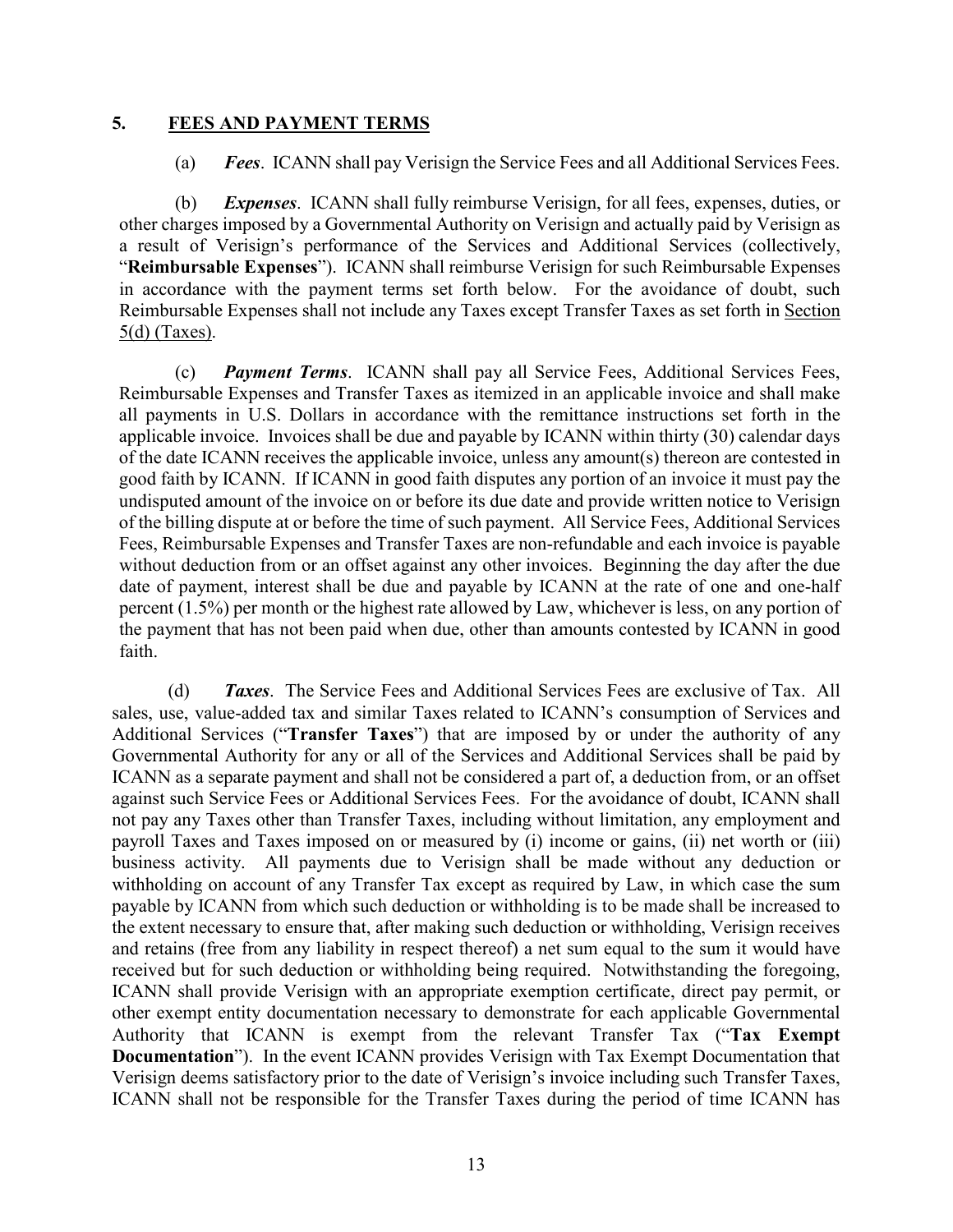provided Verisign with the Tax Exempt Documentation and such Tax Exempt Documentation remains valid.

## **6. CONFIDENTIAL INFORMATION**

(a) *Obligations*. Each Party receiving Confidential Information (the "**Receiving**  Party") shall maintain all such Confidential Information received from the other Party (the "**Disclosing Party**"), both orally and in writing, in confidence in at least the same manner as the Receiving Party protects its own confidential information (and in no event with less than reasonable care). The Receiving Party shall not disclose or otherwise make available such Confidential Information to any third party without the prior written consent of the Disclosing Party; *provided*, *however*, that Verisign may disclose or otherwise make available the Service Data in accordance with performing the Services and Additional Services under this Agreement and as otherwise set forth in Section 4(a) (License to Service Data). Except as otherwise set forth herein, the Parties agree to use the Confidential Information only as reasonably necessary for performance or receipt, as applicable, of the Services and/or Additional Services under this Agreement. The Parties' obligations hereunder shall terminate three (3) years after the termination or expiration of this Agreement.

(b) *Exclusions*. Notwithstanding Section 6(a) (Obligations), the obligations in this Section 6 (Confidential Information) shall not apply to Confidential Information that: (i) is or becomes a matter of public knowledge through no breach of this Agreement by the Receiving Party; (ii) was lawfully in the Receiving Party's possession prior to disclosure by the Disclosing Party; (iii) subsequent to disclosure, is rightfully obtained by the Receiving Party from a third party who is lawfully in possession of such Confidential Information without restriction; (iv) is independently developed by the Receiving Party without resort to the Confidential Information; or (v) is required by Law or judicial order to be disclosed; *provided* that, to the extent permitted by Law, the Receiving Party shall give the Disclosing Party prompt written notice of such required disclosure in order to afford the Disclosing Party an opportunity to seek a protective order or other legal remedy to prevent the disclosure, and shall reasonably cooperate with the Disclosing Party's efforts to secure such a protective order or other legal remedy to prevent the disclosure.

## **7. WARRANTIES; INDEMNIFICATION; DISCLAIMER; DISPUTE RESOLUTION**

(a) *ICANN's Warranties*. ICANN represents and warrants that (i) it has all necessary rights, powers and Authorizations to enter into and perform this Agreement and grant the licenses herein, (ii) the execution, delivery and performance of this Agreement by ICANN has been duly authorized by all necessary corporate action and (iii) it shall not make, or cause to be made, any unauthorized representation or warranty, whether written or oral, to any third party relating to the Services or Additional Services that is inconsistent with the terms of this Agreement.

(b) *Verisign's Warranties*. Verisign represents and warrants that (i) it has all necessary rights and powers to enter into and perform this Agreement and grant the licenses herein; and (ii) the execution, delivery and performance of this Agreement by Verisign has been duly authorized by all necessary corporate action.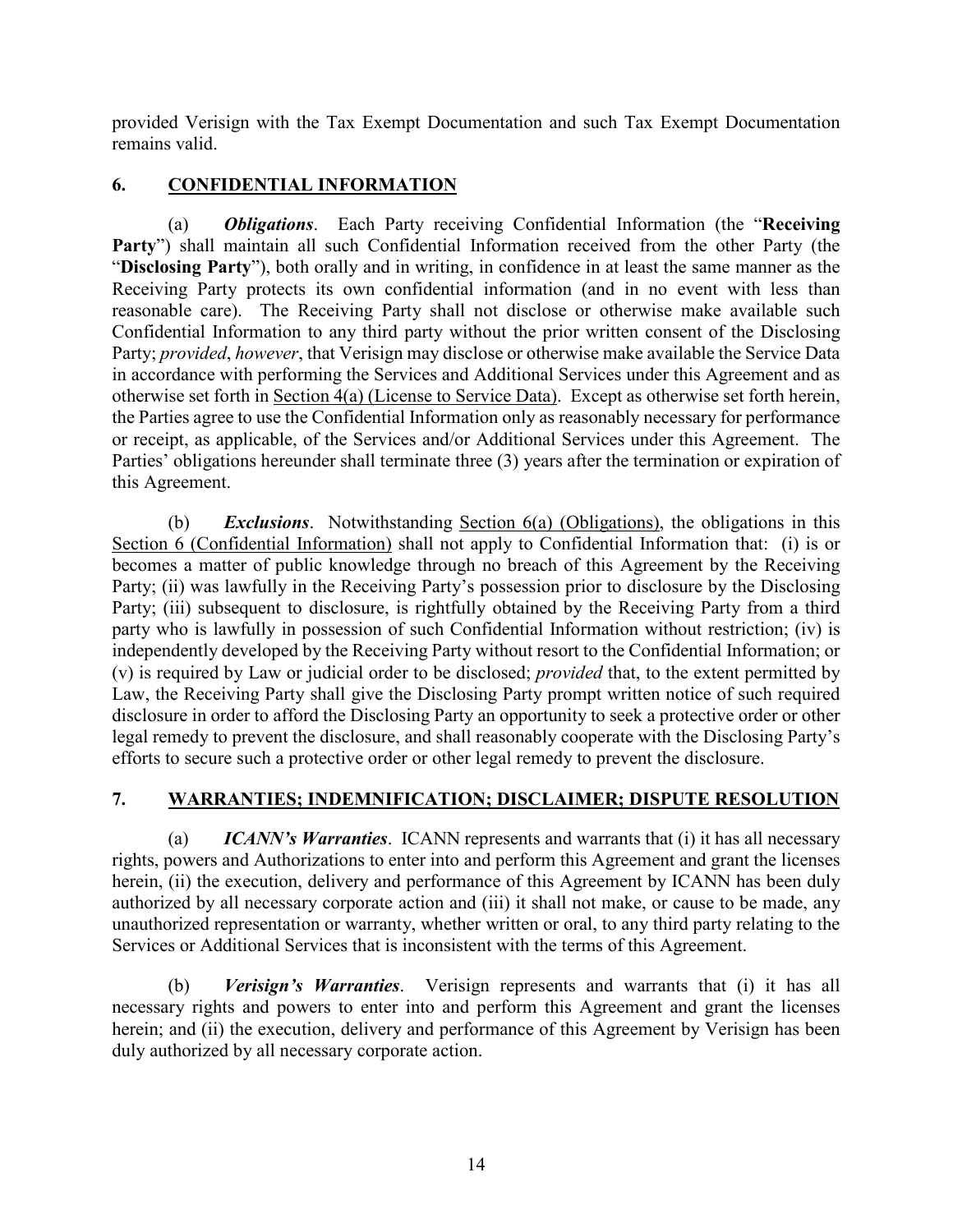(c) *Indemnification by Verisign*. Subject to Section 7(e) (Partial Indemnification), Section 7(f) (Indemnification Process) and Section 9 (Limitation of Liability), Verisign shall indemnify, defend and hold harmless ICANN and each of its directors, officers, employees, successors and permitted assigns (the "**ICANN Indemnified Parties**") from and against any and all third-party Claims and associated Losses arising out of (i) the gross negligence or willful misconduct of Verisign, its employees or its subcontractors in the performance of this Agreement; (ii) any act(s) or conduct by Verisign, its employees or its subcontractors related to this Agreement (other than acts taken hereunder to perform the Services and/or Additional Services in accordance with the terms and conditions of this Agreement) that directly and proximately causes, or allegedly causes, ICANN to violate any Law; and/or (iii) any breach of the Verisign warranties in Section 7(b) (Verisign's Warranties). Except to the extent provided in Section 7(e) (Partial Indemnification), notwithstanding anything to the contrary in this Agreement, Verisign is not obligated to indemnify, hold harmless or defend any ICANN Indemnified Party against any Claim or associated Losses, to the extent such Claim or associated Losses arise out of or result from, in whole or in part: (1) breach of this Agreement by any ICANN Indemnified Party, its employees or its subcontractors (other than Verisign, its employees or its subcontractors, except to the extent excused pursuant to Section 10(l) (Savings Clause); and/or (2) gross negligence or willful misconduct by any ICANN Indemnified Party, its employees or its subcontractors (other than Verisign, its employees or its subcontractors) (clauses (1) and (2), together, the "**Verisign Exceptions**").

(d) *Indemnification by ICANN*. Subject to Section 7(e) (Partial Indemnification), Section 7(f) (Indemnification Process) and Section 9 (Limitation of Liability), ICANN shall indemnify, defend and hold harmless Verisign and each of its directors, officers, employees, successors and permitted assigns (the "**Verisign Indemnified Parties**") from and against any and all third-party Claims and associated Losses arising out of (i) the gross negligence or willful misconduct of ICANN, its employees or its subcontractors (other than Verisign, its employees or subcontractors) in the performance of this Agreement; (ii) the violation or alleged violation of any Law by Verisign, its employees or its subcontractors directly and proximately caused by or allegedly caused by (A) performance of the Services and/or Additional Services in accordance with the terms and conditions of this Agreement; (B) the fact that Verisign entered into this Agreement and/or (C) any act(s) or conduct by ICANN, its employees or its subcontractors (other than Verisign, its employees or subcontractors) related to this Agreement that directly and proximately causes, or allegedly causes, Verisign to violate any Law; (iii) any breach of the ICANN warranties in Section 7(a) (ICANN's Warranties); and/or (iv) Verisign's processing of ICANN Confirmed Submissions. Except to the extent provided in Section 7(e) (Partial Indemnification), notwithstanding anything to the contrary in this Agreement, ICANN is not obligated to indemnify, hold harmless or defend any Verisign Indemnified Party against any Claim or associated Losses, to the extent such Claim or associated Losses arise out of or result from, in whole or in part: (1) breach of this Agreement by any Verisign Indemnified Party, its employees or its subcontractors, except to the extent excused pursuant to Section 10(l) (Savings Clause); and/or (2) gross negligence or willful misconduct by any Verisign Indemnified Party, its employees or its subcontractors (clauses (1) and (2), together, the "**ICANN Exceptions**").

(e) *Partial Indemnification*. Subject to Section 9 (Limitation of Liability), if a Verisign Indemnified Party or ICANN Indemnified Party is entitled to indemnification for a portion of Losses but not for the total amount of Losses as a result of an ICANN Exception or a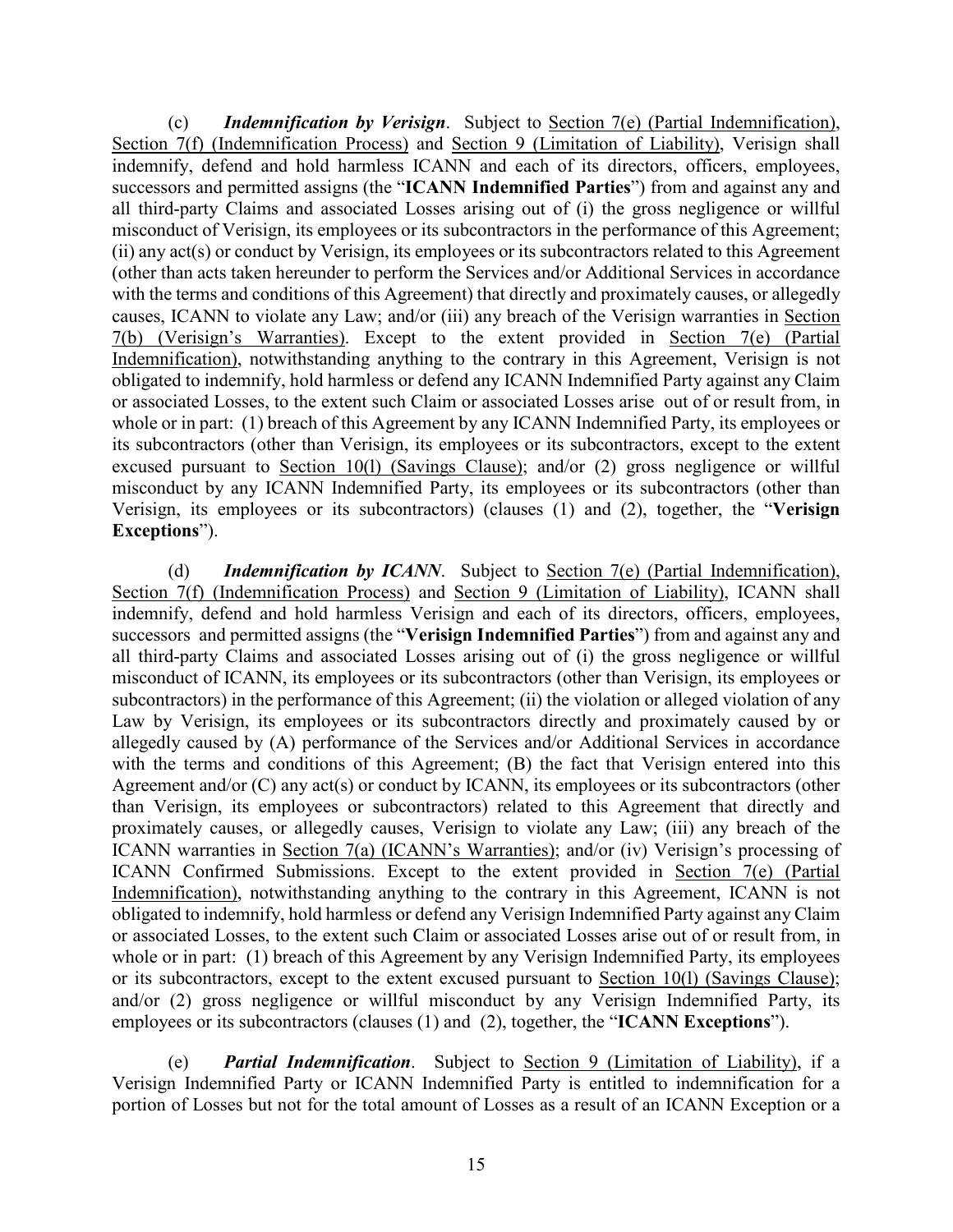Verisign Exception, as applicable, then ICANN or Verisign, as applicable, shall indemnify the relevant Verisign Indemnified Party or ICANN Indemnified Party for the portion of such Losses to which such Verisign Indemnified Party or ICANN Indemnified Party is entitled.

(f) *Indemnification Process*. In the event of a third-party Claim against a Verisign Indemnified Party entitled to indemnification or an ICANN Indemnified Party entitled to indemnification ("**Indemnified Party**"), Verisign or ICANN, as applicable, shall promptly notify the other Party obligated to indemnify the Indemnified Party ("**Indemnifying Party**") in writing of the Claim and the Indemnifying Party shall undertake and solely manage and control, at its sole expense, the defense of the Claim and its settlement. The Indemnified Party shall cooperate with the Indemnifying Party and may, at the Indemnified Party's option and sole expense, be represented in any such Claim by counsel of its choice. The Indemnifying Party shall not settle any such Claim unless such settlement (i) fully and unconditionally releases the Indemnified Party from all liability relating thereto, (ii) does not require an admission or statement of wrongdoing or liability on behalf of the Indemnified Party, (iii) does not require payment by the Indemnified Party and (iv) does not provide for any injunction or other equitable relief.

## (g) *Dispute Resolution*.

(i) *RZMA Coordination Committee Consultation*. The Parties shall attempt in good faith to reach an amicable resolution to any dispute arising out of, or in connection with, this Agreement through discussions between the RZMA Coordination Committee. If the RZMA Coordination Committee is unable to resolve the dispute within fifteen (15) calendar days after the date that one Party delivered written notification to the other Party of the dispute, either Party may bring such dispute to mediation pursuant to Section  $7(g)(ii)$ below.

(ii) *Mediation*. In the event of any dispute arising under, or in connection with this Agreement, before either Party may initiate arbitration pursuant to Section  $7(g)(iii)$ below, ICANN and Verisign must attempt to resolve the dispute through mediation in accordance with the following terms and conditions:

(A) A Party shall submit a dispute to mediation by written notice to the other Party. The mediation shall be conducted by a single mediator appointed pursuant to the mediation rules of JAMS who is a licensed attorney with general knowledge of contract law, has no ongoing business relationship with either Party, and to the extent necessary to mediate the particular dispute, general knowledge of the domain name system. The mediator must confirm in writing that he or she is not, directly or indirectly, and will not become during the term of the mediation, an employee, partner, executive officer, director, consultant, advisor or security holder of ICANN or Verisign. If such confirmation is not provided by the appointed mediator, then JAMS shall designate a replacement mediator. Neither Party may unreasonably withhold consent to the selection of a mediator. The arbitration will be conducted in the English language and will occur in Los Angeles County, California.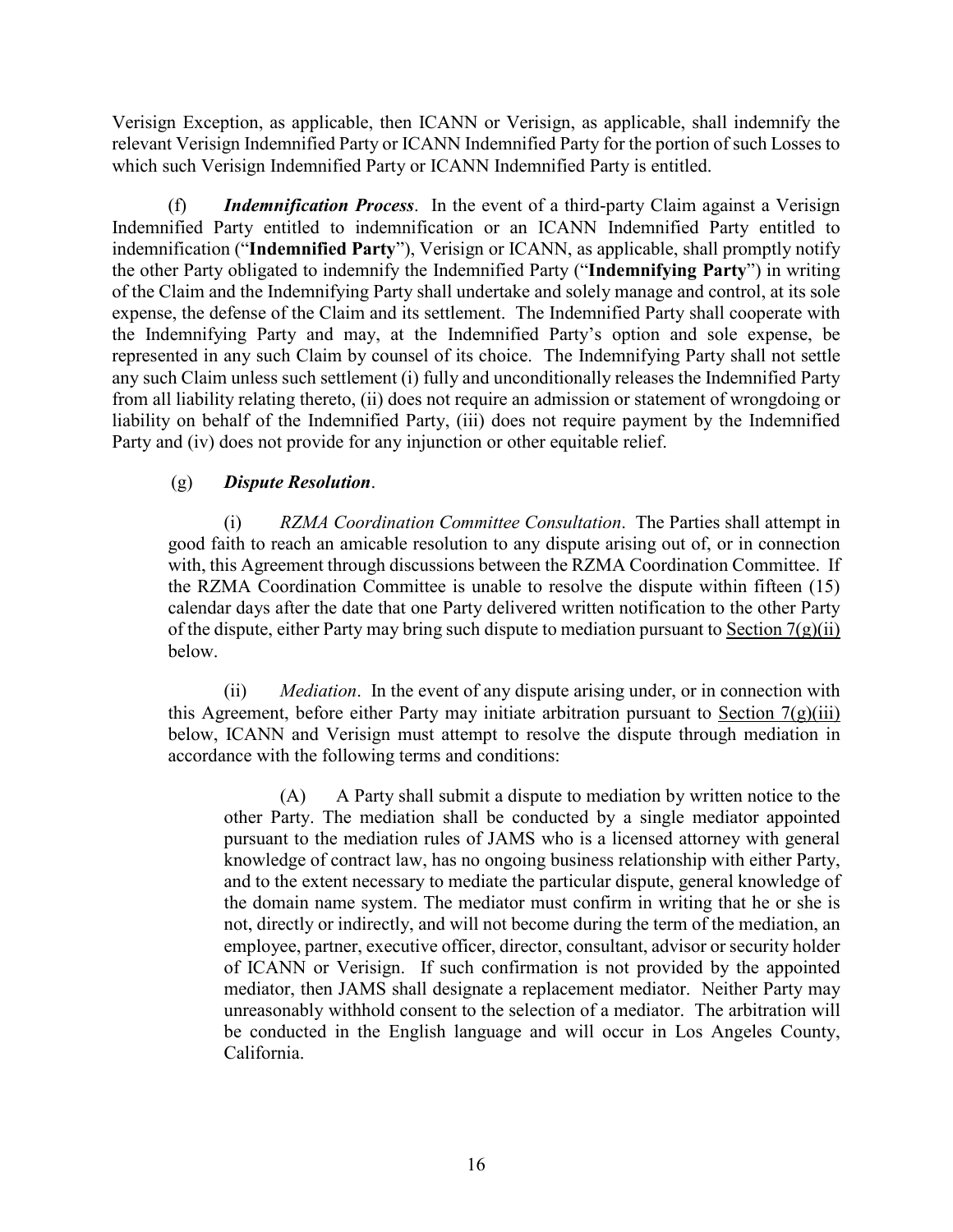(B) The mediator shall conduct the mediation in accordance with this Agreement, the laws of the State of California and the rules and procedures of JAMS. The Parties shall discuss the dispute in good faith and attempt, with the mediator's assistance, to reach an amicable resolution of the dispute. The mediation shall be treated as a settlement discussion and shall therefore be confidential and may not be used against either Party in any later proceeding relating to the dispute, including any arbitration pursuant to Section  $7(g)(iii)$ . The mediator may not testify for either Party in any later proceeding relating to the dispute.

(C) Each Party shall bear its own costs in the mediation. The Parties shall share equally the fees and expenses of the mediator. Each Party shall treat information received from the other Party pursuant to the mediation that is appropriately marked as confidential as Confidential Information of such other Party.

(D) If the Parties have engaged in good faith participation in the mediation but have not resolved the dispute for any reason, either Party or the mediator may terminate the mediation at any time and the dispute can then proceed to arbitration pursuant to Section  $7(g)(iii)$  below. If the Parties have not resolved the dispute for any reason by the date that is sixty (60) calendar days following the date of the notice delivered pursuant to Section  $7(g)(ii)(1)$ , the mediation shall automatically terminate (unless extended by agreement of the Parties) and the dispute can then proceed to arbitration pursuant to Section  $7(g)(iii)$  below.

(iii) *Arbitration*. Except as set forth in Section 7(g)(iv) below, disputes arising under or in connection with this Agreement that are not resolved pursuant to Section  $7(g)(i)$ or Section  $7(g)(ii)$ , will be resolved through binding arbitration conducted pursuant to the rules of the International Court of Arbitration of the International Chamber of Commerce. The arbitration will be conducted in the English language and will occur in Los Angeles County, California. Any arbitration will be in front of a single arbitrator selected by International Chamber of Commerce, *provided*, *however*, either Party may increase the number of arbitrators for a total number three (3), *provided* such Party pays for the additional arbitrators. The arbitrator shall apply the Laws of the State of California, including applicable statutes of limitations and claims of privilege and, at the timely request of either Party, provide a written and reasoned opinion explaining his, her or their decision. The arbitrator shall apply the rules of the International Court of Arbitration, as applicable to matters relating to evidence and discovery, not the federal or any state rules of civil procedure or rules of evidence. The arbitrator's decision shall be final and binding, except for any rights of appeal provided by the Federal Arbitration Act, 9 U.S.C. §16 et seq., as may be amended. Except as otherwise set forth herein, each Party shall bear its own costs and fees for the arbitration, except that the prevailing Party in the arbitration will have the right to recover its costs and reasonable attorneys' fees, which the arbitrator(s) shall include in the awards. Each Party shall treat information received from the other Party pursuant to the arbitration that is appropriately marked as confidential as Confidential Information of such other Party. Notwithstanding Section 10(i) (Governing Law), the Parties will also have the right to enforce an arbitration award in any court of competent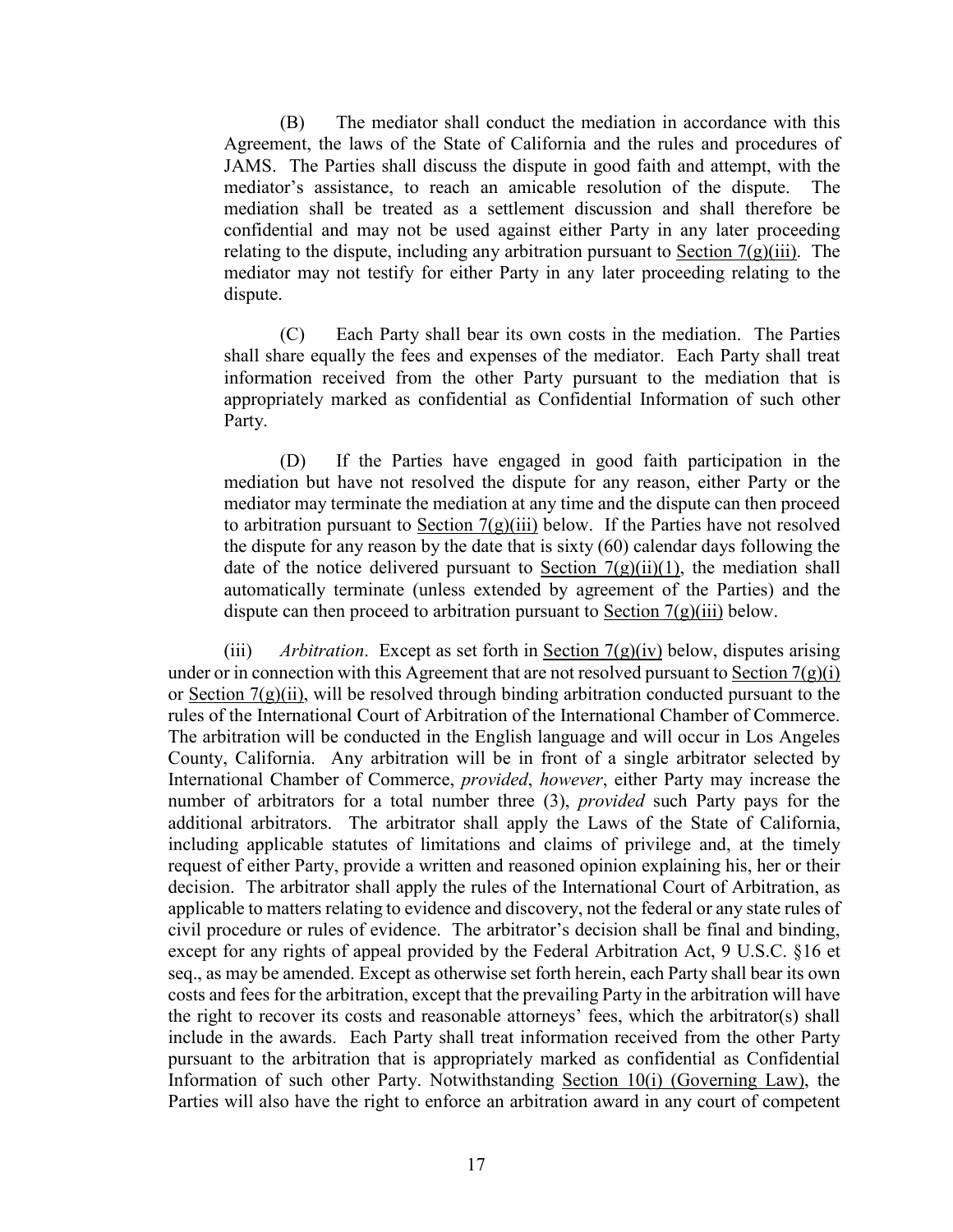jurisdiction. The arbitrator's authority to resolve a dispute and to make awards is limited to disputes between the Parties to this Agreement alone, and is subject to the limitations of liability set forth in this Agreement. Should any portion of this Section 7(g)(iii) be stricken from this Agreement or deemed otherwise unenforceable, then this entire Section  $7(g)(iii)$ shall be stricken from this Agreement.

(iv) This Section 7(g) (Dispute Resolution) shall not prevent a Party from commencing a civil action prior to or during the dispute resolution process described in this Section 7(g) (Dispute Resolution) to (1) avoid the expiration of any applicable limitations period, (2) prevent or enjoin the breach of any Intellectual Property Rights or confidentiality obligations of the other Party or (3) to enforce any arbitral award. The Parties shall not defend against any application for such provisional relief on the ground that the dispute resolution process described in this Section  $7(g)$  (Dispute Resolution) is ongoing.

(h) **Disclaimer**. EXCEPT FOR THE EXPRESS LIMITED WARRANTIES CONTAINED IN SECTION 7(A) (ICANN'S WARRANTIES) AND SECTION 7(B) (VERISIGN'S WARRANTIES), ALL SERVICES AND ADDITIONAL SERVICES (INCLUDING THE VERISIGN SYSTEM) ARE PROVIDED "AS IS", "WHERE IS" AND "AS AVAILABLE", AND TO THE MAXIMUM EXTENT PERMITTED BY LAW, VERISIGN DISCLAIMS ALL OTHER WARRANTIES AND VERISIGN DOES NOT MAKE ANY WARRANTY, EXPRESS, IMPLIED, OR STATUTORY, INCLUDING ANY IMPLIED WARRANTY OF MERCHANTABILITY, FITNESS FOR ANY PARTICULAR PURPOSE, TITLE, NON-INFRINGEMENT, AND ANY WARRANTY ARISING OUT OF A COURSE OF PERFORMANCE, DEALING OR TRADE USAGE. VERISIGN DOES NOT WARRANT THAT USE OF THE SERVICES AND/OR ADDITIONAL SERVICES AND/OR VERISIGN SYSTEM WILL BE UNINTERRUPTED OR ERROR FREE.

## **8. TERM AND TERMINATION**

(a) *Term and Renewal*. This Agreement shall commence on the Effective Date and shall continue for a period of eight (8) years (the "**Initial Term**") and shall automatically renew for successive eight (8) years periods (each a "**Renewal Term**") unless or until earlier terminated pursuant to the terms and conditions in this Agreement. The Initial Term, and all Renewal Terms are collectively referred to as the "**Term**." The terms and conditions applicable to all Renewal Term(s) shall be the same as those in effect for the immediately preceding portion of the Term unless otherwise agreed to by the Parties. Notwithstanding the foregoing, Verisign may increase the Service Fees for each Renewal Term upon four hundred (400) calendar days' prior written notice to ICANN (a "**Renewal Term Fee Increase Notice**").

## (b) *Termination upon Successful Transition*.

(i) *Termination*.

(A) At any time following the five (5) year anniversary of the Effective Date, either Party may initiate the Community Transition Plan in accordance with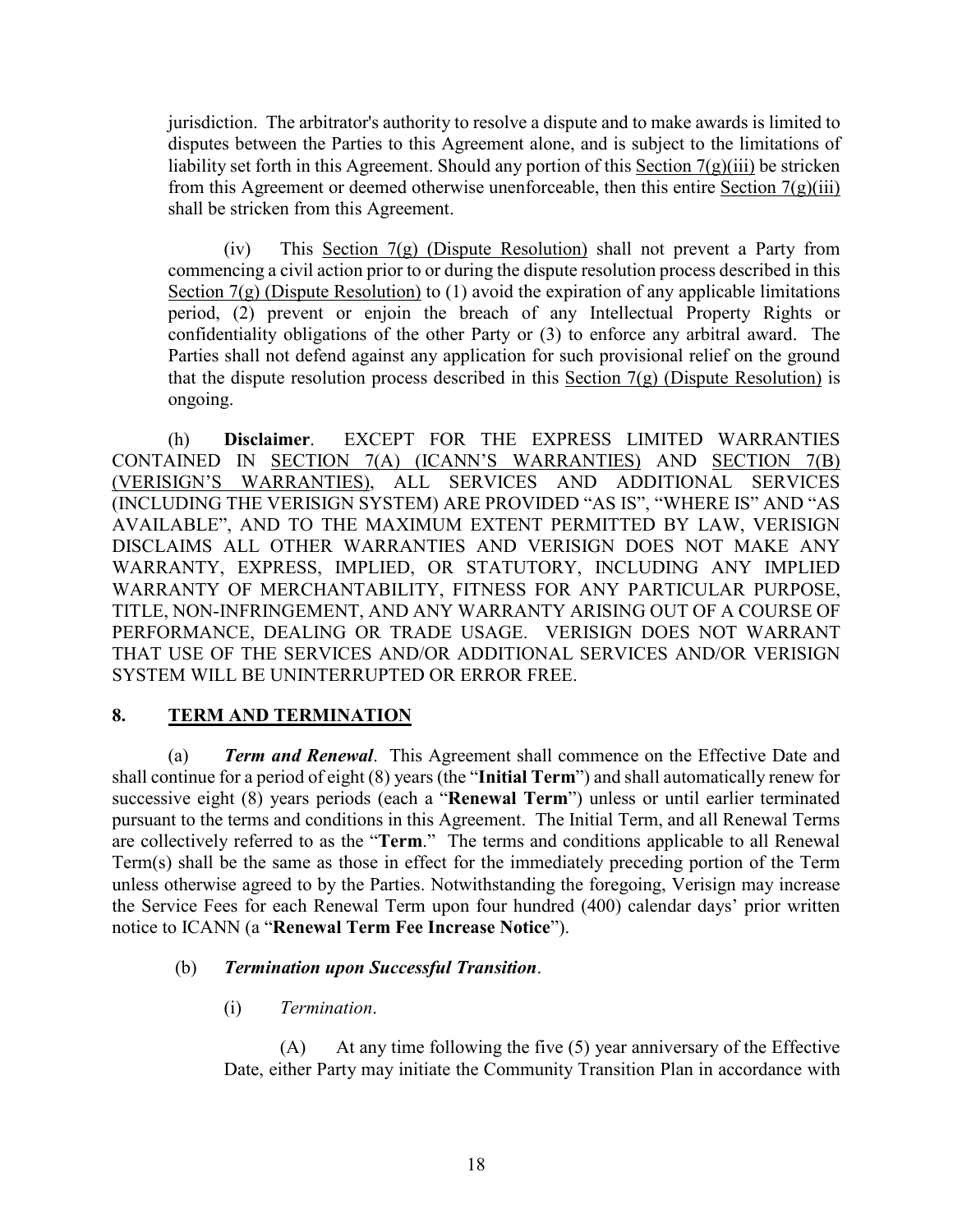transition process in Section 8(b)(ii) (Transition Process) by providing the other Party with a Community Transition Preparation Notice.

(B) At any time following (1) Verisign's material breach of its representations and warranties or its failure to perform any covenant or obligation under this Agreement (other than a Service Level) in any material respect that is not cured within thirty (30) days after Verisign's receipt of written notice from ICANN, (2) Verisign's suspension of performance of the Services and/or Additional Services pursuant to Section 8(d) (Suspension of Services) that materially impacts the Services for more than seven calendar days, (3) Verisign's failure to perform the Services and/or Additional Services for more than seven calendar days due to a Force Majeure Event, (4) the ICANN board of directors' receipt, any time following the third annual anniversary of the Effective Date, of a recommendation from a consensus-based, community driven process to initiate a transition process, or (5) Verisign's failure to participate (to the extent required by, and in accordance with, the DNSSEC Practice Statement for Root Zone KSK Operator) in three consecutive scheduled key management ceremonies for the signing of the ZSK with a KSK, ICANN may initiate the Community Transition Plan in accordance with the transition process in Section 8(b)(ii) (Transition Process) provided Verisign receives such Community Transition Preparation Notice from ICANN no later than one hundred twenty (120) days from the applicable triggering event set forth in this subsection (B) herein.

(C) In the event Verisign fails to meet a Service Level Requirement (as set forth in Schedule 2 (Service Levels)) for the same Service Level three (3) times in three (3) consecutive months and each such failure is caused by the same root cause, ICANN may initiate the Community Transition Plan in accordance with the transition process in Section 8(b)(ii) (Transition Process) provided Verisign receives such Community Transition Preparation Notice no later than one hundred twenty (120) days from ICANN's receipt of the third Root Cause Analysis described in this subsection (C).

(D) If Verisign delivers a Transaction Notice, Verisign may, following the two (2) year anniversary of the Effective Date, initiate the Community Transition Plan in accordance with the transition process in Section 8(b)(ii) (Transition Process) by providing ICANN with a Community Transition Preparation Notice.

(E) If Verisign delivers, or was required to deliver and failed to deliver, a Transaction Notice, ICANN may initiate the Community Transition Plan in accordance with the transition process in Section  $8(b)(ii)$  (Transition Process) provided Verisign receives such Community Transition Preparation Notice from ICANN no later than one hundred twenty (120) days from ICANN's receipt of the Transaction Notice or the date ICANN becomes aware, or should have become aware, of the event that would have triggered a Transaction Notice.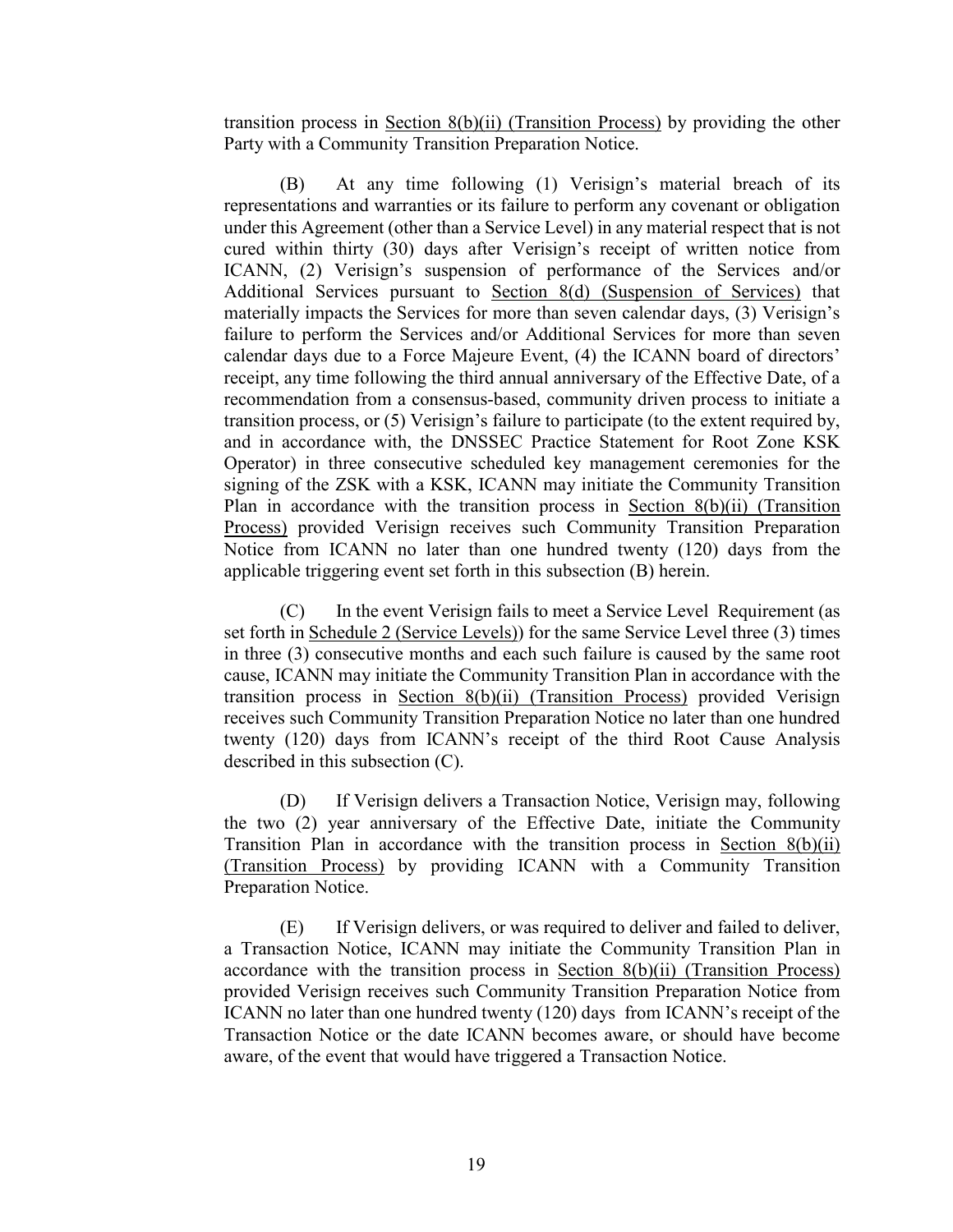(F) At any time following ICANN's material breach of (1) Section 4(b) (License to Verisign RZM) or (2) Section 6 (Confidential Information) that is not cured within thirty (30) days after ICANN's receipt of written notice from Verisign, Verisign may initiate the Community Transition Plan in accordance with the transition process in Section 8(b)(ii) (Transition Process) by providing ICANN with a Community Transition Preparation Notice.

(G) In lieu of ICANN exercising its other rights under Sections  $8(b)(i)(B)$ , upon the occurrence of any events or circumstances contemplated by any of Sections  $8(b)(i)(B)(2)$ , (3) or (5), ICANN may initiate the Emergency ICANN Transition Plan in accordance with the transition process in Section 8(b)(ii) (Transition Process) by providing Verisign with an Emergency RZM Transition Preparation Notice.

(ii) *Transition Process.* 

(A) Following the date that a Party delivers a Community Transition Preparation Notice or an Emergency RZM Transition Preparation Notice, as applicable (the "**Transition Preparation Start Date**"): (1) for an Emergency RZM Transition Preparation Notice, the Parties shall use commercially reasonable efforts to perform the Transition Services applicable to such Party pursuant to the Emergency ICANN Transition Plan in an expedited manner, which shall be completed no later than the timeframe set forth in the Emergency ICANN Transition Plan and (2) for any Community Transition Preparation Notice, ICANN shall use commercially reasonable efforts to perform the following:

(v) ensure that, within sixty  $(60)$  calendar days of the Transition Preparation Start Date, ICANN will convene or empower a technical committee (the "**RFP Committee**") to develop a request for proposal seeking a successor entity to perform the root zone maintainer function (the "**RFP**");

(w) ensure that the RFP is submitted for public comment for at least a period of no less than forty (40) calendar days (*provided* that ICANN may determine that the RFP should be subject to more than one public comment period);

(x) following each such comment period, ensure that the RFP Committee reviews the public comments received during such comment period and, within sixty (60) calendar days of completion of each public comment period, submits to ICANN either an RFP determined by the RFP Committee to be reviewed by ICANN, or a revised RFP for submission for further public comment;

(y) after the RFP is submitted by the RFP Committee to ICANN, ensure that ICANN completes any internal approval processes (including the approval of ICANN's board of directors) required for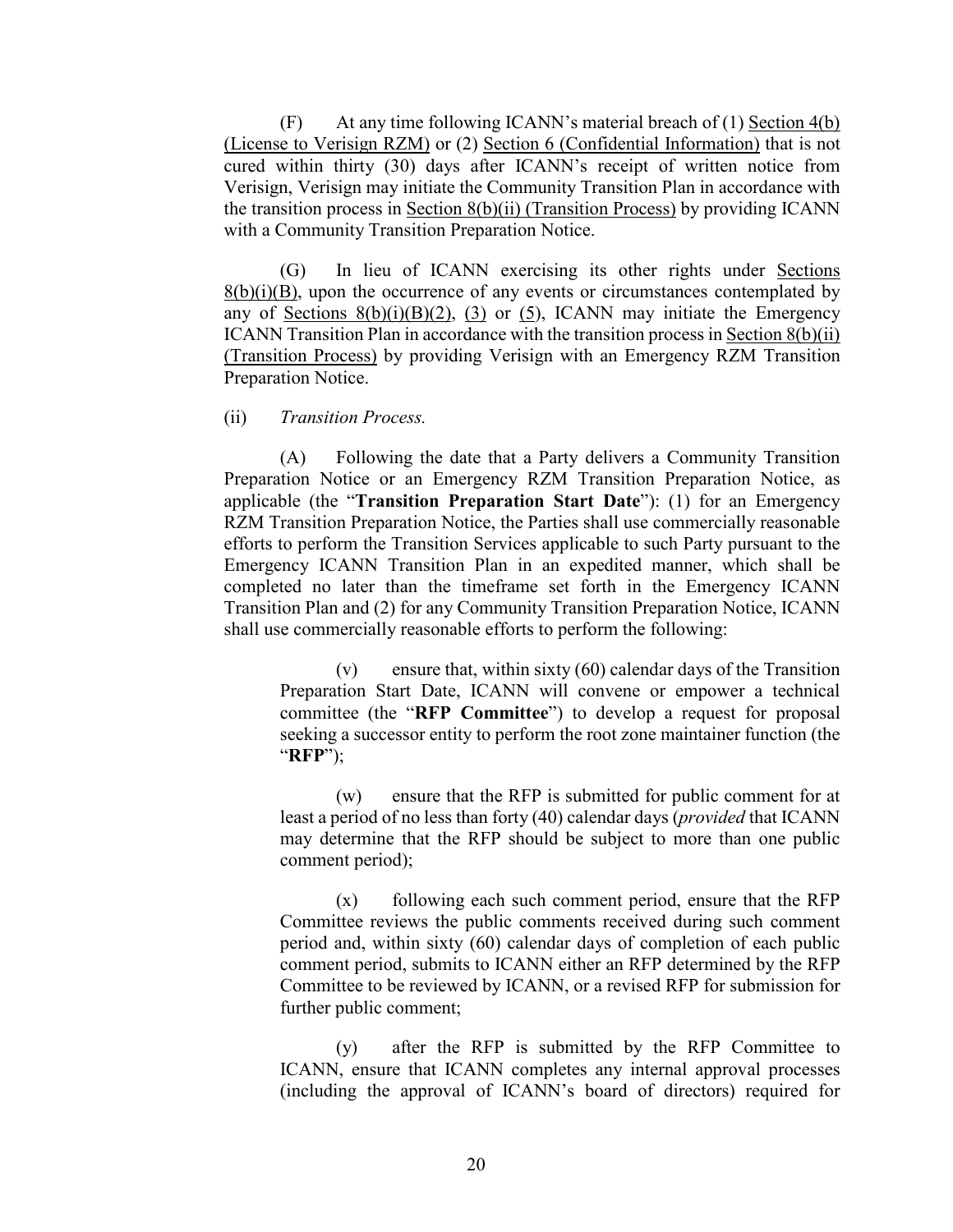ICANN to post the approved RFP initiating the proposal submission process by interested parties, providing for a minimum period of thirty (30) calendar days for such interested parties to submit proposals in response to the RFP (the "**RFP Submission Deadline**"**)**; and

(z) review all responses to the RFP and conduct site visits, as necessary or appropriate, with potential candidates within ninety (90) calendar days following expiration of the RFP Submission Deadline.

(B) If ICANN determines in connection with the implementation of the Community Transition Plan, that one or more candidates meets the requirements of the RFP and otherwise agrees to perform the Services and Additional Services, as applicable (and/or such other services referenced in the RFP) on terms and conditions acceptable to ICANN and the RFP Committee, ICANN shall select from the qualified candidates a candidate to be awarded the contract to perform the Services and Additional Services, as applicable (and/or such other services referenced in the RFP) ("**Awardee"**). ICANN shall provide Verisign prompt written notice of its execution of the contract with the Awardee ("**Awardee Notice**").

(C) In the event that ICANN determines in connection with the implementation of the Community Transition Plan that no candidate meets the requirements of the RFP or no qualified candidate has agreed to perform the Services and Additional Services, as applicable (and/or such other services referenced in the RFP) on terms and conditions acceptable to ICANN, ICANN shall use commercially reasonable efforts to develop the systems and procedures necessary for ICANN to perform the root zone maintainer function on a temporary basis as soon as practicable (the "**Caretaker RZM**"), in which case ICANN shall initiate a new RFP process (pursuant to the requirements of Section 8(b)(ii)) to identify an appropriate successor entity to perform the root zone maintainer function. Following the date that ICANN determines that it has implemented the systems and procedures necessary to perform the root zone maintainer function as the Caretaker RZM, ICANN shall provide prompt written notice to Verisign of such determination ("**Caretaker RZM Notice**").

(D) Following delivery of either an Awardee Notice or a Caretaker RZM Notice, ICANN shall, or, as applicable, shall cause the Awardee to, use commercially reasonable efforts to implement the Community Transition Plan as soon as practicable. Verisign shall reasonably cooperate with the implementation of the Transition Plan, and continue to provide the Services and Additional **Services** 

(E) After 11:59 pm Pacific time on the seventh day following the successful completion of the requirements of the Emergency ICANN Transition Plan or Community Transition Plan, as applicable (including any reasonably necessary parallel testing procedures), this Agreement may be terminated by either ICANN or Verisign immediately upon written notice to the other Party (the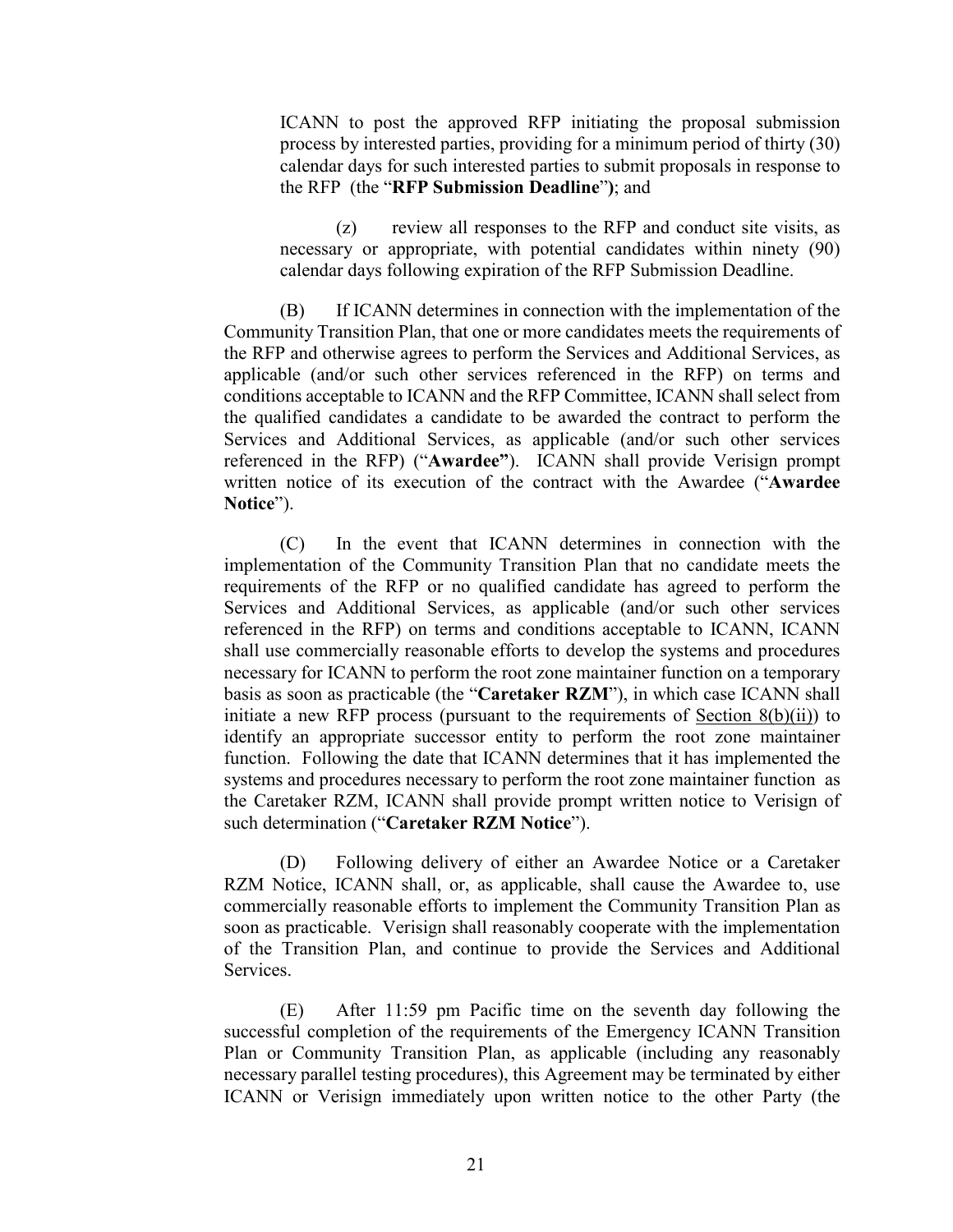"**Termination Date**"); *provided*, that this Agreement shall not be terminated as a result of an event or matter giving rise to an Emergency RZM Transition Preparation Notice under Section 8(b)(i)(G) if Verisign has resumed performing the Services and Additional Services in accordance with the terms of the Agreement prior to the successful completion of the requirements of the Emergency ICANN Transition Plan.

(F) ICANN shall continue to pay Verisign the Service Fees, Additional Services Fees and Reimbursable Expenses during the transition process and Verisign shall continue to perform the Services and Additional Services until the Termination Date. Notwithstanding anything to the contrary, Verisign shall not be required to continue to perform the Services or Additional Services after 11:59 p.m. pacific time on the date that is 365 days following the Transition Preparation Start Date and this Agreement shall be deemed terminated as of that date and time, unless otherwise agreed by the Parties in writing. No additional fees or expenses shall be payable to Verisign to implement the Transition Services.

(G) During the period between the Transition Preparation Start Date and the Termination Date, the Parties shall regularly meet and provide status updates on the progress of the transition on a regular basis. Meetings may be conducted in person, by telephone or video conference.

(c) *Effect of Termination*.Upon termination of this Agreement in accordance with this Section 8 (Term and Termination) (i) ICANN shall pay Verisign all then accrued and unpaid Service Fees, Additional Services Fees and Reimbursable Expenses in accordance with the payment terms of this Agreement and (ii) both Parties shall return or dispose all of each other's Confidential Information; *provided* that each Party shall be entitled to retain (A) any documents or records containing or reflecting Confidential Information to the extent required by Law or regulation and (B) any documents or records containing or reflecting Confidential Information that would be unreasonably burdensome to destroy (such as archived computer records). Notwithstanding the above, each Party shall continue to be bound by the confidentiality obligations under this Agreement, including restrictions on the disclosure and use of the Confidential Information retained by such Party.

## (d) *Suspension of Services*.

Verisign may suspend any of the Services and/or Additional Services, in whole or in part, and/or the provisioning of any portion of the Verisign System to comply with applicable Laws. Verisign's right to suspend includes, in each case, only to the extent necessary to comply with such Law, (A) revoking the right of access granted in Section 4(b) (License to Verisign RZMS), suspending or otherwise restricting ICANN's access to the Verisign RZMS, and/or the provisioning of any other Services and/or Additional Services; (B) stopping the acceptance of Service Data from ICANN; (C) delaying, denying, deleting, freezing, or transferring the Root Zone File and (D) taking such other action, all as required to comply with such Law. Verisign shall, to the extent permitted by such Law, notify ICANN prior to taking any such action and shall, in any case, if permitted by such Law, notify ICANN immediately after taking any such action.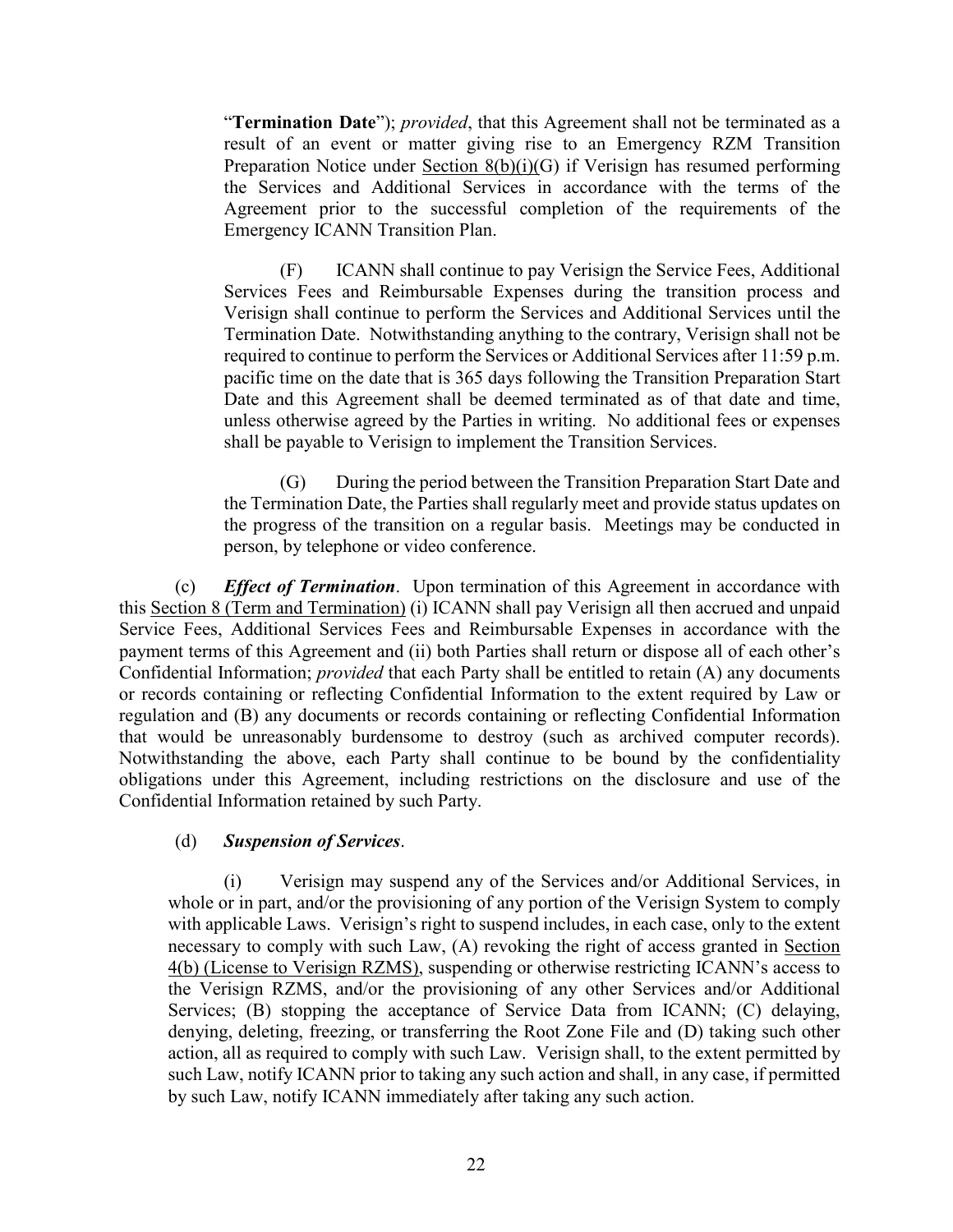(ii) By taking any of the actions set forth in this Section 8(d) (Suspension of Services), Verisign shall not be deemed to be in breach of any of its obligations under the Agreement to perform the Services and/or Additional Services, in whole or in part, including without limitation, compliance with the Service Levels.

(iii) After receipt of notice from Verisign under Section 8(d)(i), Verisign and ICANN shall promptly discuss any modifications to the Services, Additional Services, Transition Services and/or the terms of this Agreement required to comply with Law. Any resulting changes to the Services, the Additional Services, Transition Services and/or terms of this Agreement shall be handled pursuant to the Change Control Process. Nothing in this Section 8(d)(iii) shall prevent Verisign from suspending the Services and/or Additional Services pursuant to Section 8(d)(i) above.

(e) *Survival of Terms*. The following shall survive the expiration or termination of this Agreement: All accrued and unpaid payment obligations, including Section 5 (Fees and Payment Terms); and Section 1 (Definitions), Section 4(a) (License to Service Data), Section 4(c)(i) (Interface), Section 4(d) (Reservation of Rights), Section 6 (Confidential Information), Section 7(c) (Indemnification by Verisign), Section 7(d) (Indemnification by ICANN), Section 7(e) (Partial Indemnification), Section 7(f) (Indemnification Process), Section 7(g) (Dispute Resolution), Section 7(h) (Disclaimer), Section 8(c) (Effect of Termination), Section 8(e) (Survival of Terms), Section 9 (Limitation of Liability), and Section 10 (General Provisions) (other than Section 10(e) (Compliance with Laws)) of this Agreement.

## **9. LIMITATION OF LIABILITY**

THE PARTIES AGREE THAT:

(a) EXCEPT AS OTHERWISE SET FORTH IN SECTION 9(b), EACH PARTY'S LIABILITY (i) DURING THE PERIOD BEGINNING ON THE EFFECTIVE DATE AND ENDING ON THE EIGHTH ANNIVERSARY OF THE EFFECTIVE DATE FOR ANY AND ALL LOSSES UNDER THE AGREEMENT SHALL NOT EXCEED TWO MILLION FIVE HUNDRED THOUSAND DOLLARS (US \$2,500,000) PER CLAIM OR SERIES OF RELATED CLAIMS AND TEN MILLION DOLLARS (US \$10,000,000) IN THE AGGREGATE AND (ii) DURING EACH SUCCESSIVE EIGHT-YEAR PERIOD THEREAFTER (*I.E.*, YEARS 9 THROUGH 16, YEARS 17 THROUGH 24, ETC) SHALL NOT EXCEED TWO MILLION FIVE HUNDRED THOUSAND DOLLARS (US \$2,500,000) PER CLAIM OR SERIES OF RELATED CLAIMS OR TEN MILLION DOLLARS (US \$10,000,000) IN THE AGGREGATE.

(b) NOTWITHSTANDING SECTION 9(a), VERISIGN'S LIABILITY FOR ANY AND ALL OF ITS INDEMNIFICATION OBLIGATIONS UNDER SECTION 7(c)(ii)) AND ICANN'S LIABILITY FOR ANY AND ALL OF ITS INDEMNIFICATION OBLIGATIONS UNDER SECTION 7(d)(ii) SHALL NOT EXCEED, FOR EACH OF VERISIGN AND ICANN: (i) (A) NINE MILLION DOLLARS (US \$9,000,000) PER CLAIM FOR THE FIRST CLAIM OR SERIES OF RELATED CLAIMS (COLLECTIVELY THE "**FIRST CLAIM**"); (B) SIX MILLION DOLLARS (US \$6,000,000) PER EACH CLAIM OR SERIES OF RELATED CLAIMS FOLLOWING THE FIRST CLAIM, AND (C) TWENTY-SIX MILLION DOLLARS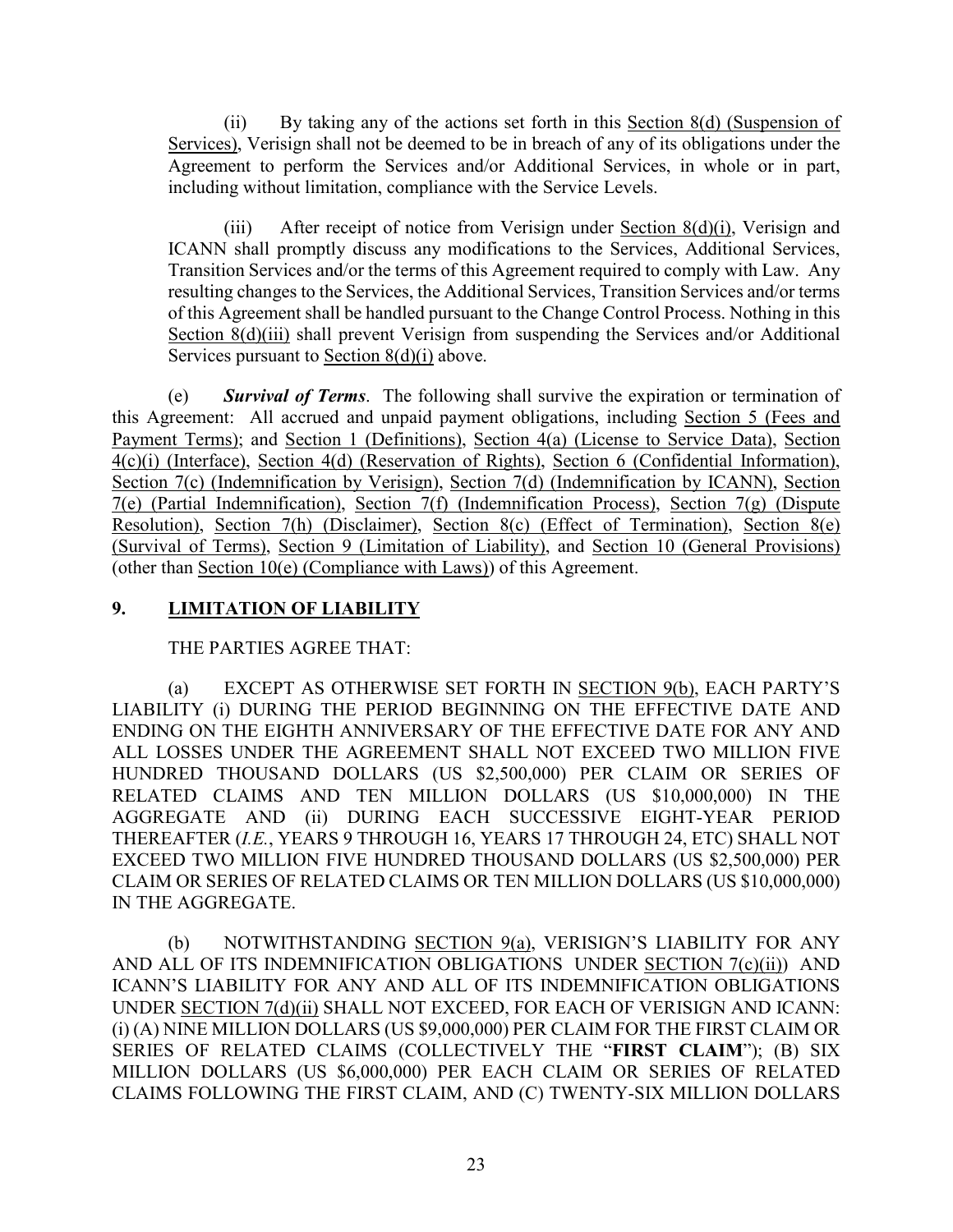(US \$26,000,000) IN THE AGGREGATE, IN EACH OF SUBPARAGRAPHS (i)(A)-(C) DURING THE PERIOD BEGINNING ON THE EFFECTIVE DATE AND ENDING ON THE EIGHTH ANNIVERSARY OF THE EFFECTIVE DATE AND (ii) (A) SIX MILLION DOLLARS (US \$6,000,000) PER CLAIM OR SERIES OF RELATED CLAIMS AND (B) TWENTY-SIX MILLION DOLLARS (US \$26,000,000) IN THE AGGREGATE, IN EACH OF SUBPARAGRAPHS (ii)(A)-(B) DURING EACH SUCCESSIVE EIGHT-YEAR PERIOD (*I.E.*, YEARS 9 THROUGH 16, YEARS 17 THROUGH 24, ETC).

(c) EXCEPT FOR VERISIGN'S LIABILITY FOR ANY AND ALL INDEMNIFICATION OBLIGATIONS UNDER SECTION 7(c)(ii) AND ICANN'S LIABILITY FOR ANY AND ALL INDEMNIFICATION OBLIGATIONS UNDER SECTION 7(d)(ii), IN EACH CASE, SOLELY TO THE EXTENT EXCLUSIVELY ARISING UNDER THIS AGREEMENT, WHICH IN EACH CASE SHALL BE LIMITED TO THE AMOUNTS SET FORTH IN SECTION 9(b), NEITHER PARTY SHALL BE LIABLE, UNDER ANY CIRCUMSTANCE FOR ANY CONSEQUENTIAL, INDIRECT, SPECIAL, PUNITIVE, INCIDENTAL OR EXEMPLARY DAMAGES, INCLUDING DAMAGES FOR LOST PROFITS OR REVENUES, WHETHER FORESEEABLE OR UNFORESEEABLE, EVEN IF SUCH PARTY HAS BEEN ADVISED OF THE POSSIBILITY OF SUCH DAMAGES.

#### **10. GENERAL PROVISIONS**

(a) *Notices*. All notices shall be in writing (excluding email or other form of transmission) unless this Agreement otherwise expressly provides for notice by email (or other form of transmission). Any such notice shall be served personally or by certified mail (postage prepaid), internationally recognized overnight delivery service (such as FedEx or DHL), or courier, to the persons set forth below.

If to Verisign:

Verisign, Inc. 12061 Bluemont Way Reston, VA 20190 Attn: General Counsel Phone: +1-703-948-3200 Fax: +1-703-948-3977

If to ICANN:

Internet Corporation for Assigned Names and Numbers 12025 Waterfront Drive, Suite 300 Los Angeles, CA 90094-2536 Attn: President and Chief Executive Officer Phone: +1-310-301-5800 Fax:  $+1-310-823-8649$ With a copy to email:  $\lceil \bullet \rceil$ 

With a copy to (which shall not constitute notice): Internet Corporation for Assigned Names and Numbers 12025 Waterfront Drive, Suite 300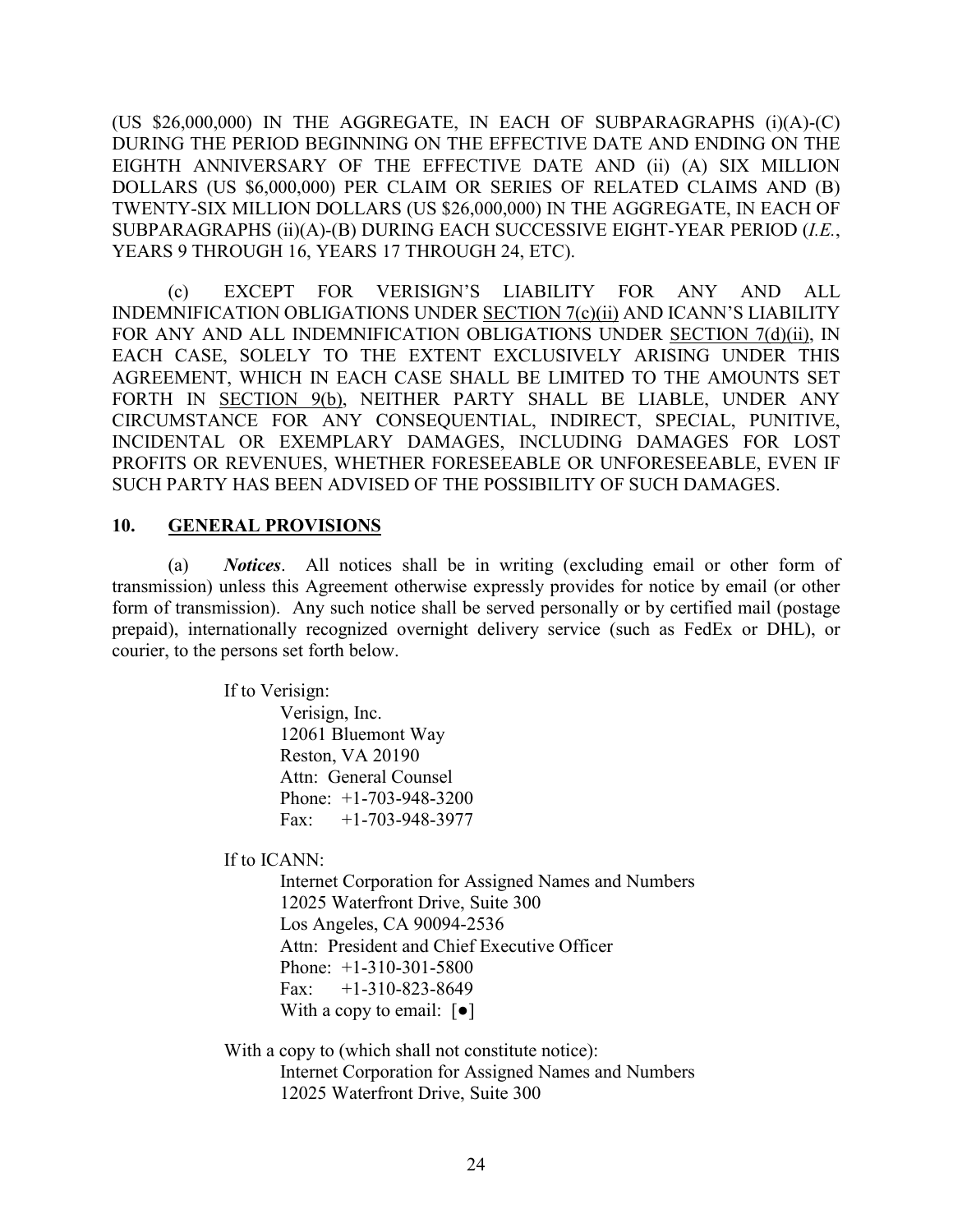Los Angeles, CA 90094-2536 Attn: General Counsel Phone: +1-310-301-5800 Fax:  $+1-310-823-8649$ Email: [●]

With a copy to (which shall not constitute notice): Internet Corporation for Assigned Names and Numbers 12025 Waterfront Drive, Suite 300 Los Angeles, CA 90094-2536 Attn: President, Global Domains Division Phone: +1-310-301-5800 Fax:  $+1-310-823-8649$ Email: [●]

Notice shall be deemed served (i) upon personal delivery or delivery by courier, (ii) upon the second  $(2<sup>nd</sup>)$  business day after the date sent for notices sent via overnight delivery, (iii) upon the fifth  $(5<sup>th</sup>)$  business day after the date sent for notices sent via certified mail or (iv) upon confirmation of receipt by the recipient's email server if sent via email. Either Party may change the address to which notices are to be delivered by written notice (excluding email or other form of electronic transmission) to the other Party.

(b) *Amendments and Waiver*. Any term or provision of this Agreement may be amended, and the observance of any term of this Agreement may be waived only by a physical writing referencing this Agreement, including such amendments as may be made in accordance with the Change Control Process, and either (i) manually signed by the Parties to be bound or (ii) digitally signed by the Parties to be bound.

(c) *Force Majeure*. Neither Party shall be deemed in default hereunder, nor shall it hold the other Party responsible for, any cessation, interruption or delay in the performance of its obligations under this Agreement (excluding payment obligations) if such default, cessation, interruption or delay in the performance of its obligations was directly and proximately caused by an earthquake, flood, fire, storm, natural disaster, "act of God," war, terrorism, armed conflict, cyberattack, labor strike or failure of public utilities or any similar event beyond the reasonable control of such Party and, despite the continuity plan contemplated by Section 3(b)(vi) and compliance with the security requirements and obligations set forth in Schedule 1, such event actually prevented such Party from performing its obligations under this Agreement ("**Force Majeure Event**"); *provided* that the Party relying upon this Section 10(c) (Force Majeure): (i) gives prompt written notice to the other Party and (ii) takes all steps reasonably necessary to mitigate the effects of the Force Majeure Event.

(d) *Severability*. Except as set forth in Section 7(g)(iii) (Arbitration), if any provision of this Agreement should be found by a court of competent jurisdiction to be invalid, illegal or unenforceable, the validity, legality and enforceability of the remaining provisions shall not be affected or impaired thereby.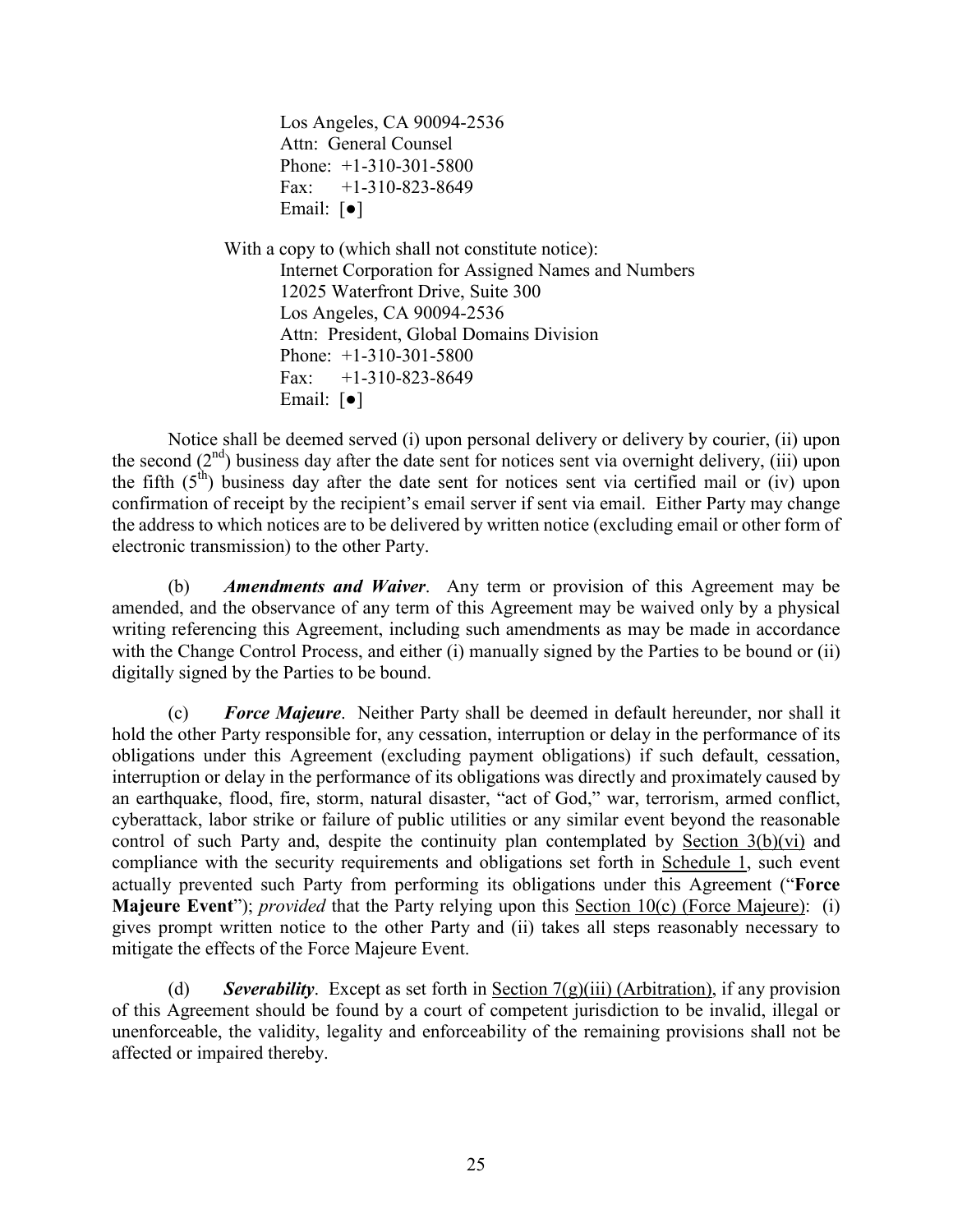### (e) *Compliance with Law*.

(i) *Generally*. To the actual knowledge of Verisign's General Counsel as of the Effective Date (without investigation of any kind or nature), Verisign has no knowledge that the Services violate any material applicable Laws.

(ii) *Notification*. If a Party is charged by a Governmental Authority with failure to comply with any Laws with respect to the Services, the Additional Services or the Transition Services, it shall promptly notify the other Party of such charges in writing unless prohibited by such Governmental Authority from doing so. The Parties shall thereafter promptly meet in good faith to discuss the impact of such Governmental Authority charges and any modifications to the Services and/or Additional Services or the terms of this Agreement to mitigate or remedy such charges to enable Verisign to perform the Services and/or Additional Services in compliance with such charge. All changes to the Services, the Additional Services and/or terms of this Agreement as a result of a change in Law shall be handled pursuant to the Change Control Process.

(iii) *Licenses*. ICANN shall, for itself and on behalf of Verisign, to the extent the United States Office of Foreign Assets Control ("**OFAC**") has in past practice granted authorizations or licenses to ICANN and Verisign jointly prior to the Effective Date applicable to root zone management ("**Past Practice Licenses**"), seek from OFAC such Past Practice Licenses to the extent necessary for Verisign's performance of the Services and/or Additional Services under this Agreement. For the avoidance of doubt, ICANN shall have no obligation to seek any additional authorizations or licenses from any Governmental Authority other than the Past Practice Licenses.

(f) *Change Control Process*. Any and all changes to the nature or scope of the Services and/or Additional Services, including to comply with specifications adopted by any industry group generally recognized as authoritative with respect to the Internet (*e.g.*, RFCs) ("**Changes**") requested by either ICANN or Verisign shall only be permitted pursuant to the Change Control Process.

### (g) *Assignment and Subcontracting*.

(i) Neither Party may assign or transfer this Agreement, or any obligation under this Agreement (in whole or in part, and whether voluntarily, involuntarily, or by operation of Law) (an "**Assignment**") without the prior written consent of the other Party, such consent not to be unreasonably withheld, conditioned or delayed, and any attempt to do so shall be null and void and of no effect. The Party seeking an Assignment ("**Assignor**") shall provide the non-assigning Party with all information reasonably requested by the non-assigning Party regarding any proposed Assignment. Notwithstanding the foregoing, ICANN's consent shall not be required for (1) a merger, share purchase or other similar transaction, in each case, that, if consummated, would result in a change of control of Verisign where a non-Affiliate would acquire a majority of the outstanding equity interests of Verisign, (2) any assignment or transfer of this Agreement to an Affiliate, including in connection with any consolidation or reorganization of Verisign or by merger, share purchase, asset sale or other similar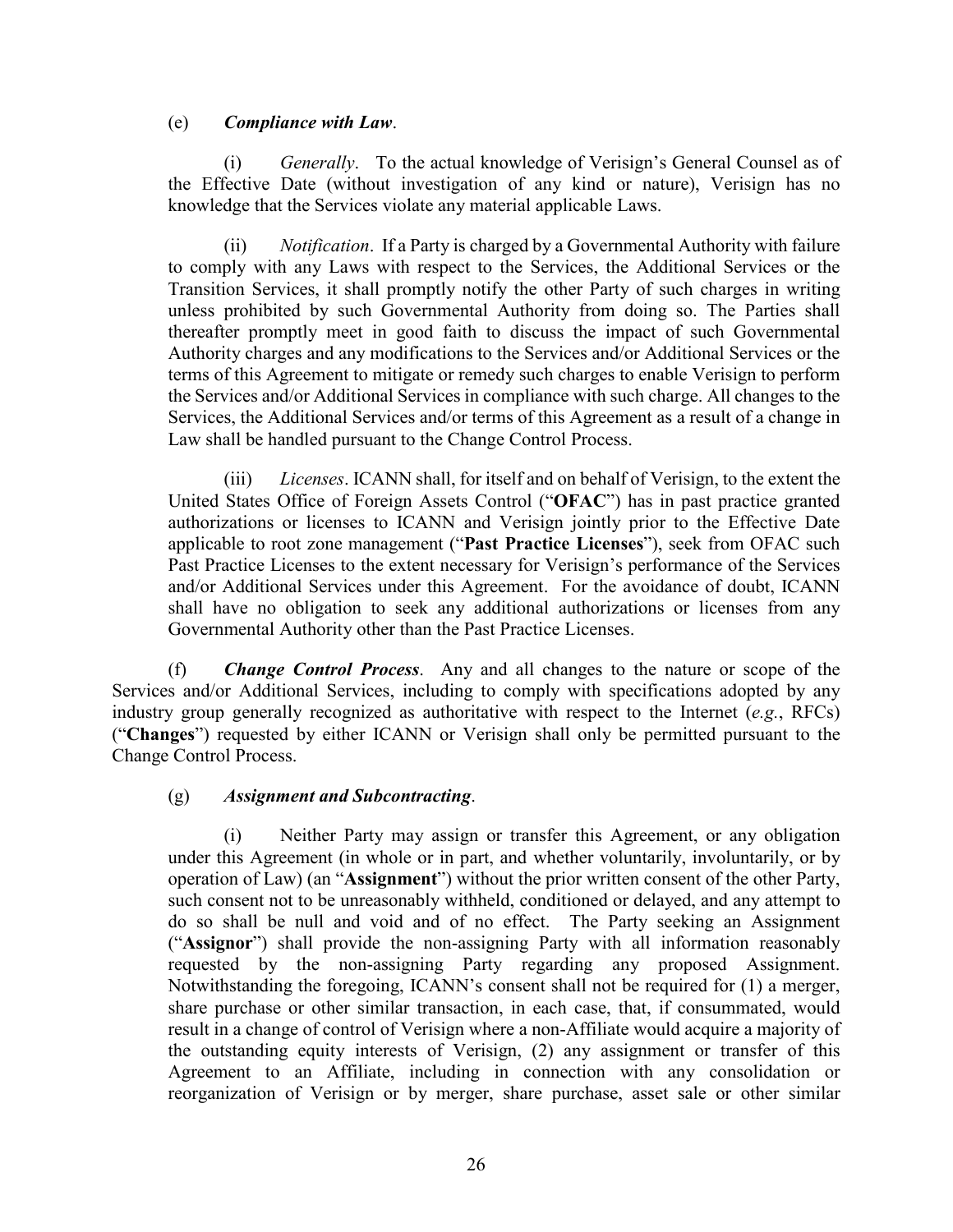transaction in each case that involves solely Verisign and its Affiliates, or (3) a transfer of all or substantially all of the assets of Verisign to a non-Affiliate; *provided, that*, Verisign shall provide ICANN written notice of any such transaction under clauses (1) and (3) at least thirty (30) calendar days prior to the consummation of such transaction (a "**Transaction Notice**") and Verisign shall provide ICANN with information concerning such transaction as reasonably requested by ICANN.

(ii) Neither Party may subcontract or delegate all or any portion of its rights or obligations under this Agreement, except that each Party shall be permitted to subcontract all or any portion of its rights and obligations under this Agreement to an Affiliate of said Party without the other Party's consent; *provided*, that the Party desiring to subcontract or delegate to an Affiliate ("**Subcontracting Party**") shall notify the other Party within a commercially reasonable time but no fewer than sixty (60) days prior to date such Party desires to subcontract all or any portion of its rights or obligations to an Affiliate, of such desired subcontracting as well as the identity of the proposed Affiliate, the scope of the proposed rights or obligations to be subcontracted, the contact name and information and such other information as may be reasonably requested by the other Party.

(iii) If, pursuant to the terms of this Section  $10(g)$ , a Party effects an Assignment of this Agreement or subcontracts to an Affiliate, the Assignor or Subcontracting Party shall remain, at all times, primarily and fully responsible to the other Party for the acts and omissions of such assignee or subcontractor and shall retain any and all such liability and responsibility therefor. No Assignment or subcontracting of the performance of a Party's rights or obligations under this Agreement shall release the Assignor or Subcontracting Party from its rights or responsibility for performance of its obligations under this Agreement and the Assignor or Subcontracting Party, as applicable, shall remain responsible for ensuring that its assignees and subcontractors, as applicable, comply with all the terms and conditions of this Agreement applicable to the Assignor or Subcontracting Party. Neither Party shall be required to assert or exhaust any remedies against an assignee or a subcontractor before asserting any Claims or Losses against the Assignor or Subcontracting Party or exercising any indemnification or other rights under the Agreement. Subject to the foregoing, this Agreement shall be binding upon and inure to the benefit of the successors and assigns of the Parties.

(h) *Relationship of Parties*. The Parties are independent contractors, bound to each other only as provided for herein. Neither Party shall have any right, power or authority to enter into any agreement for or on behalf of, or incur any obligation or liability of, or to otherwise bind, act on behalf of or represent the other. Neither Party is an agent, representative, joint venturer, nor partner of the other Party, and nothing in this Agreement creates a joint venture, a fiduciary relationship, a relationship of partnership, employer and employee, principal and agent, master and servant, or franchisor and franchisee. Neither Party shall act or fail to act in a way that could reasonably cause others to believe that it has authority to act on behalf of the other beyond the authority expressly granted herein.

(i) *Governing Law*. The Parties agree that this Agreement, and any and all disputes arising out of or related to this Agreement resolved in accordance with Section 7(g) (Dispute Resolution), shall be governed by, construed, and enforced in all respects in accordance with the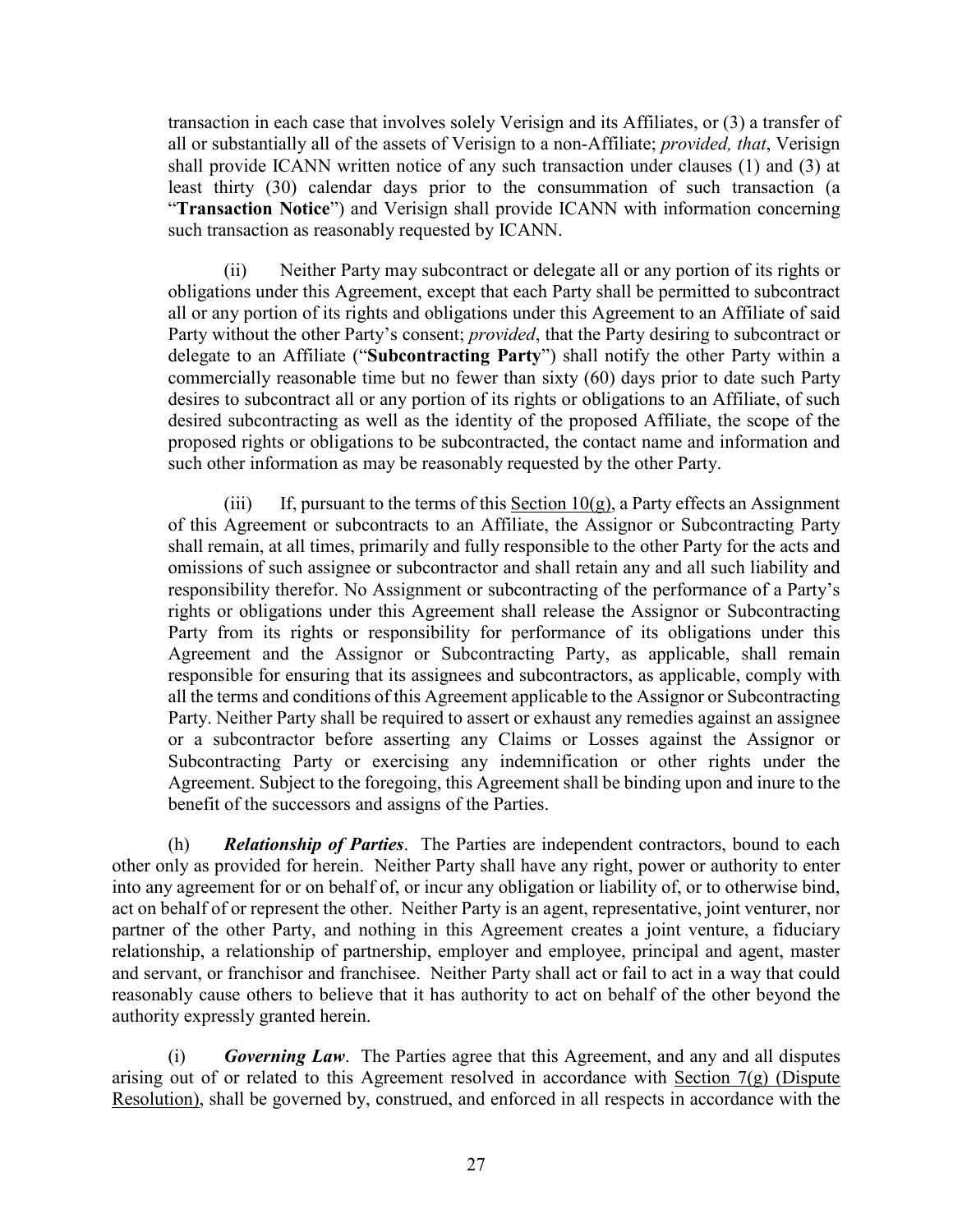Laws of the State of California, United States of America, excluding its conflict of laws rules. Each Party expressly waives any claim that the jurisdiction of such court with respect to personal jurisdiction is improper or that the venue is inconvenient or improper.

(j) *Third-Party Beneficiaries*. No provision of this Agreement is intended to, nor shall be interpreted to, provide or create any rights, benefits or any other interest of any kind in any third party or create any obligations of Verisign or ICANN to any third party. Notwithstanding the above, (i) any rights to indemnification asserted by a Verisign Indemnified Party must be asserted by Verisign on the behalf of the Verisign Indemnified Party and may not be asserted directly against ICANN by such Verisign Indemnified Party unless otherwise required by applicable Laws that the Verisign Indemnified Party be the plaintiff or otherwise assert the claim directly against ICANN and (ii) any rights to indemnification asserted by an ICANN Indemnified Party must be asserted by ICANN on the behalf of the ICANN Indemnified Party and may not be asserted directly against Verisign by such ICANN Indemnified Party unless otherwise required by applicable Laws that the ICANN Indemnified Party be the plaintiff or otherwise assert the claim directly against Verisign.

(k) *English Version*.If this Agreement is translated into any language other than English, and if there is a conflict between the English version and the translated version, then the English version shall prevail in all respects.

(l) *Savings Clause*. Any delay, nonperformance or other breach by a Party of its obligations under this Agreement and any liability therefor, shall be excused to the extent such failure is related to or caused by any of the following: (i) the other Party's acts or omissions or the acts or omissions of such Party's Affiliates, including such Party's failure to perform its obligations under this Agreement or (ii) any matter constituting a Force Majeure Event. Each Party shall use commercially reasonable efforts to provide notice and propose workarounds to address performance issues created by any of the matters listed in this Section.

(m) *Cumulative Remedies*. Except as otherwise expressly provided, all remedies provided for in this Agreement shall be cumulative and in addition to, and not in lieu of, any other remedies available to either Party.

(n) *Counterparts*.The Agreement may be executed in counterparts, all of which taken together shall constitute one single agreement between the Parties.

*Headings*. The Parties agree that the headings used in this Agreement are for ease of reference only and shall not be taken into account in interpreting the Agreement.

(p) *Entire Agreement*. This Agreement, including all statements of work, schedules, exhibits or other attachments hereto, constitutes the entire understanding and agreement between Verisign and ICANN with respect to the Services and Additional Services provided hereunder, and supersedes any and all prior or contemporaneous oral or written representation, understanding, agreement or communication relating thereto.

[Signature Page Follows]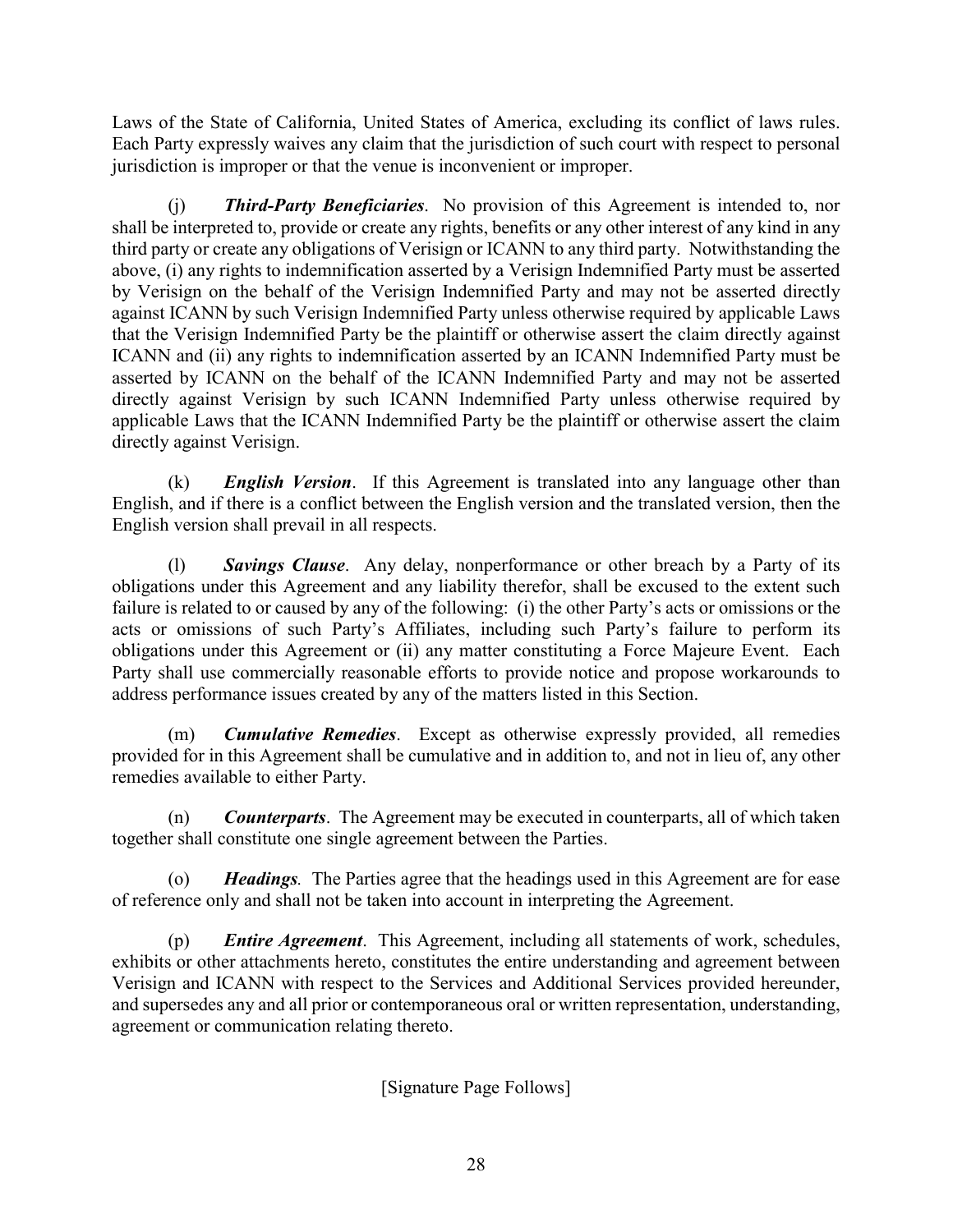IN WITNESS WHEREOF, the Parties have caused this Agreement to be duly executed as of the date set forth below.

#### **INTERNET CORPORATION FOR ASSIGNED NAMES AND NUMBERS VERISIGN, INC.**

| By:<br>(Signature) | By:<br>(Signature) |
|--------------------|--------------------|
| Name (print)       | Name (print)       |
| Title              | Title              |
| Date               | Date               |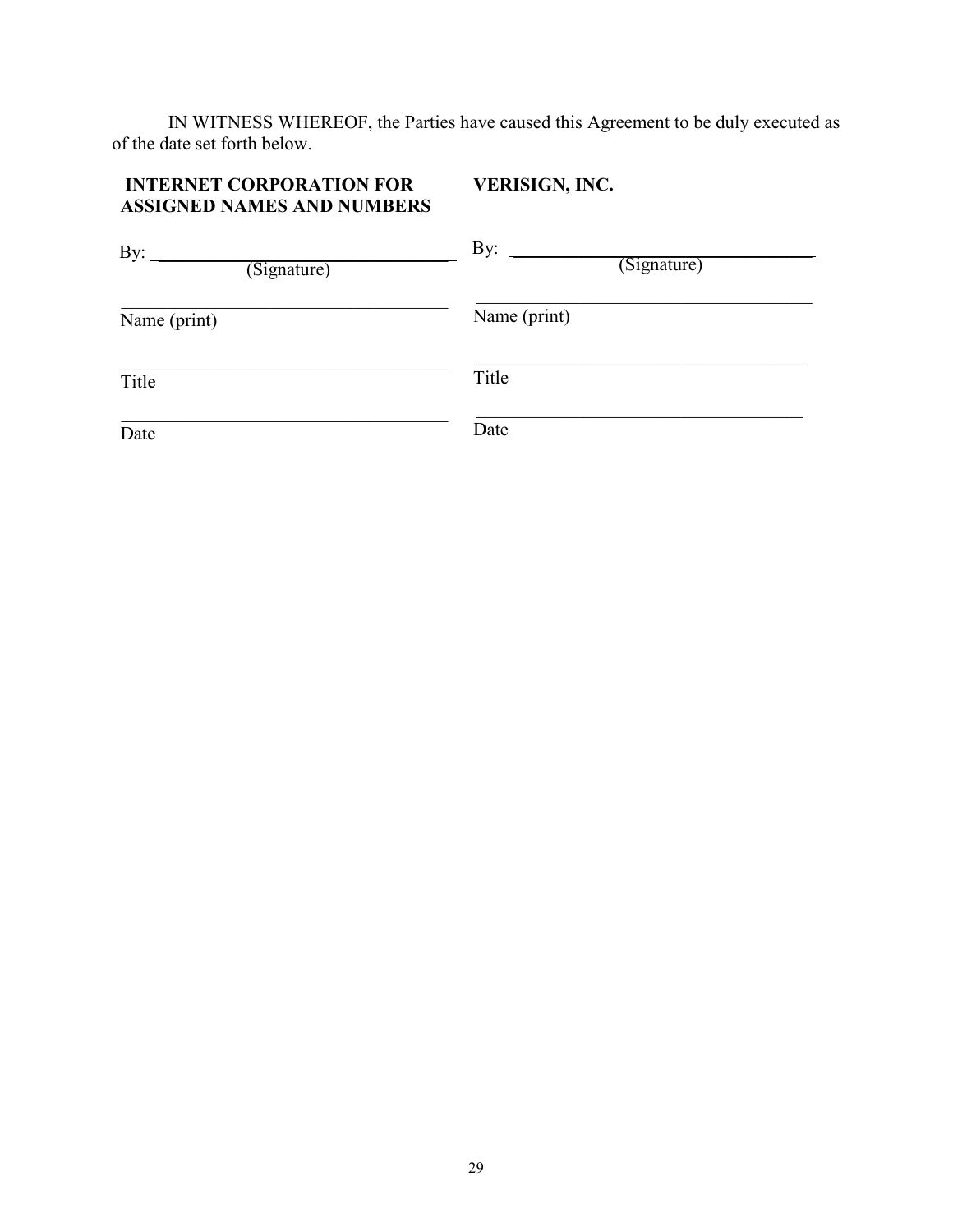### **SCHEDULE 1**

#### **1. VERISIGN USAGE POLICIES**

ICANN shall use commercially reasonable efforts to use all necessary technology and restrictions to ensure that its connection to the Verisign RZMS is secure, which includes, but is not limited to (a) properly using valid user credentials, (b) complying with Verisign RZMS access, use and protection requirements, (c) authenticating and encrypting session communications using two-way transport layer security ("**SSL**") protocol using both an X.509 server certificate issued by a Verisign recognized certification authority that issues and maintains digital certificates in accordance with Schedule 5 (SSL Certificates) and other requirements of Verisign relating to the access, use and/or protection of the Verisign RZMS and its valid credentials, and (d) immediately notifying Verisign via email (to such address as may be provided by Verisign from time to time) upon learning that its credentials have been compromised in any way or if its server certificate has been revoked by the issuing certification authority or compromised in any way. Verisign and ICANN shall maintain the confidentiality of all secure access credentials. The Parties shall use commercially reasonable efforts to protect all data exchanged between ICANN's system, including the ICANN RZMS and the Verisign RZMS to avoid unintended or unauthorized modification or disclosure of data.

### **2. TECHNICAL SUPPORT; MAINTENANCE**

2.1 *Technical Support*. The Parties will provide commercially reasonable customer telephone and email support 24 hours a day, seven days a week for technical issues related to the Services and/or Additional Services.

2.2 *Scheduled Maintenance*. The Parties will provide at least ten (10) calendar days' notice via email (to such address as may be provided by either Party from time to time) (unless a shorter period of time for a particular request is mutually agreed to) that the notifying Party plans to perform maintenance on the ICANN RZMS or Verisign System ("**Scheduled Maintenance**"). Notice of ICANN's Scheduled Maintenance shall be sent to Verisign via email (to such address as may be provided by Verisign from time to time). Notice of Verisign's Scheduled Maintenance shall be sent to ICANN via email (to such address as may be provided by ICANN from time to time). Notwithstanding the foregoing, Verisign's Schedule Maintenance shall not exceed four (4) hours per week and no more than eight (8) hours per month ("**Verisign Scheduled Maintenance**  Limit"). Further the Parties shall cooperate and consult in good faith with respect to updates, upgrades, corrections, or other changes to the systems and the implementation thereof.

2.3 *Emergency Maintenance*. Notwithstanding Section 2.2 (Scheduled Maintenance), in the event the Verisign System is subject to the imminent threat of a failure or a material security threat, the discovery of a major security vulnerability, or a Denial of Service (DoS) attack where the Verisign RZMS or Verisign System is rendered inaccessible, Verisign may perform maintenance on the Verisign RZMS or the Verisign System so long as Verisign provides ICANN with prompt (and in any event, within one hour of performing the maintenance) notice via email (to such address as may be provided by ICANN from time to time) thereof.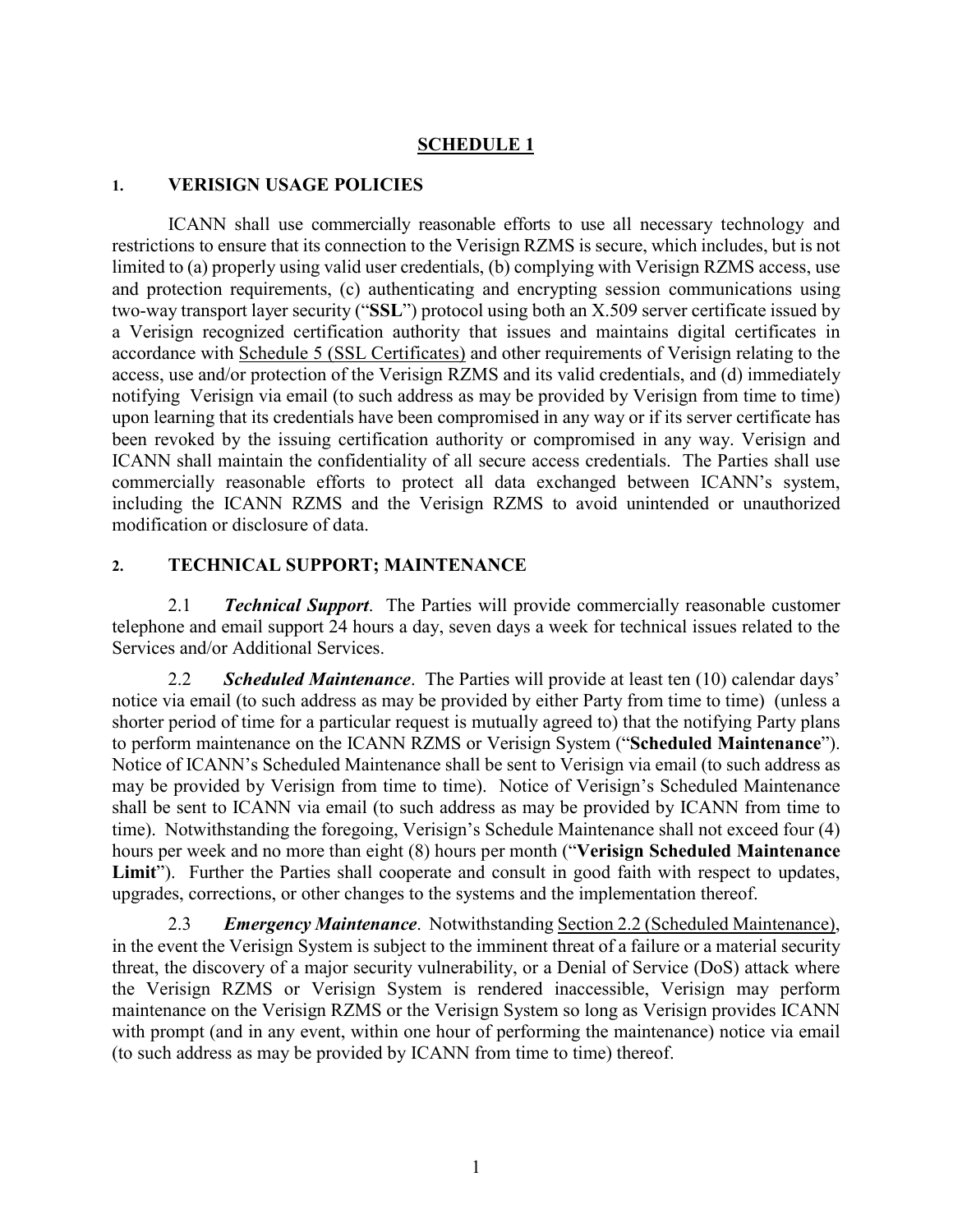### **SCHEDULE 2**

### **SERVICE LEVELS**

### **1. Service Levels**

The Parties agree that nothing in this Schedule 2 (Service Levels) shall be deemed to be a representation or warranty. Verisign shall perform the Services in accordance with the following "**Service Levels**":

| <b>Service Level</b>                               | <b>Service Level Requirement</b><br>(monthly basis) |
|----------------------------------------------------|-----------------------------------------------------|
| Verisign RZMS Service<br>Availability              | 99.4%                                               |
| Publish the Root Zone File with                    | $\leq$ 72 hours after Verisign's receipt for at     |
| <b>Standard Root Zone Change</b>                   | least 99% of the Standard Root Zone                 |
| Submissions                                        | <b>Change Submissions</b>                           |
| Publish the Root Zone File with                    | $\leq$ 6 hours after Verisign's receipt for         |
| <b>Emergency Root Zone Change</b>                  | 100% of the Emergency Root Zone                     |
| Submissions and Emergency                          | Change Submissions and/or Root Zone                 |
| Root Zone File Regeneration                        | File Regeneration                                   |
| Root Zone File Distribution<br>Server Availability | 99%                                                 |
| Root Zone File Publish                             | $\leq$ 24 hours from the previous Root Zone         |
| Frequency                                          | File publication                                    |

## **Service Level Agreement Matrix**

### (a) **Verisign RZMS Service Availability**

Refers to the ability of the ICANN RZMS to establish a connection with the Verisign RZMS. The calculation of unavailability for determining Verisign's compliance with this Service Level shall begin upon ICANN's notification to Verisign via email (to such address that Verisign may provide from time to time) that ICANN has been unable to establish a session with the Verisign RZMS for five (5) continuous minutes (solely as a result of a failure of systems entirely within Verisign's control), *provided* ICANN also includes in its notification to Verisign the necessary forensics data required by Verisign for diagnostic purposes. The calculation of the timeframe for purposes of this Service Level will end upon Verisign's confirmation that the ICANN RZMS has the ability to establish a session with the Verisign RZMS and shall resume in the event Verisign receives verification from ICANN via email (which includes from ICANN the necessary forensics data required for Verisign to confirm) and Verisign confirms that the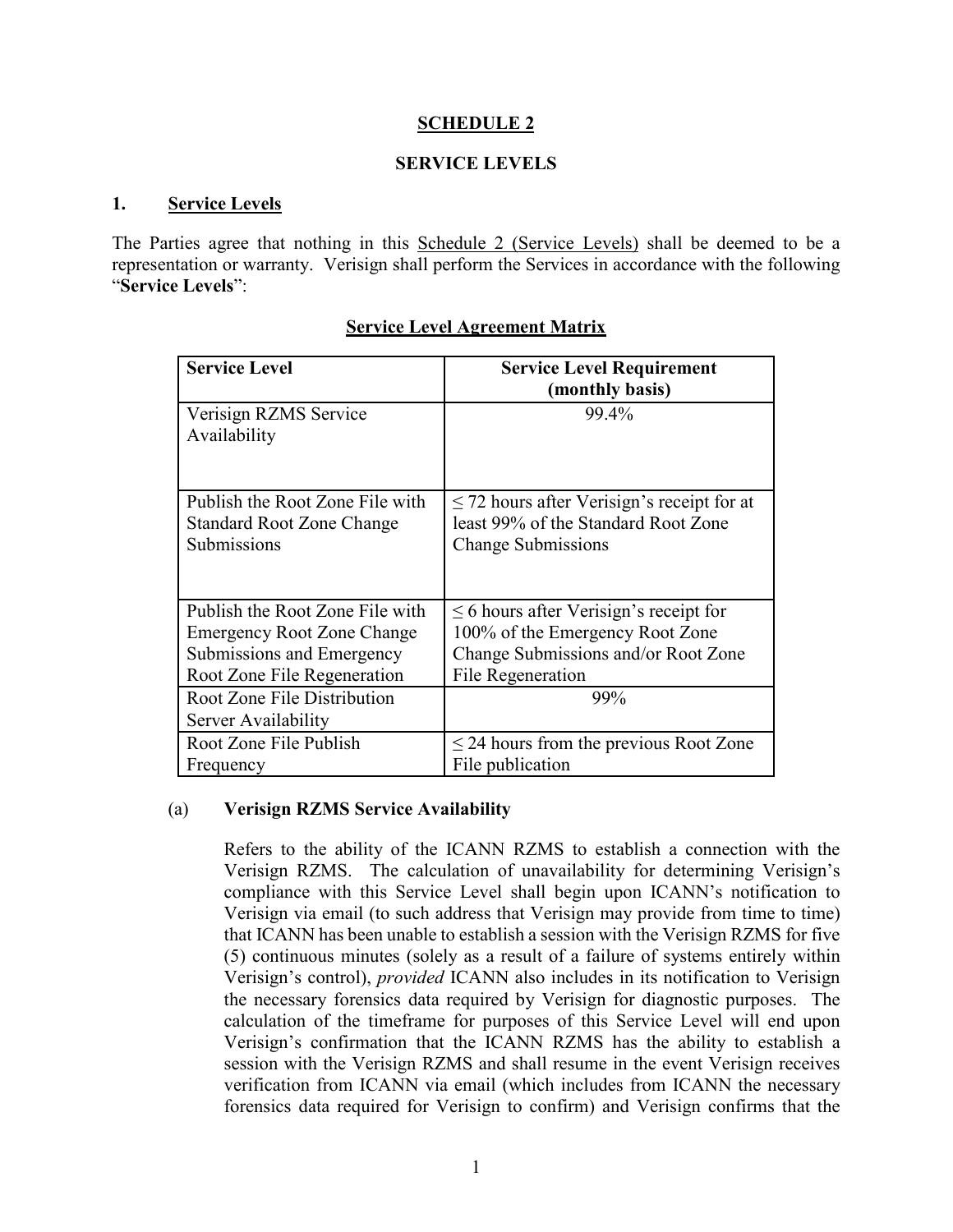ICANN RZMS is still unable to establish a connection with the Verisign RZMS based on the same incident (and solely as a result of a failure of systems entirely within Verisign's control) and the process set forth above shall repeat until resolution. Notwithstanding the foregoing, Verisign's Scheduled Maintenance shall not be included in the calculation of the timeframe for this Service Level.

### (b) **Publish the Root Zone File for Standard Root Zone Change Submissions / Publish the Root Zone File for Emergency Root Zone Change Submissions and Emergency Root Zone File Regeneration**

(i) Refers to the total time it takes Verisign to perform the functions set forth in Section 3(b)(i) (A-C) for Standard Root Zone Change Submissions, Emergency Root Zone Change Submissions and Emergency Root Zone File Regenerations, respectively.

(ii) The calculation of the timeframe for determining Verisign's compliance with this Service Level does not include Template-based Root Zone Change Submissions.

(iii) The calculation of the timeframe for determining Verisign's compliance with this Service Level shall pause upon Verisign's notification to ICANN that Verisign has identified a discrepancy in the Service Data pursuant to Section  $3(b)(i)(A)(1)$  of the Agreement. In the event that ICANN responds to Verisign's technical validation notification within twelve (12) hours with an ICANN Confirmed Submission, the calculation of the timeframe shall resume from the time Verisign receives the ICANN Confirmed Submission. In the event ICANN does not respond with an ICANN Confirmed Submission within twelve (12) hours from Verisign's notification, the calculation of the timeframe shall end and any further requested action for any related Root Zone Change Submission shall be based on a new timeframe calculation for this Service Level Request.

#### (c) **Root Zone File Distribution Server Availability**

Refers to the ability of Verisign to respond to requests from a Root Server Operator to transfer a Root Zone File from a Root Zone File Distribution Server. The calculation of the timeframe for determining Verisign's compliance with this Service Level shall begin when a Root Server Operator notifies Verisign (via the method determined by Verisign) that it is unable to access at least one of the Verisign Root Zone File Distribution Server to request the Root Zone File (and such failure is as a result of systems entirely within Verisign's control). The calculation of the timeframe for purposes of this Service Level will end upon Verisign's confirmation that the Root Server Operator is able to access at least one of the Verisign Root Zone File Distribution Server to request the Root Zone File. Notwithstanding the foregoing, Verisign's Scheduled Maintenance shall not be included in the calculation of the timeframe for this Service Level. Verisign shall notify ICANN within one (1) hour from Verisign's confirmation that a Root Server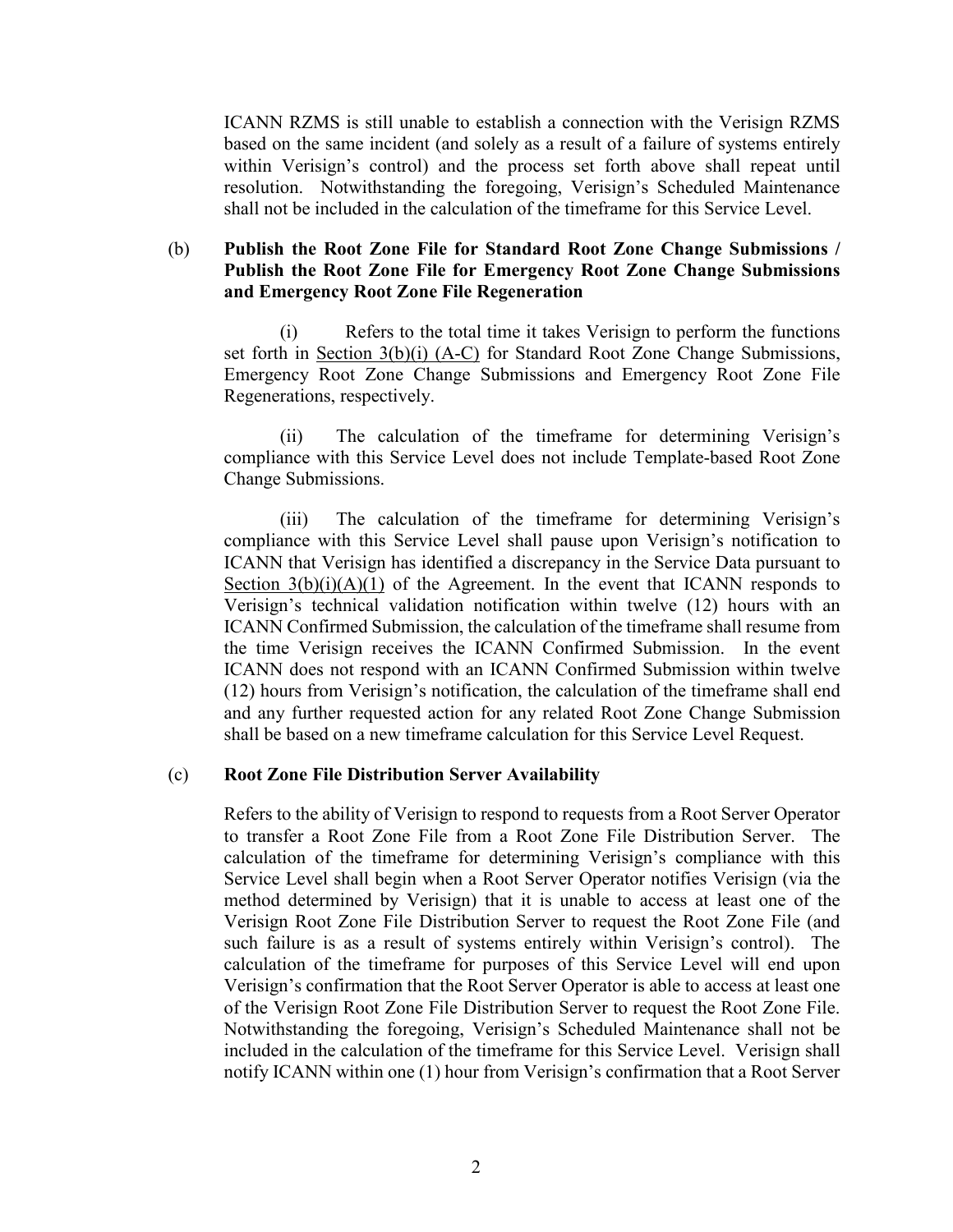Operator is unable to access at least one of the Root Zone File Distribution Server to request the Root Zone File in accordance with Section 2(b) below.

### (d) **Root Zone File Publish Frequency**

Refers to the period of time between which the existing Root Zone File is updated with a new Root Zone File and is made available to Root Zone Operators via a Root Zone File Distribution Server.

### **2. Monitoring and Reporting**

(a) **Monitoring**. Verisign shall use commercially reasonable efforts to monitor the parameters set forth in the above Service Levels pursuant to a schedule for such monitoring set by Verisign and updated from time to time by Verisign upon notice to ICANN.

(b) **Reporting**. Verisign shall provide ICANN with a monthly report on or before the  $20<sup>th</sup>$  day of the next month comparing the Service Levels with Verisign's actual performance of the Services in the prior month. If, for any reason, Verisign fails to meet any of the Service Levels, Verisign will provide an incident report to ICANN within seven (7) business days of such failure. Verisign will include a status update on the failure in the next monthly report following the month in which the incident occurred with updates in each monthly report to follow until the Root Cause Analysis is delivered. ICANN may make the monthly Service Level reports and initial incident reports provided by Verisign public.

(c) **Root Cause Analysis**. If, for any reason, Verisign fails to meet any of the Service Levels, Verisign shall (i) conduct an analysis of its operations to determine the root cause of such failure, (ii) develop a mitigation plan to avoid the root cause of such failure from occurring in the future, and (iii) deliver the report to ICANN upon its completion ("**Root Cause Analysis**"). The Root Cause Analysis shall be deemed Confidential Information of Verisign under this Agreement.

## **3. Service Credit**

(a) Verisign will apply Service Credits only against future Service Fees otherwise due from ICANN. Subject to ICANN's right to initiate a transition and termination process pursuant to Section 8(b) (Termination upon Successful Transition), ICANN's sole and exclusive remedy, and Verisign's sole liability, for any failure to meet any or all Service Levels is a Service Credit, if eligible, whether or not issued.

(i) If Verisign reports that it has failed to meet a Service Level, it shall provide a Service Credit to ICANN in the amount calculated in accordance with Section 3(e) below.

(ii) If ICANN believes that Verisign failed to meet a Service Level, ICANN may provide a written notice via email (to such address as may be provided by Verisign from time to time) to Verisign of such belief, stating the specific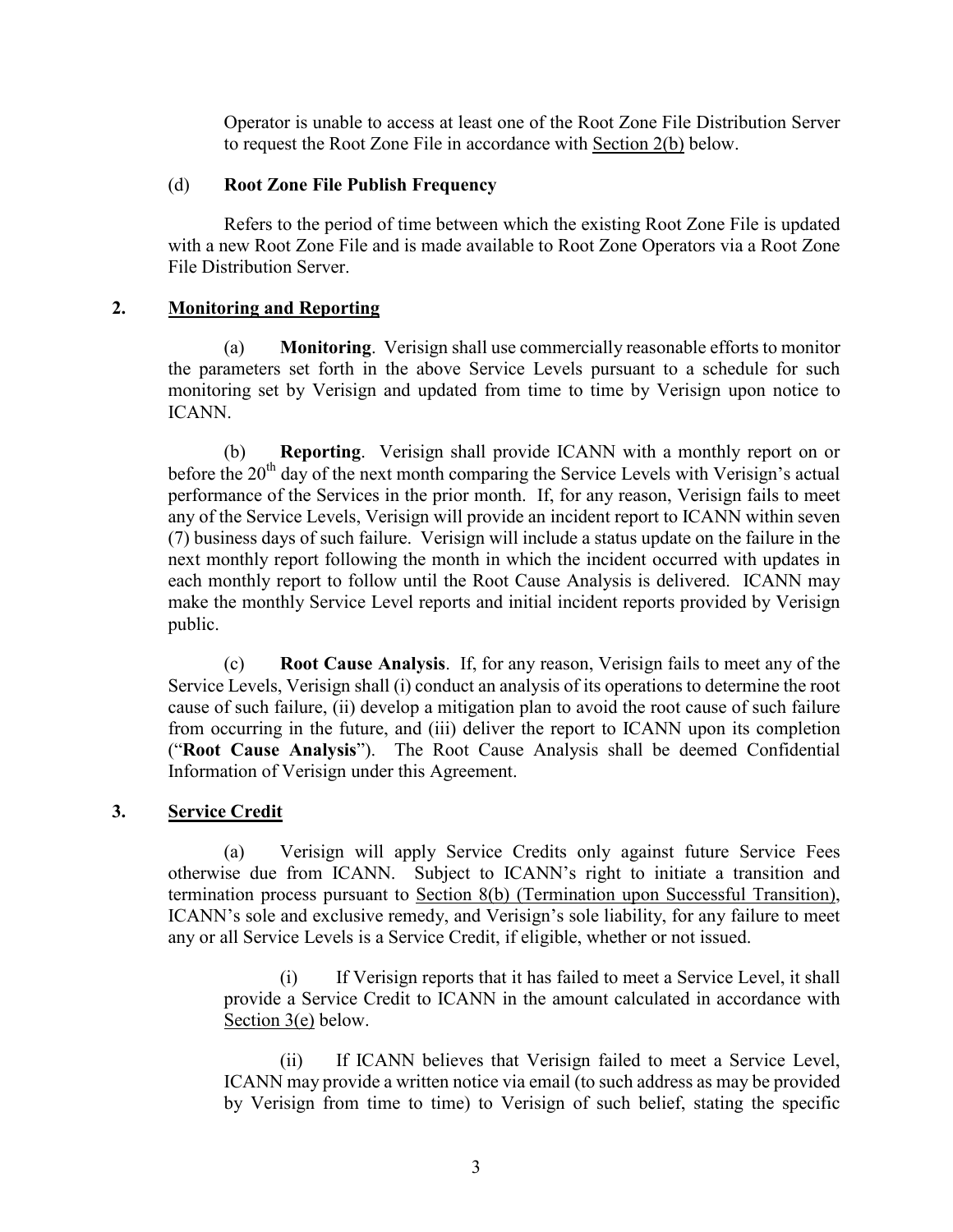parameter, and date and time for each failure in such notification ("**Service Credit Request**"). Verisign shall review such Service Level Credit Request and will use its commercially reasonable efforts to either (1) if Verisign determines that it failed to meet a Service Level, provide the Service Credit pursuant to Section 3(a)(i) above or (2) if Verisign determines that it did not fail to meet a Service Level, refer the matter to the RZMA Coordination Committee for resolution.

(b) Issuance. If it is determined that a Service Credit is owed, then Verisign will apply the Service Credit in the amount calculated in accordance with Section 3(e) (Issuance) on the next invoice for ICANN's Service Fees.

(c) Taxes on Service Credits. ICANN shall be responsible for the payment of all Transfer Taxes related to any Service Credits provided in connection with the Services and Additional Services. For the avoidance of doubt, ICANN shall not pay any Taxes in connection with a Service Credit other than Transfer Taxes, including without limitation, any employment and payroll Taxes or Taxes imposed on or measured by (i) income or gains, (ii) net worth, or (iii) business activity.

(d) SLA Exclusions.Notwithstanding anything to the contrary, the Service Levels do not apply to, and Verisign shall not be deemed to have a Service Level failure under this Agreement (including for purposes of ICANN's termination rights under Section  $8(b)(i)(C)$  or ICANN's entitlement to any Service Credit): (i) due to Scheduled Maintenance; (ii) that is the result of any suspension of Service as permitted in the Agreement; (iii) that is caused by any Force Majeure Event; (iv) that results in whole or in part from ICANN's breach of its obligations under the Agreement, except to the extent ICANN's breach was directly and proximately caused, in whole or in part, by Verisign's breach of this Agreement; (v) that results in whole or in part from ICANN's or any Root Server Operator's employees, third-party providers or resources, equipment, software or other technology, whether owned by ICANN, a Root Server Operator or any third party (in each case, not within Verisign's control); or (vi) any Service Level failure for the same Service Level that occurs more than one time where the root cause can only be fixed by an agreed upon and prioritized Change Request that was not completed at the time of the Service Level failure (collectively, the "**SLA Exclusions**").

(e) Calculation. If ICANN is entitled to a Service Credit pursuant to this Schedule 2 (Service Levels), Verisign shall pay Service Credits to ICANN as determined in accordance with the credit level identified in the table below for the applicable failed Service Level calculated in accordance with the below tables up to a maximum amount of twenty-five thousand dollars (\$25,000) per monthly period.

| <b>Service Level</b>                                                  | <b>Service Credit</b><br>Level (see tables<br>below) |
|-----------------------------------------------------------------------|------------------------------------------------------|
| Verisign RZMS Service Availability                                    |                                                      |
| Publish the Root Zone File with Standard Root Zone Change Submissions |                                                      |
| Publish the Root Zone File with Emergency Root Zone Change            |                                                      |
| Submissions and/or Emergency Root Zone File Regeneration              |                                                      |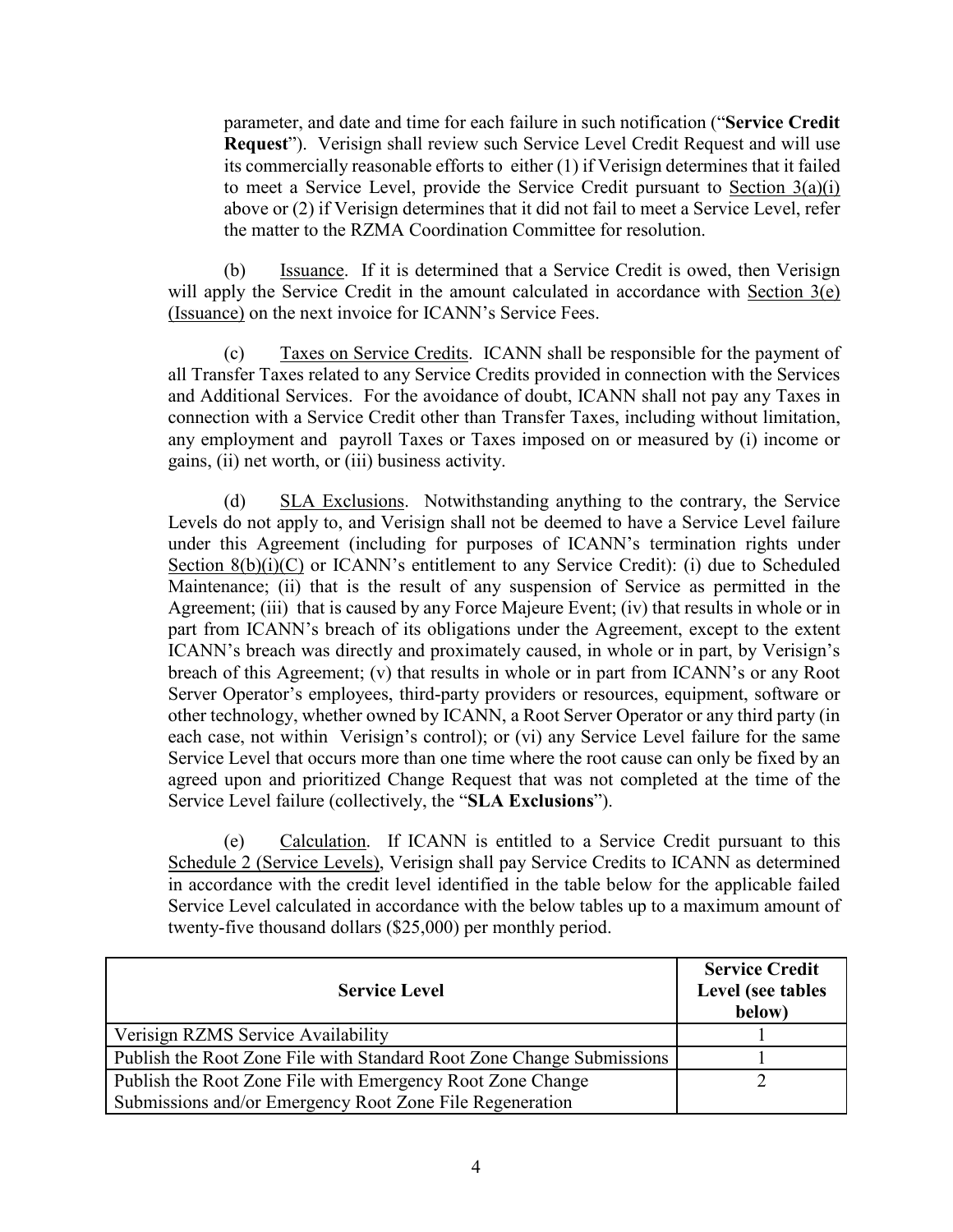| Root Zone File Distribution Server Availability |  |
|-------------------------------------------------|--|
| <b>Root Zone File Publish Frequency</b>         |  |

## **Service Credit Level 1**

|                       |                   | 15 minutes to | hour to         | $\geq 12$ hours |
|-----------------------|-------------------|---------------|-----------------|-----------------|
|                       | $\leq$ 15 minutes | $\leq$ l hour | $\leq$ 12 hours |                 |
| Service Credit Amount | \$2,500           | \$5,000       | \$7,500         | \$10,000        |

## **Service Credit Level 2**

|                       | $\leq$ 15 minutes | 15 minutes to<br><1 hour | hour to $\leq 12$<br>hours | $\geq 12$ hours |
|-----------------------|-------------------|--------------------------|----------------------------|-----------------|
| Service Credit Amount | \$1,000           | \$2,500                  | \$5,000                    | \$7,500         |

## **Service Credit Level 3**

|                       | hour  | . hour to<br>$<$ 12 hours | 12 hours to<br>$<$ 24 hours | $\geq$ 24 hours |
|-----------------------|-------|---------------------------|-----------------------------|-----------------|
| Service Credit Amount | \$500 | \$1,000                   | \$2,000                     | \$2,500         |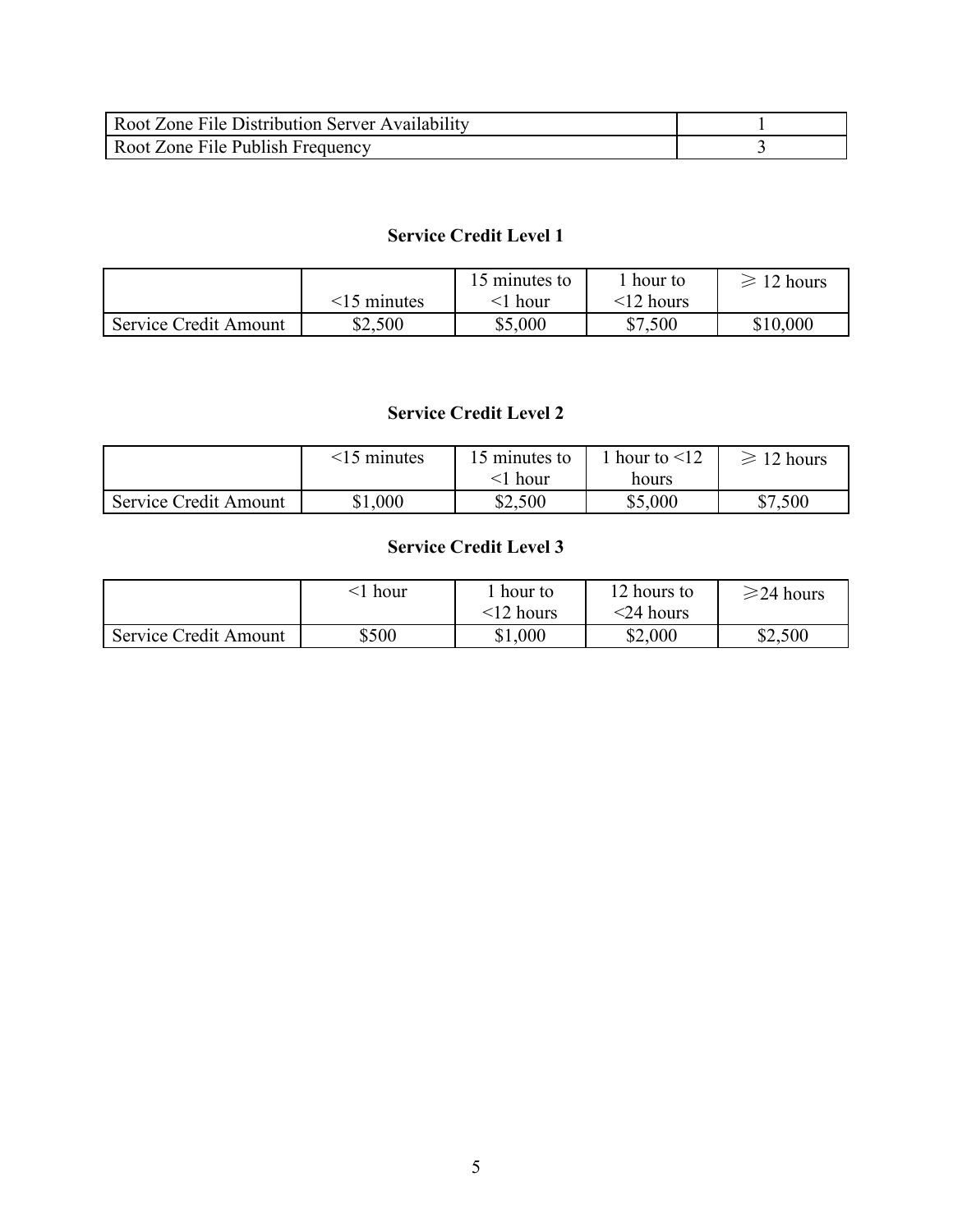## **SCHEDULE 3**

## **FEES**

ICANN shall pay Verisign a non-refundable, monthly, fixed Service Fee for the Services in the amount of twenty-five thousand dollars (US \$25,000) per month beginning on the Effective Date of this Agreement and continuing until the earlier of expiration or termination of the Agreement.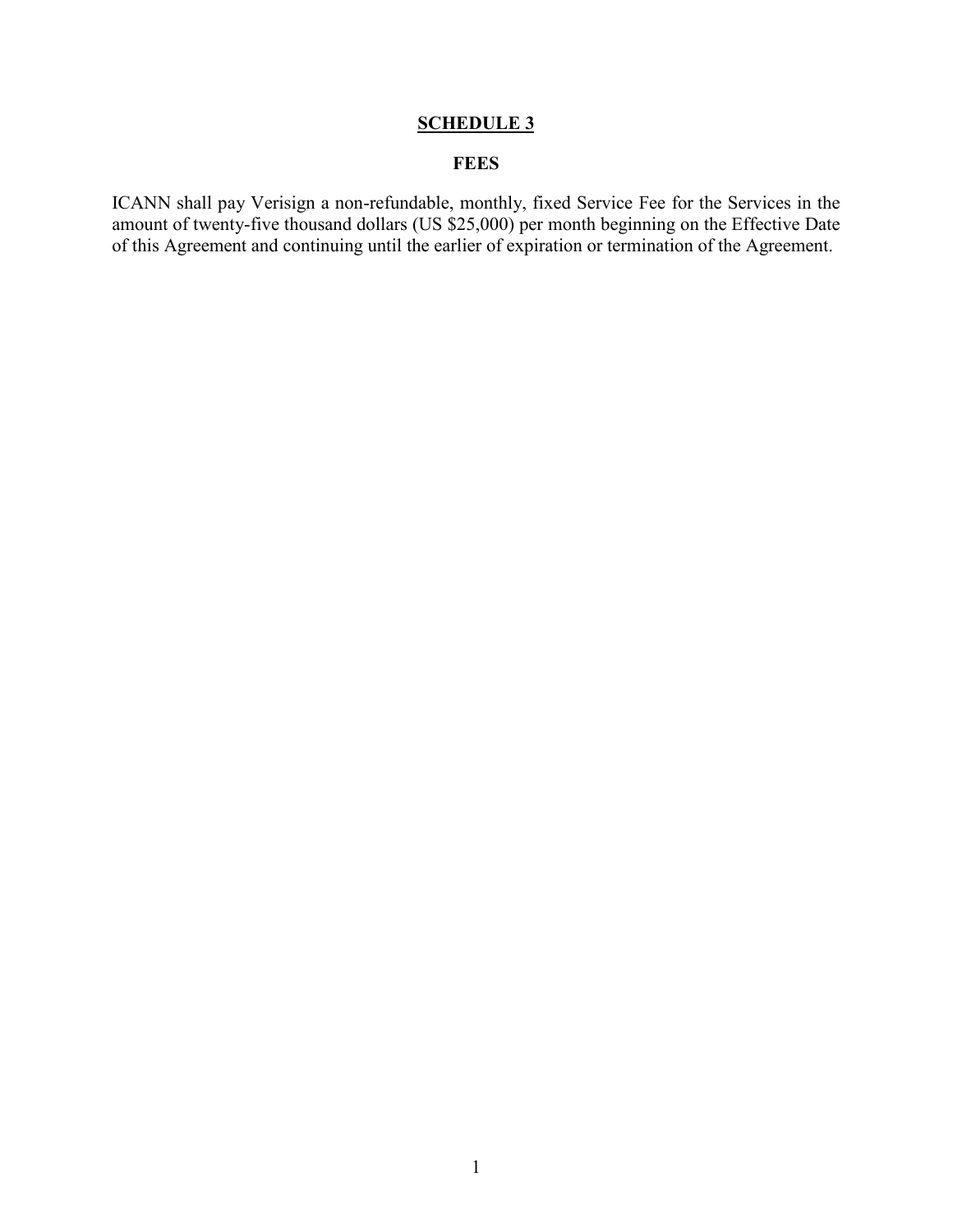## **SCHEDULE 4**

## **CHANGE CONTROL PROCESS**

This Schedule 4 (Change Control Process) describes the process to be followed when either Party wishes to make a Change.

- **1. Intent**. The objectives of the Change Control Process are as follows:
	- (a) to determine whether a request for a Change (a "**Change Request**") is a change to the scope of the Services or constitutes an Additional Service;
	- (b) to prioritize all agreed upon Change Requests;
	- (c) to identify the responsibilities to be assumed by the Parties to define and implement the Changes;
	- (d) to document a Change whether or not such Change results in any Additional Service Fees, a new Service Fee or modification the existing Service Fees; and
	- (e) to finalize an agreed upon Change Proposal through a statement of work agreed upon by both Parties in writing ("**Change Statement of Work**").

**2. Background Changes**. Verisign may make changes that support the Verisign System used to provide the Services, and changes to Verisign incidental or internal back office services in support of the Services and Additional Services (each, a "**Background Change**") in Verisign's reasonable discretion; *provided*, that Background Changes will not relieve Verisign from performance requirements under this Agreement or require ICANN to pay any additional fees or expenses, or to make changes to the ICANN RZMS.

**3. Quarterly Meetings**. At its regular meetings, the RZMA Coordination Committee will discuss potential Change Requests and how to prioritize and place such Change Requests on a roadmap for implementation.

**4. Initiation of Change**. Either Party may initiate a Change by delivering to the other's representative a Change Request using the standard template attached in Exhibit 1 (Form of Change Request) to this Schedule 4 (Change Control Process). For the avoidance of doubt, ICANN may initiate a Change as a result of recommendations from a consensus-based, community driven process. The Change Request should address, without limitation, the following elements of the Change, as relevant:

- (a) scope of the Services and Additional Services;
- (b) Service Levels;
- (c) impact of the Change to the Services; and
- (d) timeline, milestones, and requested delivery dates for implementation.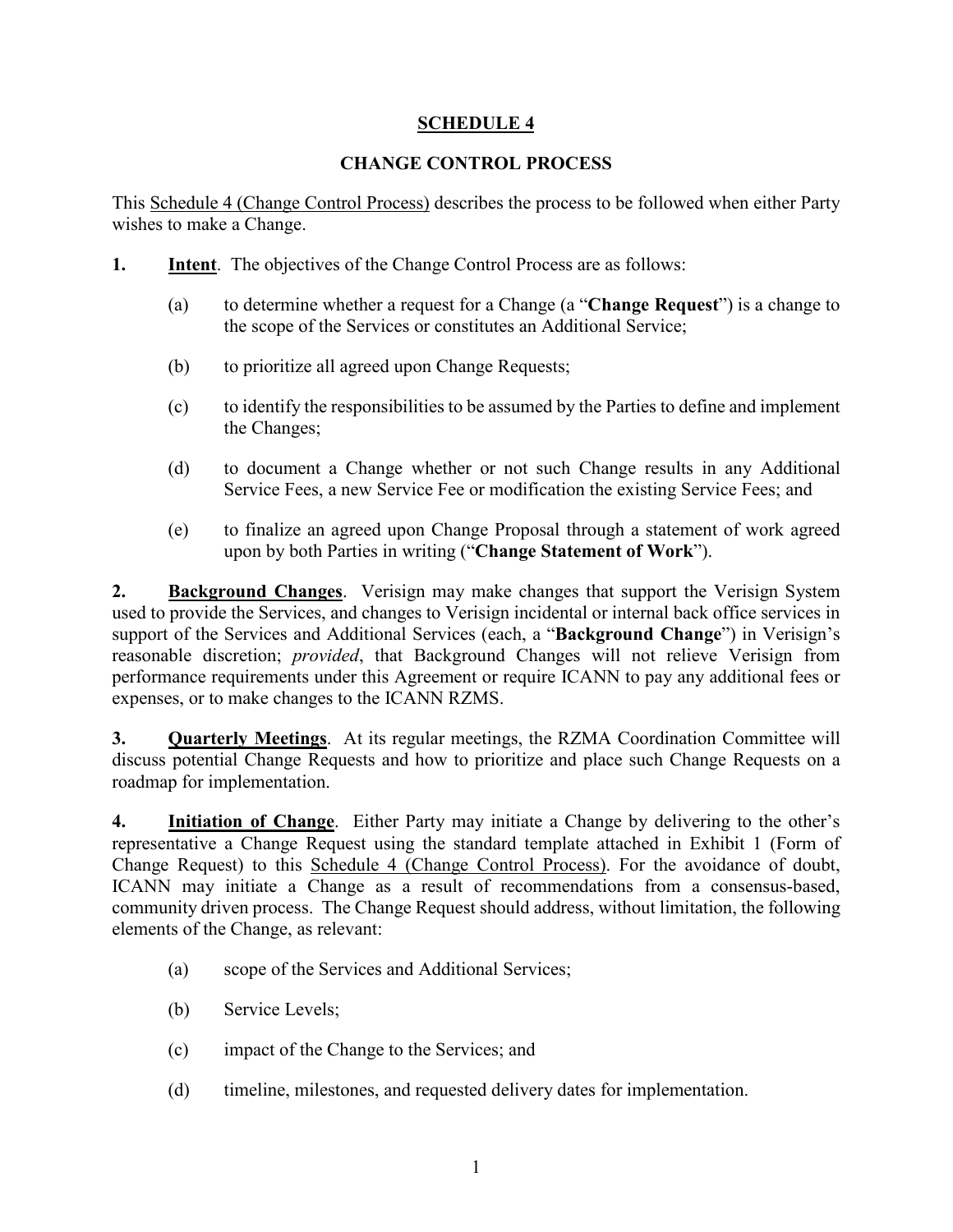**5. Receipt**. The Party receiving the Change Request ("**Recipient**") will use commercially reasonable efforts to submit any questions or clarifications needed to the other Party by electronic mail within five (5) business days from receipt of the Change Request. The Recipient will initiate meetings (telephonic or in-person) as necessary to discuss the scope of the proposed Change, to the extent reasonably necessary, to ensure the Change Request is clearly understood ("**Completion Review**"). Following the Completion Review, the Recipient will use commercially reasonable efforts to respond to the Change Request documenting details such as the impact to the Services, the impact to the schedule of Change Statements of Work already accepted, the timeline, milestones and delivery dates for implementation, Additional Services Fees, any increase to existing Service Fees (and/or pricing associated with the Change Request), within twenty (20) business days or as otherwise agreed by the Parties. The Parties will meet to review the Change Request within five (5) business days of transmission.

**6. Response**. Not more than ten (10) business days after receipt of the Change Request, unless otherwise agreed by the Parties:

(a) the Recipient may respond by approving the Change Request and the Parties will work together to develop and execute a Change Statement of Work, which will be incorporated in accordance with Section 8 (Final Resolution); or

(b) the Recipient may notify the other Party that it does not wish to proceed with the Change, in which case no further action shall be taken; or

(c) either Party may request a meeting to discuss the Change Request (a "**Change Request Meeting**").

**7. Meeting**. At a Change Request Meeting, the Parties shall use commercially reasonable efforts to agree to either:

(a) subject to Section 10 (Costs and Expenses of Change Control Process), take no further action in respect of the proposed Change;

(b) acquire further information before deciding whether to proceed with the Change;

(c) amend the Change Request, which the Recipient will incorporate into a revised version of the Change Request; or

(d) proceed with the current Change Request in which case the Parties will work together to develop a Change Statement of Work for the Change, which if agreed to by both Parties shall be signed, which will be incorporated in accordance with Section 8 (Final Resolution).

**8. Final Resolution**. If the Parties agree to proceed under Section 7(b) or (c) above, then the Parties shall gather any necessary information and/or the Recipient shall prepare a revised version of the relevant Change Request, upon which the Parties shall decide whether to proceed in accordance with Section 6 (Response) above. The Parties shall continue to go through the process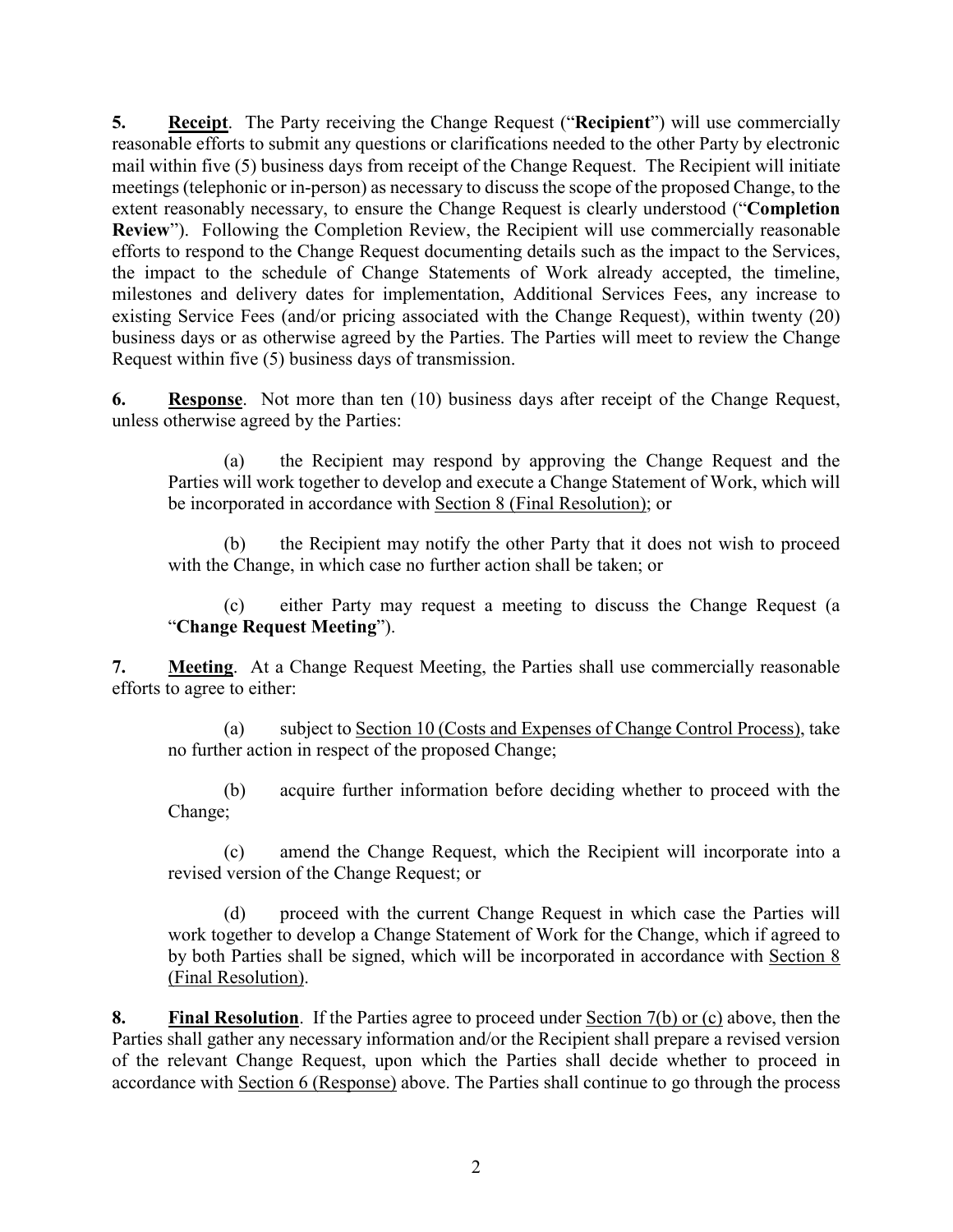detailed above until reaching a final resolution. The Parties shall act in good faith at all times during such process.

**9. Effectiveness of a Change.** Upon the signature of a Change Statement of Work by an authorized individual of both Parties, the contents of such Change Statement of Work shall be deemed to be agreed and incorporated into this Agreement on the date of the last signature or as the Parties may otherwise agree. Subject to Section 10 (Costs and Expenses of Change Control Process), no part of the discussions or interchanges between the Parties shall obligate the Parties to approve any Change or shall constitute an amendment or waiver of this Agreement unless and until reflected in a Change Statement of Work and signed by the Parties' authorized representatives. Neither Party shall have any obligation to commence or comply with any Change Request or Change Proposal, perform Services, or pay any fees or other charges that would be covered by any Change Request, Change Proposal or Change Statement of Work, until such time as the Parties' authorized representatives have signed the appropriate Change Statement of Work.

**10. Costs and Expenses of Change Control Process**. Each Party shall be responsible for all costs and expenses incurred by its employees, agents and subcontractors with respect to its participation in, and responsibilities and obligations under, Change Control Process, unless otherwise specified in this Agreement or agreed in writing.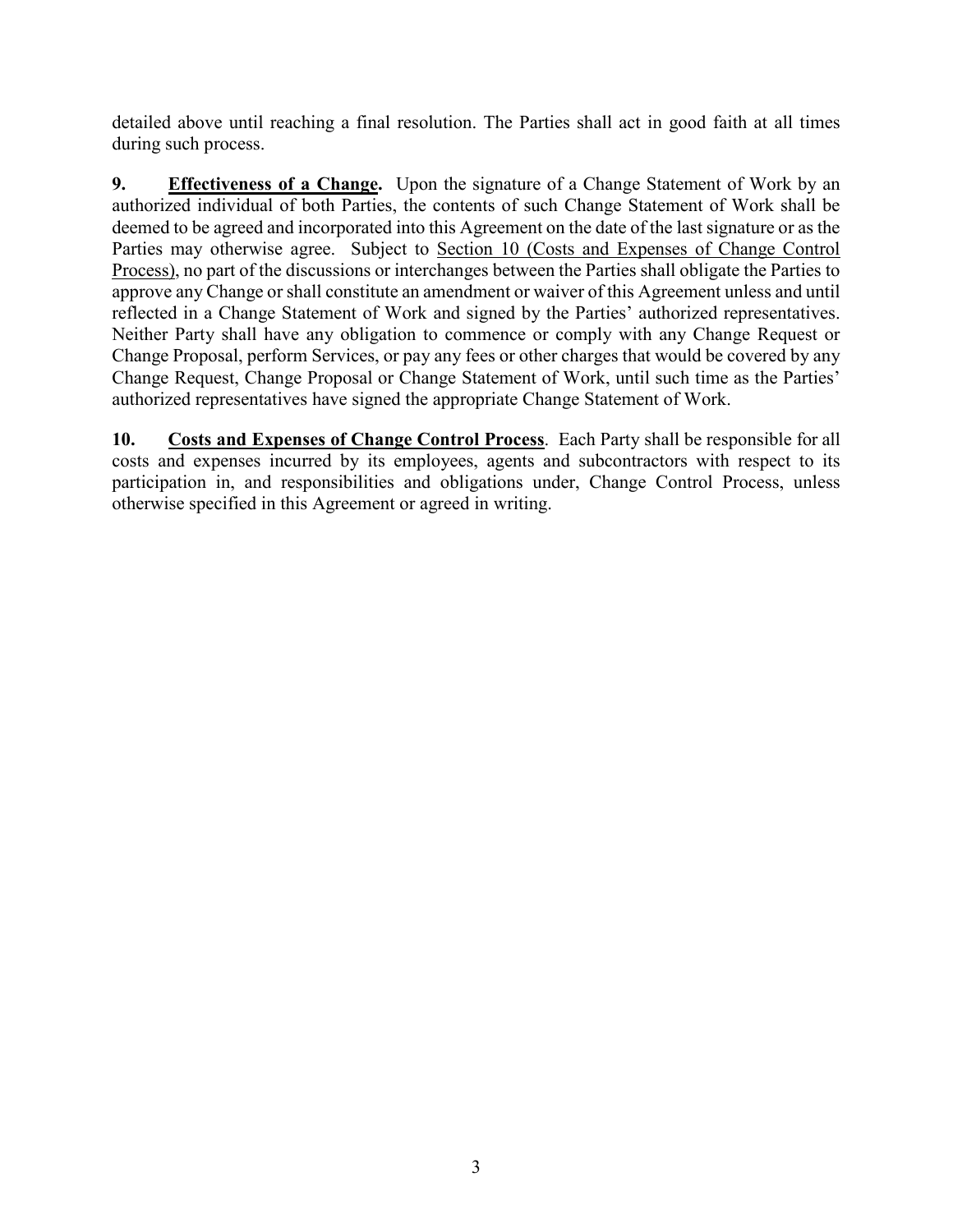# **EXHIBIT 1**

# **Form of Change Request**

| <b>Change Request Identification</b> |                      |  |
|--------------------------------------|----------------------|--|
| Document Number:                     | Version:             |  |
| Creation Date:                       |                      |  |
| Requested by:                        | <b>Request Date:</b> |  |
| Position:                            |                      |  |

| <b>Change Request Description</b> |
|-----------------------------------|
| <b>Requested Priority:</b>        |
| <b>Impacted Service</b>           |
| $Location(s)$ :                   |
| <b>Overall Description:</b>       |
| <b>Estimated Overall</b>          |
| Impact Evaluation:                |
| Scope of the Services             |
| and Additional                    |
| Services:                         |
| Service Levels                    |
| Estimated Impact of               |
| the Change to the                 |
| Services:                         |
| <b>Submission Date:</b>           |

| <b>Change Request Approval</b> |
|--------------------------------|
| Total cost, including          |
| <b>Additional Service</b>      |
| Fees and any changes           |
| to the existing Service        |
| Fees [To be inserted]          |
| by the responding              |
| Party                          |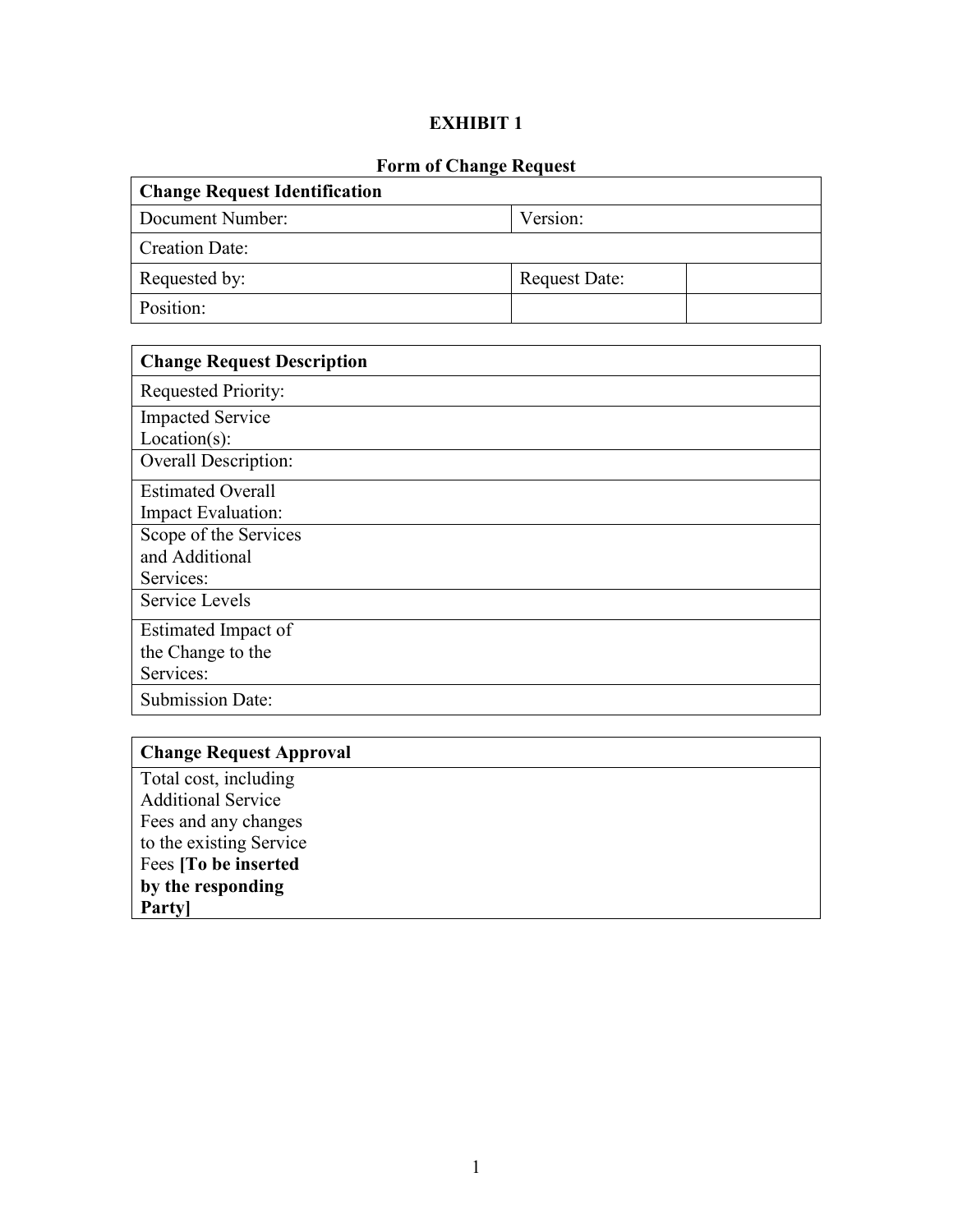## **Exhibit 2**

## **Form of Change Statement of Work**

1. Period of Performance:

Start Date: End Date:

2. Verisign's Project Manager Information:

Name **Address** Phone Fax email

3. ICANN's Project Manager Information:

Name Address Phone Fax email

4. Introduction:

This Change Statement of Work titled [Title, Dated] ("**SOW**") is issued pursuant to the Root Zone Maintainer Service Agreement is dated as of  $[•]$ , 2016 by and between VeriSign, Inc., a Delaware corporation ("**Verisign**") and Internet Corporation for Assigned Names and Numbers, a California nonprofit public benefit corporation ("**ICANN**"). Unless otherwise defined in this SOW, terms defined in the Agreement and used in this SOW shall have the meanings given them in the Agreement.

5. Project Overview:

[Enter a paragraph describing/summarizing what the project's Point of Departure and Point of Arrival.]

6. Project Requirements:

[Include objective(s)/end result(s) to be achieved by Verisign as covered by this SOW. Also include governance responsibilities and detailed project requirements (the needs a project must satisfy) relating to the objective(s)/end result(s).]

7. Deliverables, Milestones, and Acceptance Criteria: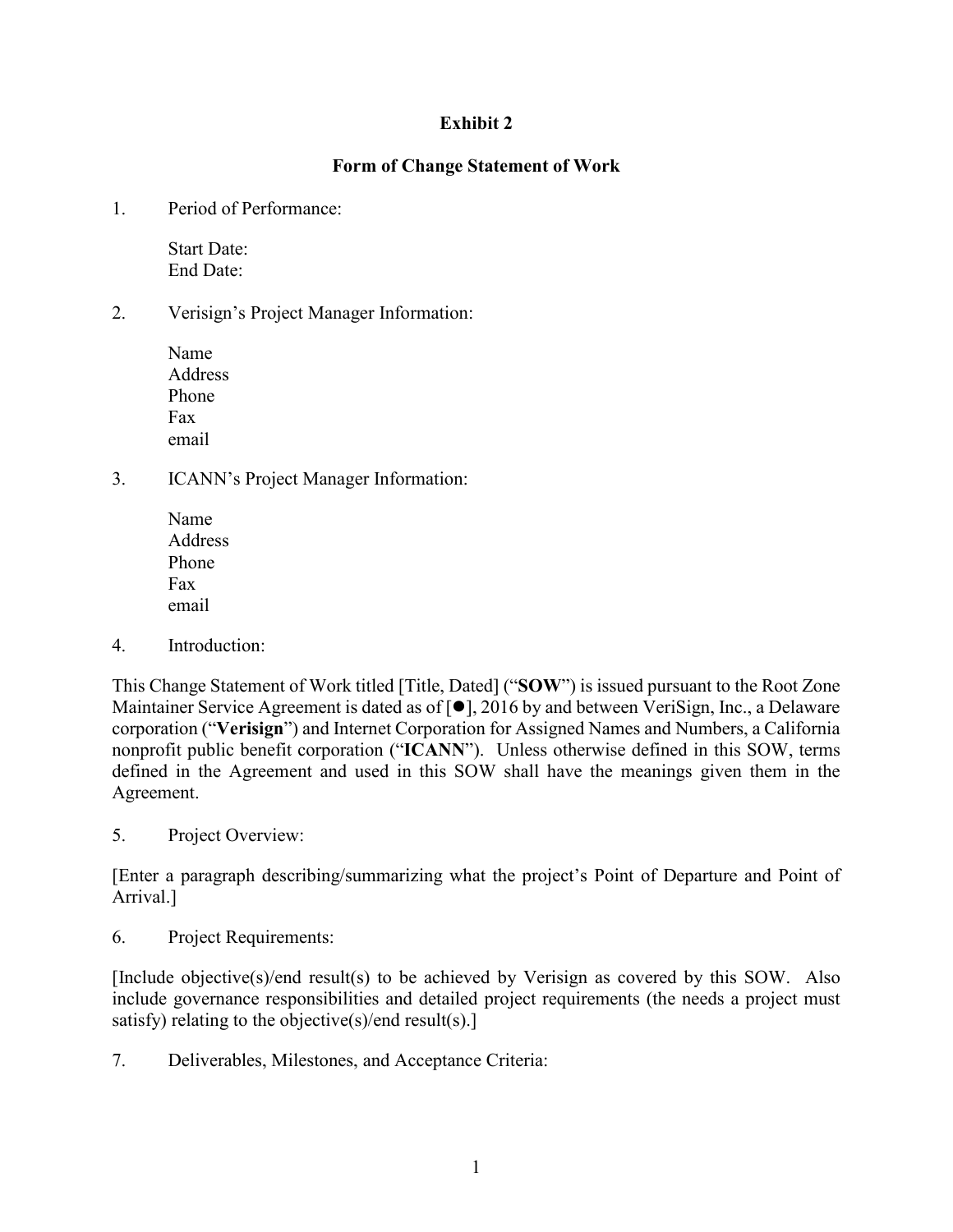[Provide a breakdown of tasks within each phase (as listed below) that will be required of Verisign to complete the project(s) as discussed in Section 6. Please provide the associated completion date of each phase.] [**NOTE: This chart is included for example purposes for SOWs where there will be deliverables and timelines to deliver those deliverables.**]

| <b>Milestones</b>        | <b>Deliverables</b> | <b>Start date</b> | <b>Completion</b><br>date | <b>Sub Milestone</b><br><b>Details</b> | <b>Acceptance</b><br><b>Criteria</b> |
|--------------------------|---------------------|-------------------|---------------------------|----------------------------------------|--------------------------------------|
| Analyze                  |                     |                   |                           |                                        |                                      |
| Design                   |                     |                   |                           |                                        |                                      |
| <b>Build</b>             |                     |                   |                           |                                        |                                      |
| <b>Test</b>              |                     |                   |                           |                                        |                                      |
| Launch                   |                     |                   |                           |                                        |                                      |
| Production<br>Validation |                     |                   |                           |                                        |                                      |
| <b>Migration</b>         |                     |                   |                           |                                        |                                      |

## 8. Project Assumptions/Dependencies:

[Enter specific assumptions/dependencies by which successful execution of the project will be delivered and/or achieved]

## 9. ICANN Responsibilities:

[Enter ICANN responsibilities.]

## 10. Additional Service Fees: **[Choose One or add alternative structure]**

## Time and Materials:

The following table sets forth the Verisign resource requirements for this SOW and the role/skill categories in accordance with Verisign's current rate card or negotiated rates:

| Line# | Role | <b>Start</b> | End  | Rate/Hr. Total Total |  |
|-------|------|--------------|------|----------------------|--|
|       |      | Date         | Date |                      |  |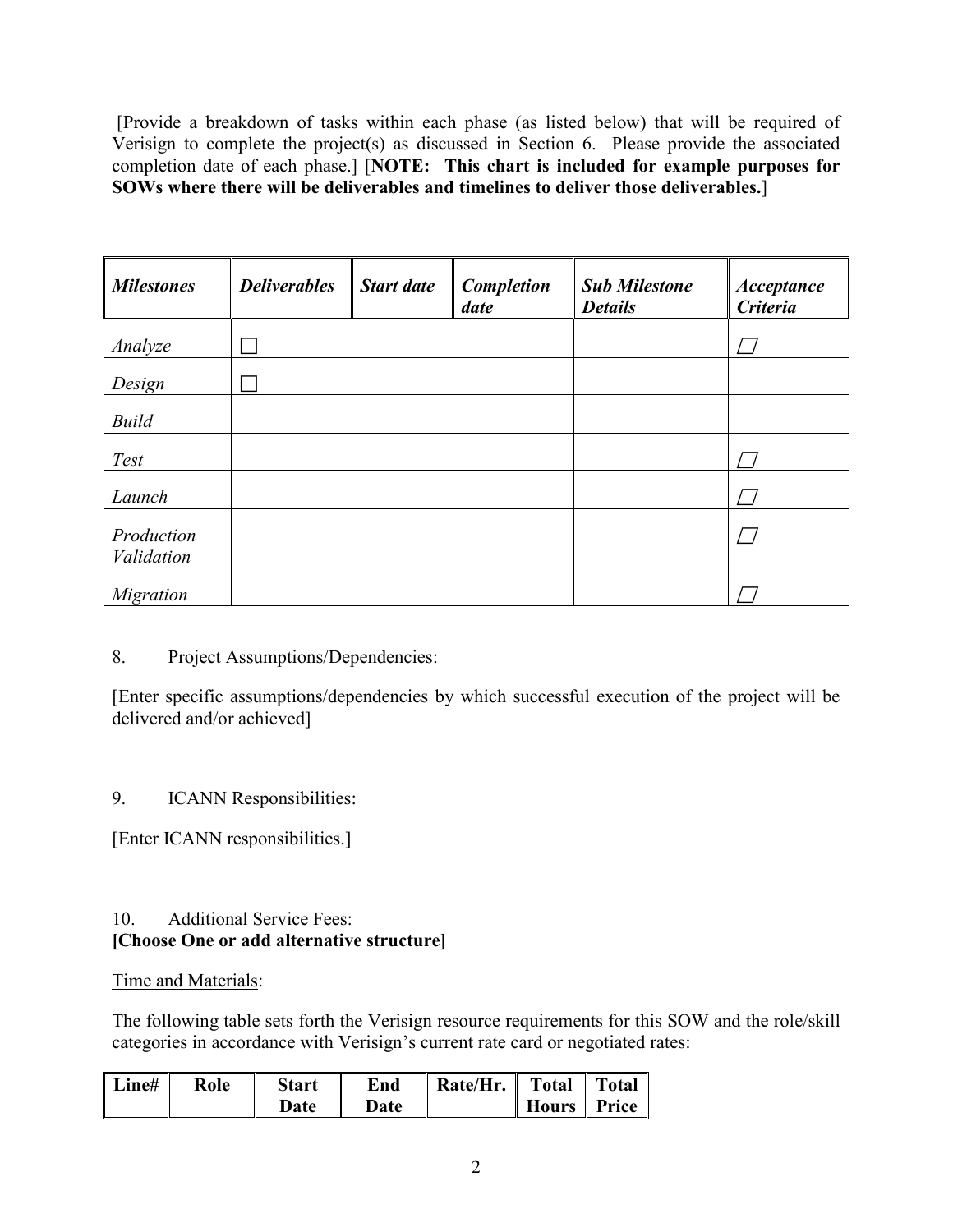| Line# | Role | <b>Start</b><br><b>Date</b> | End<br><b>Date</b> | Rate/Hr. | <b>Total</b><br><b>Hours</b> | <b>Total</b><br>Price |
|-------|------|-----------------------------|--------------------|----------|------------------------------|-----------------------|
|       |      |                             |                    |          |                              |                       |
| 2.    |      |                             |                    |          |                              |                       |
| 3.    |      |                             |                    |          |                              |                       |
|       |      |                             |                    | Total    |                              |                       |

## **OR**

## Fixed Price:

Verisign and ICANN agree to a fixed price for Additional Services performed. The following table provides for ICANN payments to Verisign totaling **\$\_\_\_\_\_\_\_\_\_**:

| <b>Payment Number</b> | <b>Billing Milestones</b> | <b>Payment Details</b> | Amount<br>to    | be |
|-----------------------|---------------------------|------------------------|-----------------|----|
|                       |                           |                        | <b>Charged</b>  |    |
|                       | [description/deliverable] | [Time period covered]  | [Dollar amount] |    |
|                       |                           |                        |                 |    |
|                       |                           |                        |                 |    |

### 11. Services Fees:

[Insert new Service Fees or impact to existing Service Fees]

## 12. Travel and Expenses:

[Insert terms on travel/expenses]

## 13. Intellectual Property Rights

[Insert terms on Intellectual Property Rights, including ownership of Additional Services]

14. Other:

[Describe other required terms, e.g., third party software, etc]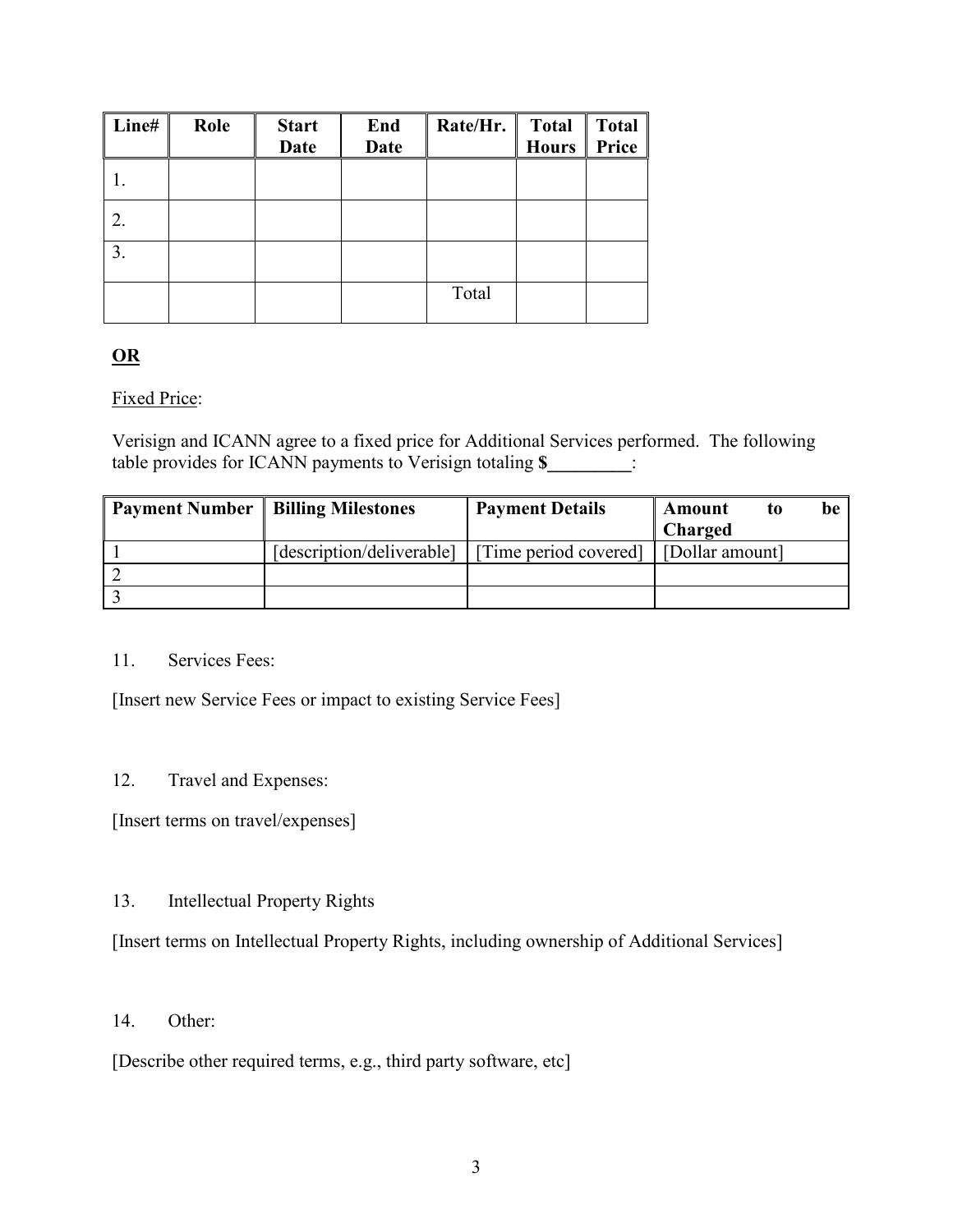IN WITNESS WHEREOF, the Parties have caused this Change Statement of Work to be duly executed as of the date set forth below.

#### **INTERNET CORPORATION FOR ASSIGNED NAMES AND NUMBERS VERISIGN, INC.**

| By:          | By:          |
|--------------|--------------|
| (Signature)  | (Signature)  |
| Name (print) | Name (print) |
| Title        | Title        |
| Date         | Date         |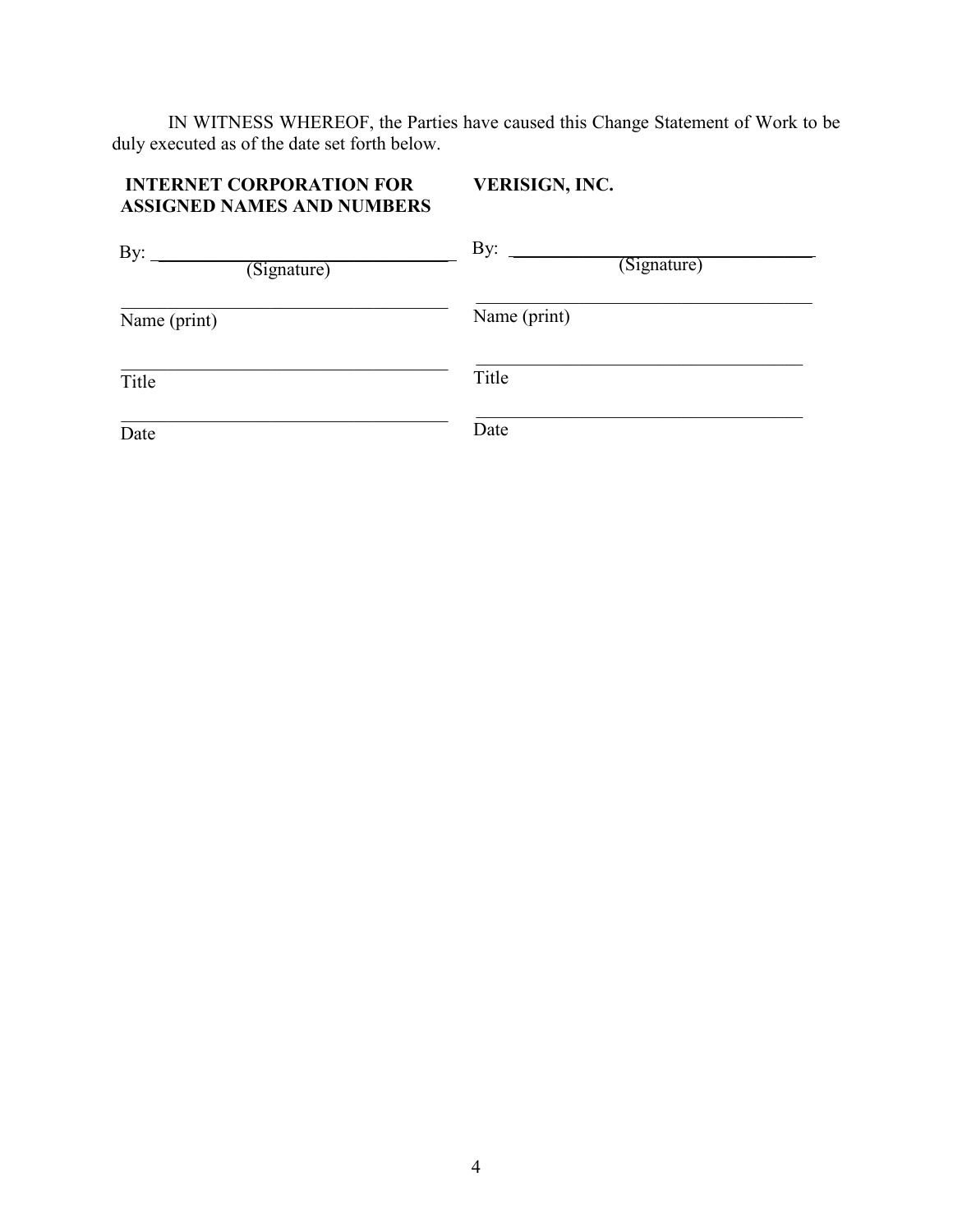## **SCHEDULE 5**

## SSL Certificates

**1. Authorized Server Certificates**. In accordance with Section 1 of Schedule 1, ICANN agrees to use a server certificate and certification authority set forth below, as may be updated (via email to ICANN (at such email address as ICANN may provide from time to time) by Verisign from time to time, including to remove a server certificate no longer accepted by Verisign. In the event ICANN desires to use a server certificate other than as listed below, ICANN may request consideration for use of an alternative server certificate via the process set forth in Section 2 below.

## Geotrust

- RapidSSL
- RapidSSL Wildcard
- QuickSSL
- QuickSSL Premium
- True BusinessID
- True BusinessID Wildcard

## GoDaddy

• Starfield Standard SSL

## Symantec

- Secure Site
- Secure Site Pro

## Thawte

- SSL 123
- SSL Web Server
- Wildcard SSL

## **2. Request for Alternative Server Certificate**.

(a) ICANN may request approval from Verisign to use a server certificate not listed in Section 1 above by submitting a request via email to Verisign Customer Service at such email address as Verisign may provide from time to time. ICANN's request must include the certification authority and server certificate being requested, as well as a copy of the root key and documentation outlining how the certification authority implements, validates and secures all components of its product and the methods employed to protect the key from being compromised.